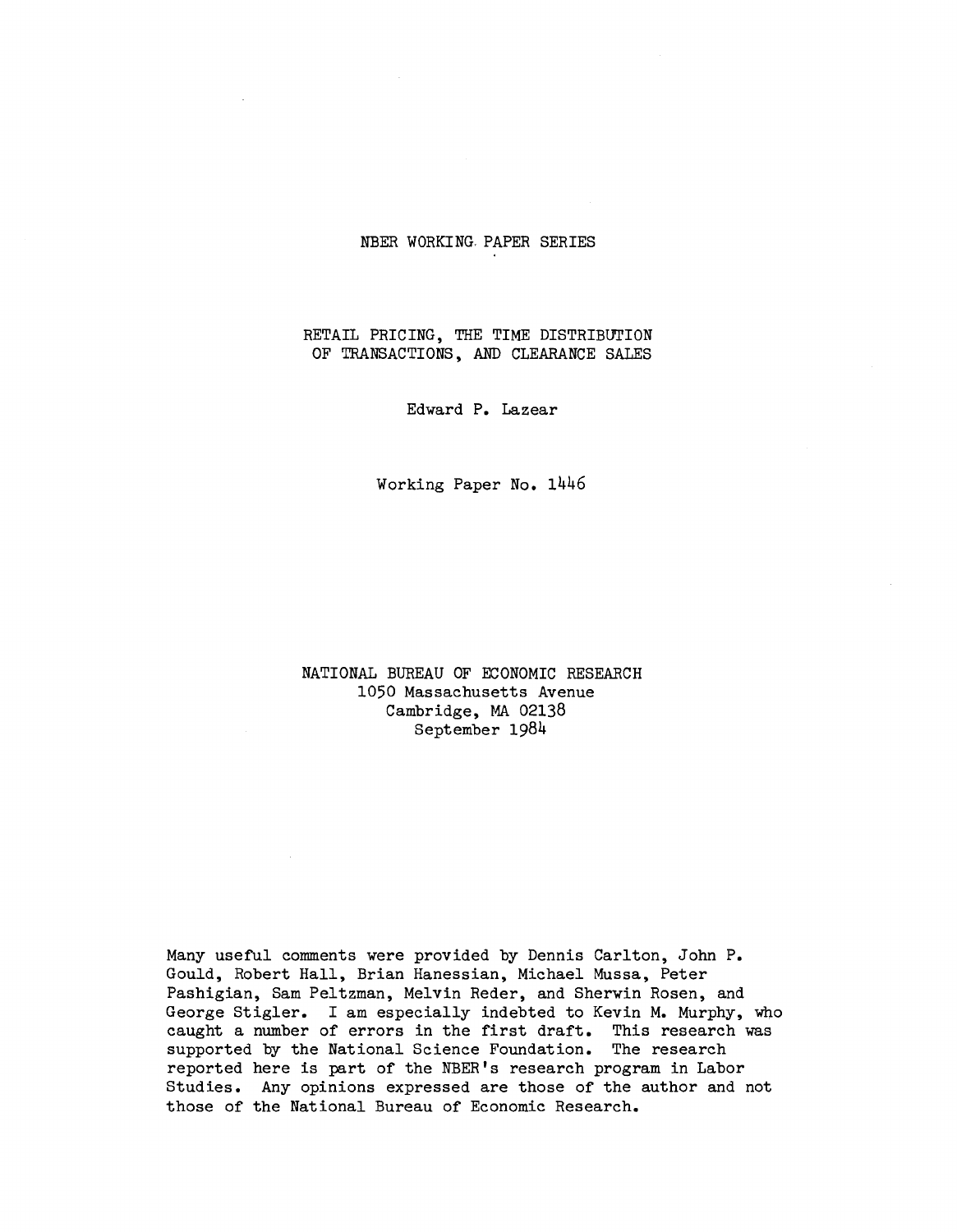Retail Pricing, the Time Distribution of Transactions, and Clearance Sales

#### ABSTRACT

Sellers of new products are faced with having to guess demand conditions to set price appropriately. But sellers are able to adjust price over time and to learn from past mistakes. Additionally, it is not necessary that all goods be sold with certainty. It is sometimes better to set a high price and to risk no sale. This process is modeled to explain retail pricing behavior and the time distribution of transactions. Prices start high and fall as a function of time on the shelf. The initial price and rate of decline can be predicted and depends on thinness of the market, the proportion of customers who are "window shoppers," and other observable characteristics. In a simple case, when prices are set optimally, the probability of selling the product is constant over time. Among the more interesting predictions is that women's clothes may sell for a higher average price than men's clothes, given similar cost, even in a competitive market. Another is that the initial price level and the rate of price decline are positively related to the probability of selling the good. Other observable relationships are discussed.

> Edward P. Lazear Graduate School of Business University of Chicago 1101 East 58th Street Chicago, IL 60637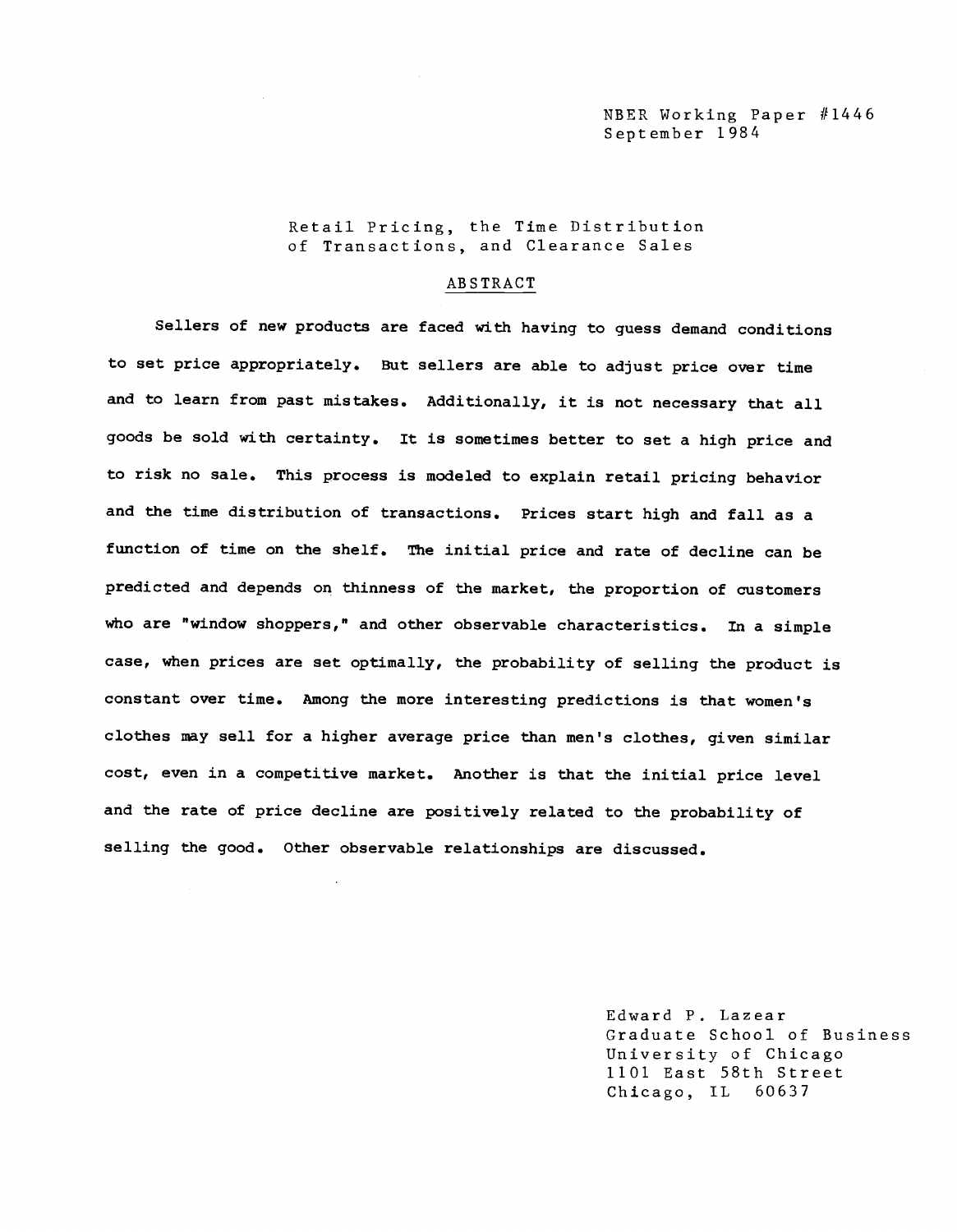A large department store wants to sell a "one-of-a-kind" designer gown. Although the manager has some idea about the price that the gown can command, there is generally some guesswork associated with the process. How should he choose his initial price? If the dress does not sell at that price after the first few weeks on the rack, he has the option of trying a new price, when does he change price and how does the new price relate to the old? How does the decision depend on the characteristics of the gown and on conditions in the clothing market? Is the gown more likely to sell during the first few weeks on the rack, is the pattern of expected transactions smooth over time, or do most sales occur later, when the seller is most frantic about getting rid of the gown?

Firms face a very similar problem when they market a new product that is not unique. Imagine a computer firm that introduces a new model. How should the firm select a time path of prices for the computer, recognizing that the company is not completely certain about the market for the new item? Is it best to start with a high price and lower it over time, or should it do the reverse? Are there any circumstances for which a constant price over time is the appropriate strategy? How is its price contingent on the number of sales made in the first days that the product is on the market? Are the number of transactions likely to be larger at the beginning and then taper off, or might they be smooth over time? How do these patterns vary with the characteristics of the goods and the nature of the buyers? When does the firm announce a "clearance sale," which is an attempt to move merchandise at a price (significantly) below its original price?

This paper provides a simple framework that permits the analysis of these issues. It is an attempt to explain pricing and transaction patterns over time. A number of market phenomena are explained. Among the more interesting ones are: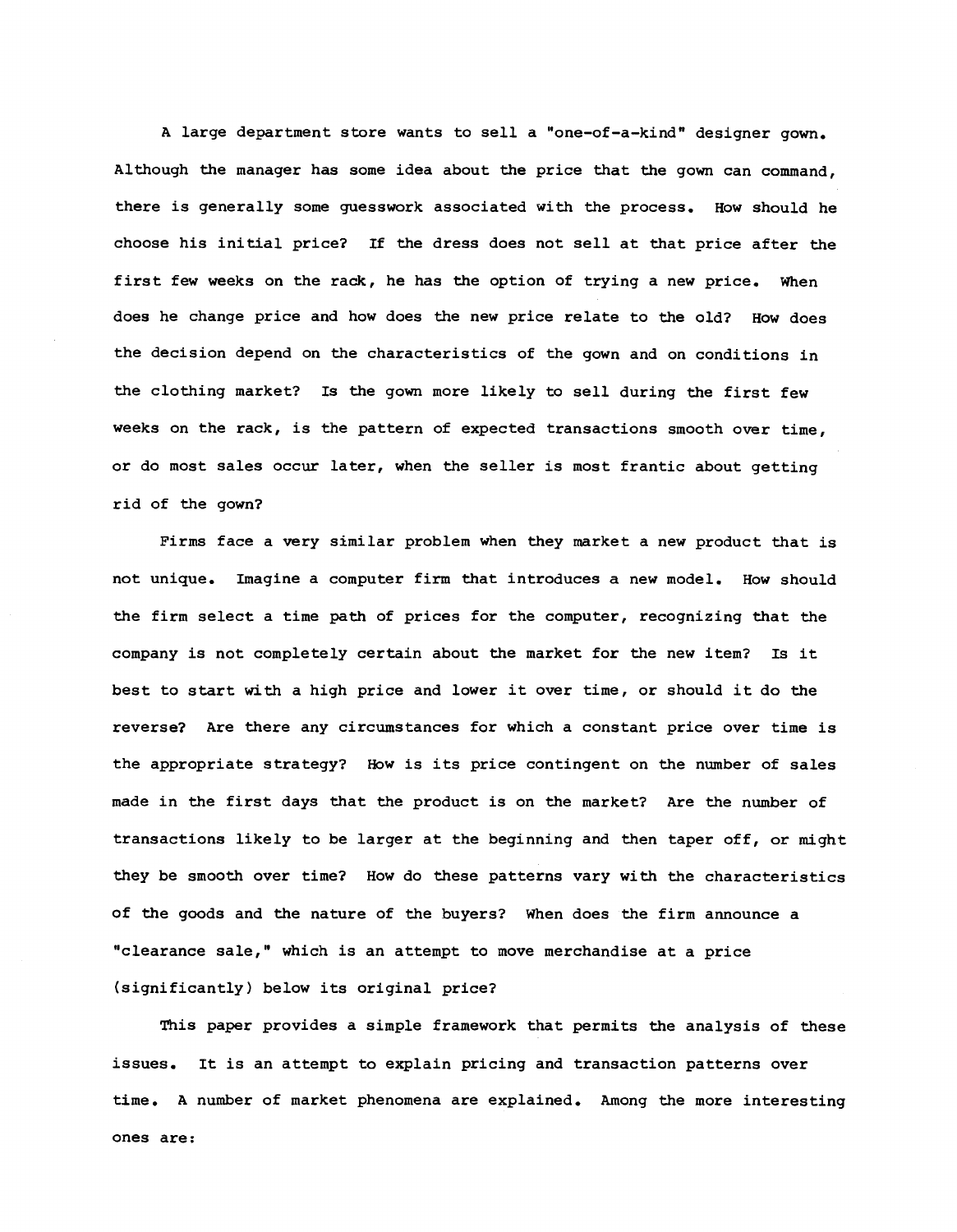1. Differences in pricing behavior by characteristics of the goods.

For example, it is commonly alleged that women's clothes are more expensive than men's clothes, given cost conditions. Also, "designer" items often carry extremely high initial prices, which fall rapidly if the good does not sell. If men's suits do not exhibit such volatile price behavior, what might explain this pattern? What does "fashion" have to do with this and is there an objective definition of "fashion" that yields predictions?

2. Prices may be more or less variable depending upon the thinness of the market.

For some items, say, a \$2 million mansion, transactions are relatively rare events. How does the pricing of these infrequently traded items differ from that of goods that turn over often?

3. Do strategies vary with the uniqueness of the good?

Designer dresses and Picasso paintings are unique. One and only one item of its exact type is for sale. But there are many copies of a new computer model and the sale of one machine does not preclude the sale of another identical one to another buyer. How does pricing and selling strategy differ in these two cases?

4. Price reduction policies as a function of time on the shelf.

Some famous department stores have an announced policy of halving the price of an item for each week that it remains on the floor. Such "bargain basement" behavior can be predicted and the price cutting rule can be specified as well. When is a rigid rule of this sort an optimal pricing policy?

The goal is to relate these pricing and selling strategies to underlying, observable characteristics of the market in order to explain the differences. Factors relating to the heterogeneity of the goods, the heterogeneity of buyer preferences, and search costs are discussed.

—2—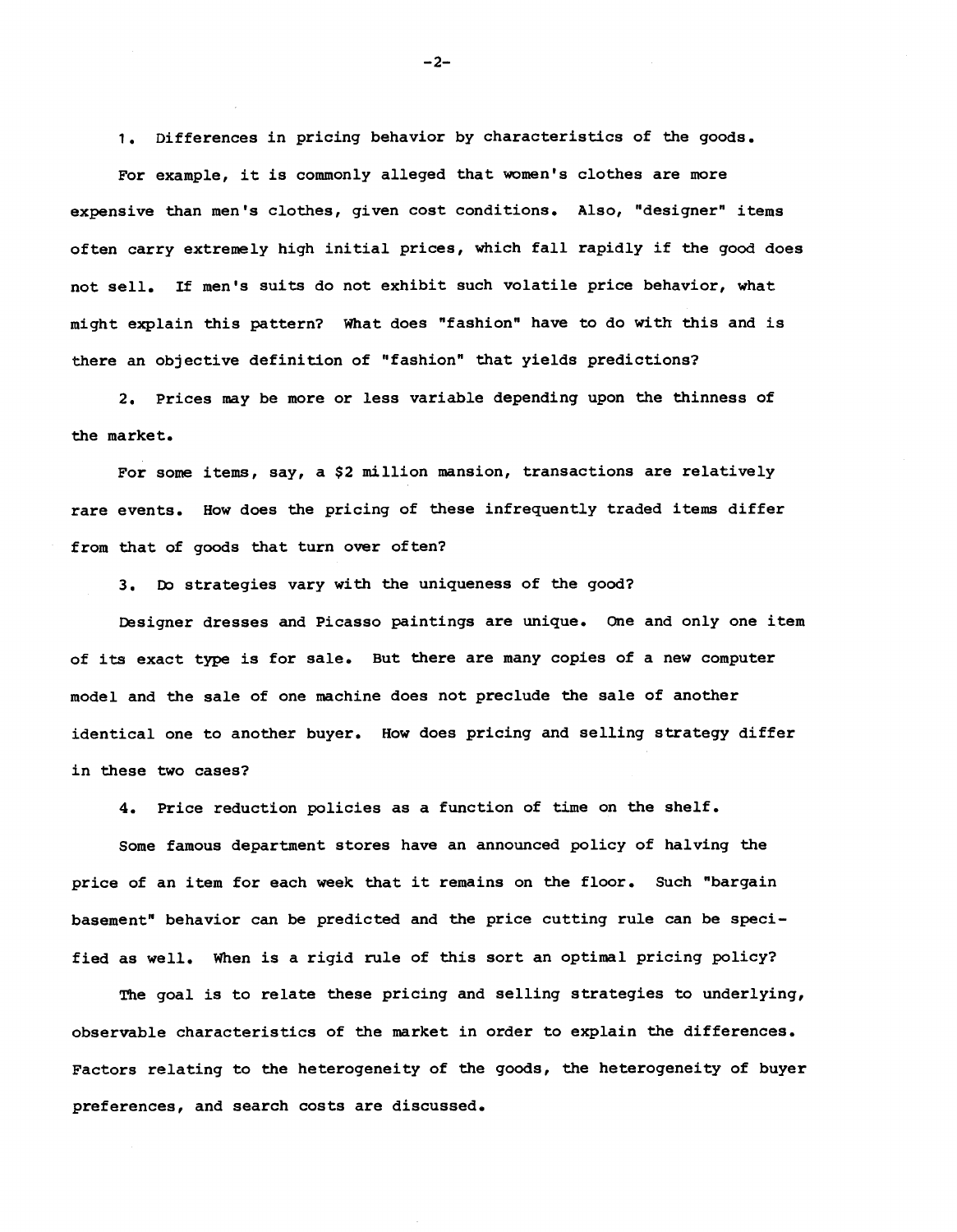The idea behind the model is that the ability to sell goods over time allows richer strategies for two reasons. First, if the good does not sell during the first period, the seller still has a chance of selling it during the next period. Second, the outcome of the first period provides the second period seller with additional information. The amount and nature of that information depends on the characteristics of the market and the number and attributes of the buyers. This can be modeled in a very easy way and all of the questions posed above can be addressed.1

A distinction that plays an important role is the one between the expected selling price and the expected revenue associated with a good. The former is the price, conditional on a sale. The latter takes into account that a sale does not always occur. It generally pays to set prices in a way that sometimes leaves the good unsold at the end of the period.

The most important point to bear in mind is that this is a model of "retailing." Retailing, as defined in this paper, describes a selling pattern with an announced price that is maintained for some period of time. The seller agrees implicitly to sell to the first person (or in the case of nonunique goods, to any person) who comes along and is willing to pay that price. The good sells at the stated price. No haggling occurs and auctions, which pit one buyer against another, are not held. Since the analysis and some results bear a close relation to the auction literature, some comparisons are made below. Although the retailing paradigm is taken as given and exogenous, some attempt to explain why retailing is used over other selling schemes is presented in that section as well.

The design of the paper is to start with the simplest model and then to introduce complications as necessary to explain the data. The effects of market competition and strategic behavior of buyers are all considered in turn.

—3—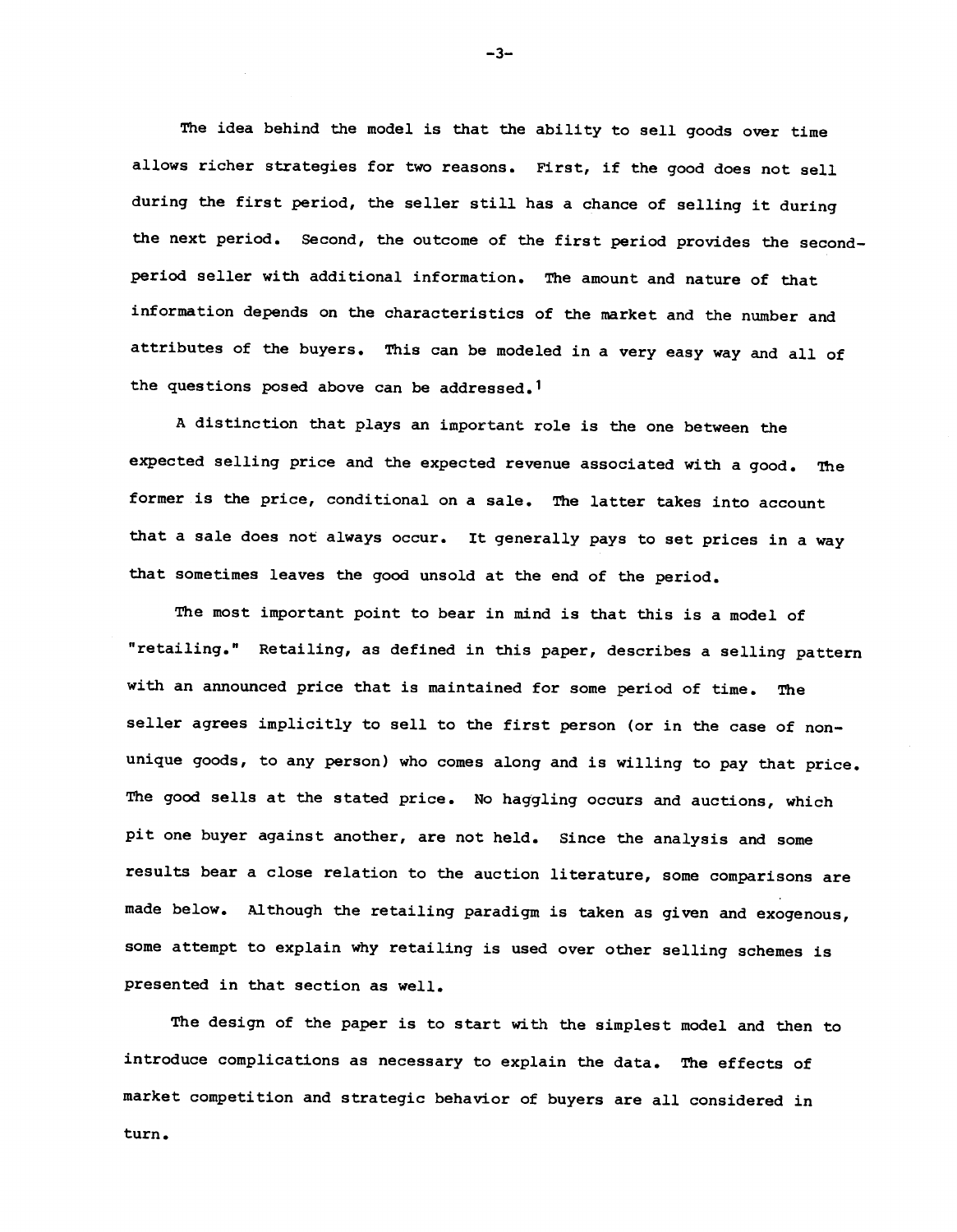#### I. Intertemporal vs. Single—Period Pricing

The ability to change price after the first attempt to sell the product fails produces a richer set of strategies and changes the problem facing the firm. To see this, let us begin with the most basic characterization of the firm's pricing problem in a single—period context.

### A. A One-Period Model

Suppose that the firm will encounter one and only one buyer who is willing to pay V for the good, but no more. The firm does not know V with certainty, but has some prior notion of the density of  $V$  denoted  $f(V)$  with distribution function  $F(V)$ .<sup>2</sup> (The prior may be based on an examination of the selling prices of similar goods, but for now, its source is unimportant.) The risk—neutral firm's problem is to maximize expected profits or

$$
\begin{array}{c}\n\text{Max R[1 - F(R)]} \\
\text{R}\n\end{array}
$$

where R is the price and  $1 - F(R)$  is the probability that V exceeds R so that a sale is made. For the purposes of expositional simplicity, suppose that the prior on V is uniform between zero and one. Then  $F(R) = R$  so that the optimum is at  $R = \frac{1}{2}$ , yielding expected profits of 1/4.

An alternative formulation is that the firm has a large number of similar, but not identical items that it wishes to sell. It knows that the distribution of demand prices is given by  $f(V)$ , but it does not know which items correspond to high values and which to low. An example is a line of dresses, which come in different colors or have different trim. Ex ante, the seller does not know whether it is the yellow or the red one that has  $V = 1$ . The one-period pricing rule is again, set  $R = 1/2$ .

—4—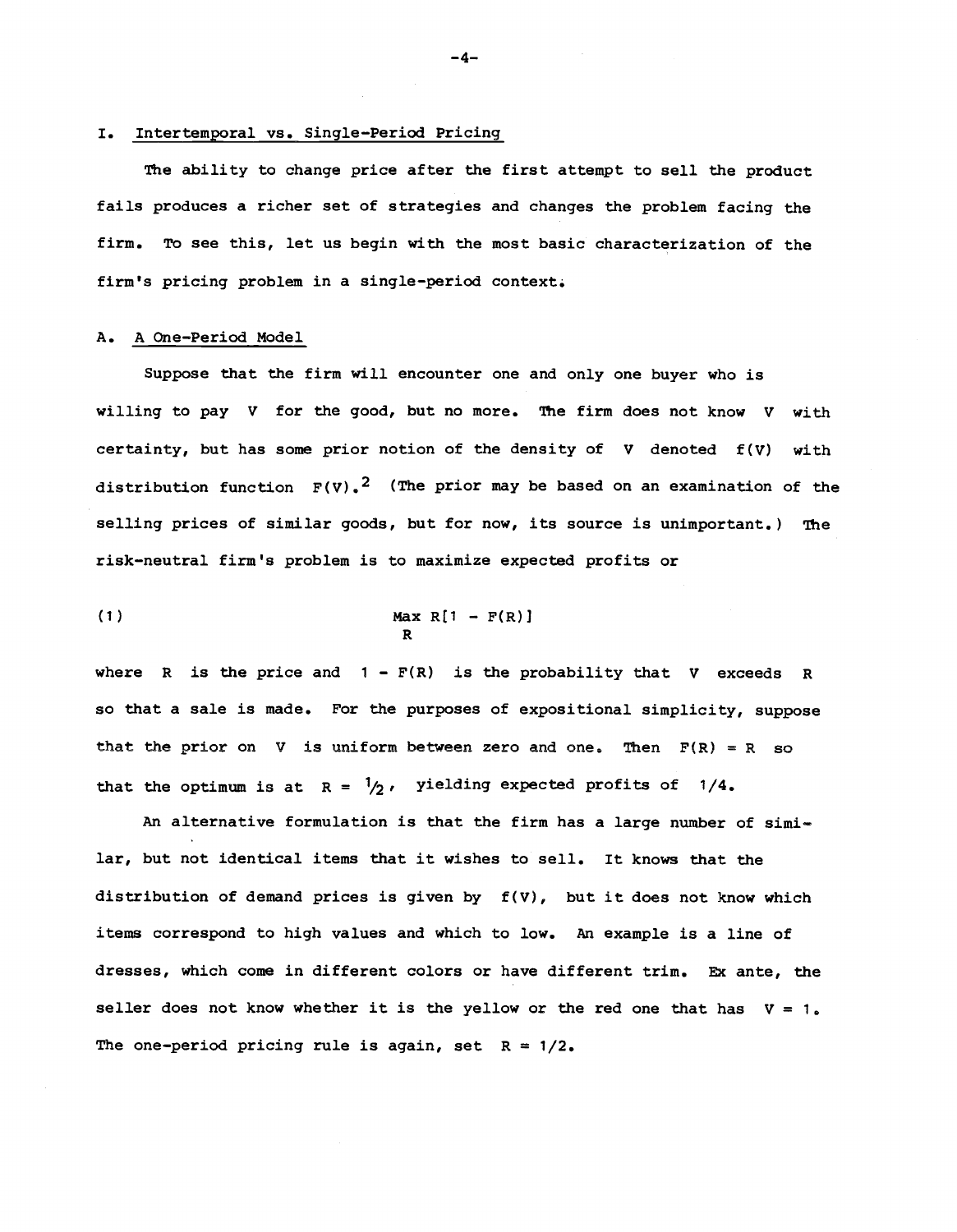# B. A Two-Period Model

Now suppose instead that if the good does not sell during the first period, the seller faces another buyer during the second period who is identical to the one he saw during the first period. The firm now has two chances to sell the good. Furthermore, the failure of the good to sell in period 1 at price  $R_1$  tells the seller something about the V. In this simple case, it implies that  $V \subset R_1$ , because if  $V > R_1$ , the good would have sold.<sup>3</sup>

Using Bayes' Theorem, this implies that the posterior distribution which the firm carries into period 2 is uniform between 0 and  $R_1$ , so that  $F_2(V)$ , the posterior distribution, =  $V/R_1$ . The choice of R, affects the problem in two ways. First, it affects the probability of a sale in period 1. Second, it determines what the firm can infer from no sale. For example, if  $R_1$  = 1, then the fact that the good did not sell is uninformative because the firm was certain that  $V < 1$  at the outset. Similarly,  $R_1 = 0$  is certain to result in a sale during the first period so there is no learning that occurs with this choice either.

The firm's problem then is to choose  $R_1$  and  $R_2$  where  $R_2$  is the price that the firm tries in period 2, given that the good did not sell in period 1. In this example, the good is unique so that a sale in period 1 eliminates any concern about period 2. That problem can be written as:

(2) 
$$
\operatorname{Max}_{R_1, R_2} R_1[1 - F(R_1)] + R_2[1 - F_2(R_2)]F(R_1).
$$

The first term is the price charged in period 1 times the probability that the good sells in period 1. The second term is the price charged in period 2 times the probability of a sale in period 2 at that price, given the information from period 1, times the probability that the good does not sell in period 1.

—5-.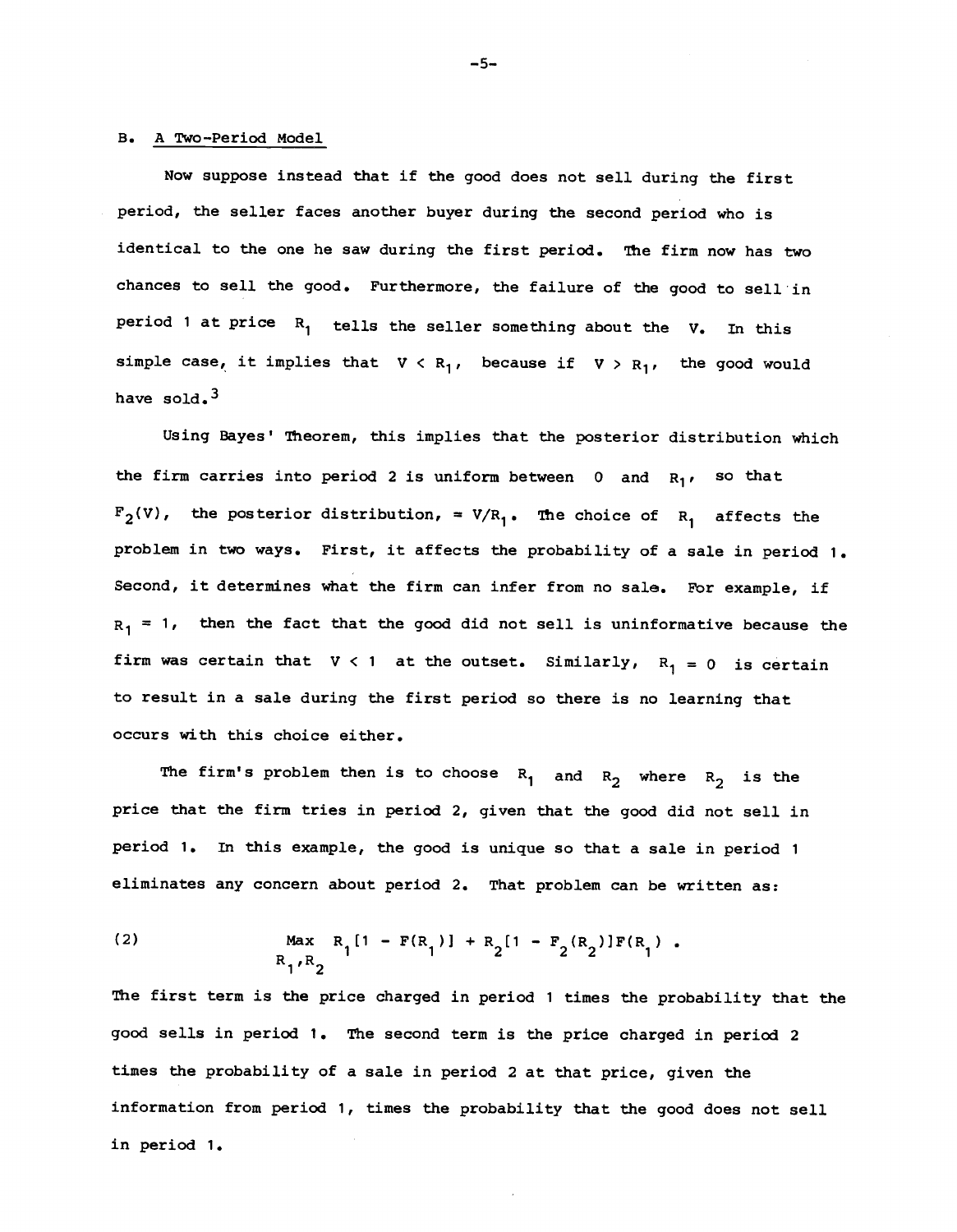It is instructive to think of this as a dynamic programming problem and to consider the firm's optimal strategy in period 2, given that the good did not sell in period 1 at the price  $R_1$ . The firm's problem in period 2 is

(3) 
$$
\frac{\text{Max } R_2[1 - F_2(R_2)]}{R_2}.
$$

Given the prior on V, this becomes

$$
R_2^{Max R_2(1 - R_2/R_1)}
$$

which has an optimum at  $R_2 = (R_1)/2$ .

This makes obvious intuitive sense. For any given  $R_1$ , if the good did not sell during the first period, then the seller can rule out the possibility that  $V > R_1$ . The distribution that the seller uses in period 2 is uniform between zero and  $R_1$  so the second period's problem is equivalent to the one facing a firm with only one period to sell and with a prior between 0 and  $R_1$ . The solution to that problem is to select  $R_2 = (R_1)/2$ .

Thus, for any given  $R_1$ , if the good remains unsold after one period, the rule is to cut the price in half next period. (This halving is specific to the assumed distribution, of course.) Substitution of  $R_2 = (R_1)/2$  into (2) and maximizing with respect to  $R_1$  yields<sup>4</sup>

$$
R_1 = 2/3
$$
  

$$
R_2 = R_1/2 = 1/3
$$

This illustrates a number of important points, First, prices fall over time. A retailer puts a gown on the market at a high price  $(R_1 = 2/3)$ , hoping that it will sell at that price. If it does not sell, he can revise his price downward during the next period. The reverse pattern would never be optimal because once the gown sold at 1/3, the seller has eliminated the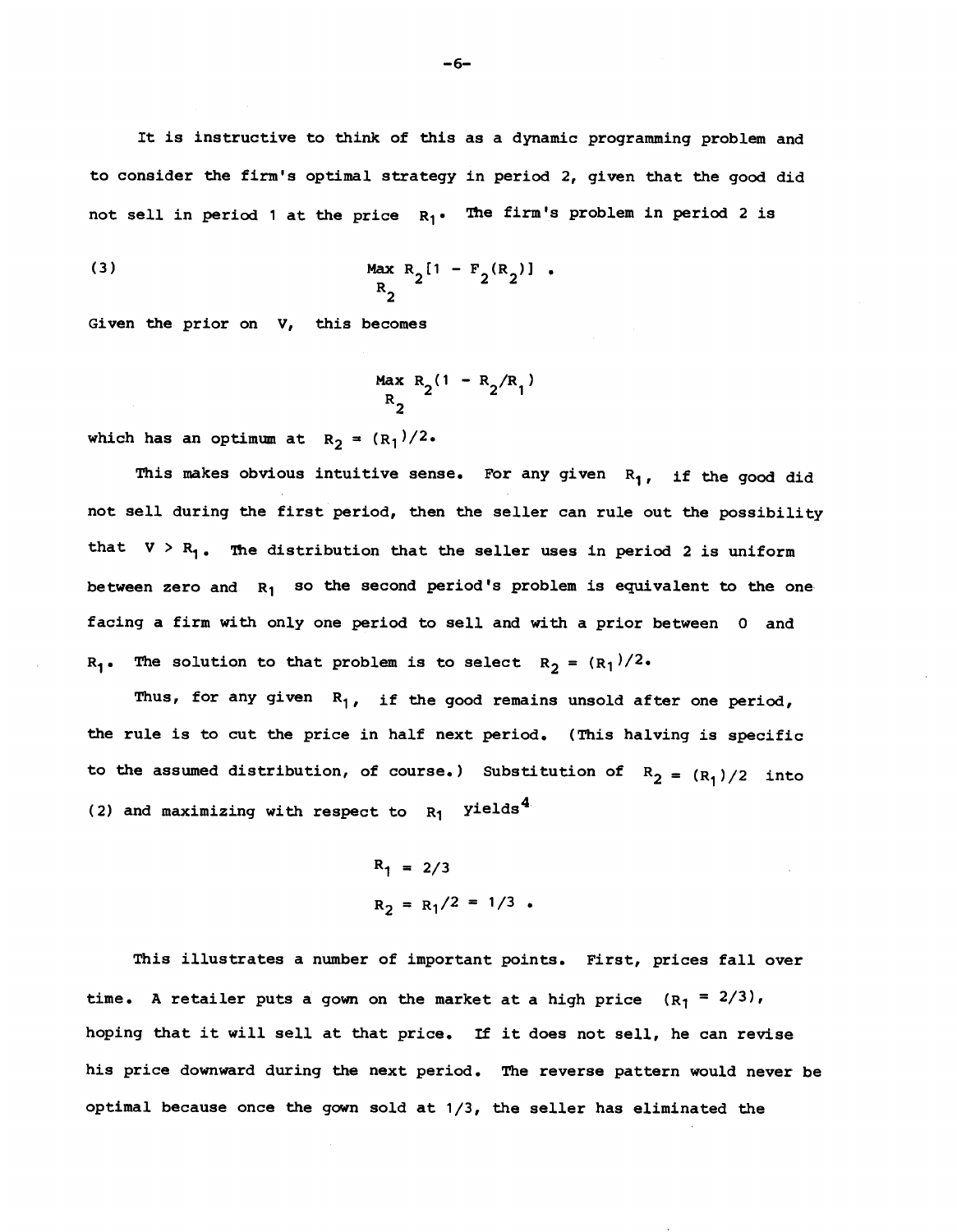chance that he will get  $2/3$  for it. (If  $V > 2/3$ , then it exceeds  $1/3$  as well so period 2 becomes irrelevant since no gown that will sell in period 2 is ever available after period  $1.$ )<sup>5</sup> Stated alternatively, the gowns in the "prettiest" colors with  $V > 2/3$  sell in period 1. The seller must revise downward his opinion of the value of remaining gowns. The distribution at the beginning of period 2 has lower value gowns than those at the start of period <sup>1</sup> because the best ones have already been picked off.

This abstracts from any investment in brand name recognition associated with charging a lower initial price. For example, new firms frequently charge lower prices than their rivals to induce customers to try the new product. The difference between the observed price and the optimal one as calculated in this problem can be thought of as advertising and is ignored throughout. It also abstracts from contagion or network effects. The value, V, is assumed to be independent of the number of others who have similar items.6

Second, the comparison with the one—period solution is interesting. There, the solution was to set price equal to 1/2. Now, because a disappointed seller has another chance, a first—period price that exceeds 1/2 is justified.<sup>7</sup> If he wanted to, he could always select a price of  $1/2$  during the second period because he still has one chance left. Of course, given what he has learned from period 1, a price of 1/2 is no longer optimal in round 2. So the prices charged straddle the one period optimum.

Furthermore, expected profits are higher as a result of having a second chance. In the one-period problem, expected profits were 1/4. In the twoperiod problem, expected profits are 1/3 (substitute  $R_1 = 2/3$ ,  $R_2 = 2/3$  into (3)). This is because the expected probability of a sale is higher in the two—period problem. The expected probability that a sale occurs in one of the two periods is

—7—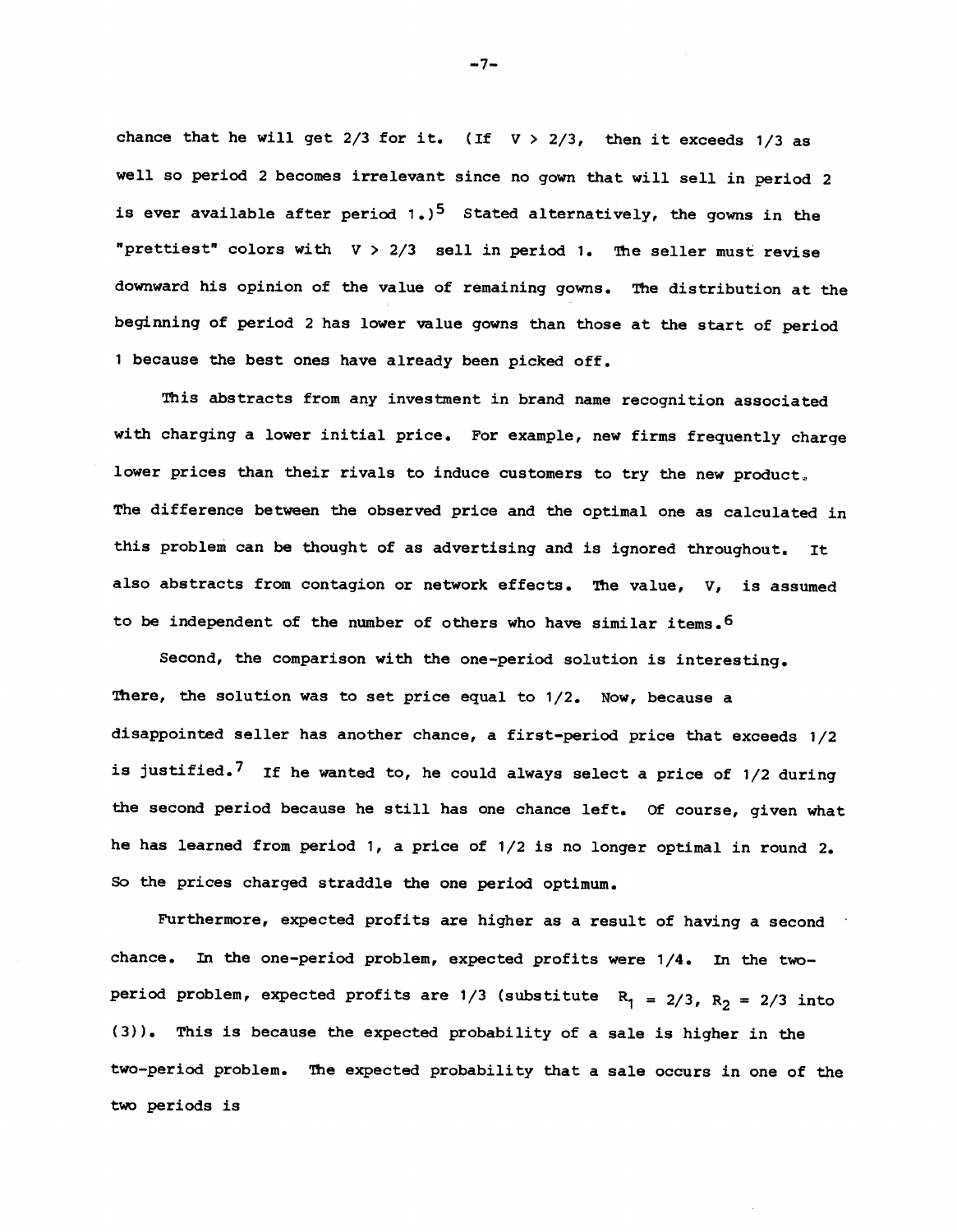or

$$
(1 - F(R_1)) + (1 - F_2(R_2))F(R_1)
$$
  
1 - 2/3 + [1 - (1/3)/(2/3)](2/3) = 2/3.

In the one-period problem, the expected probability of a sale was  $(1 - F(R))$ =  $1/2$ . (The expected selling price is the same in both cases).<sup>8</sup>

# C. Heterogeneous Consumers and Thin Markets

The previous problem was made simple because the inference problem was so trivial. If the good did not sell during the first period, the firm knew with certainty that it overpriced the good. In reality, other factors make the inference problem more difficult. Specifically, two factors are important. The first is the number of customers who come into the store during the first period. Intuitively, if only a few customers arrive during the first period, the firm should be less certain about its inference than if a large number examine the good and reject it at price  $R_1$ . Second, heterogeneity among consumers may be important. If some consumers are willing to pay V, while others will pay an amount below the firm's reservation price, then the problem is more complicated. The good might not have sold not because the price was too high, but because that period's customers were all of the wrong type.

This can be parameterized as follows. Suppose that in period 1, <sup>N</sup> "customers" examine the good. Of those, a proportion P are just "shoppers" whose value of the good is less than the seller's reservation price, and 1 - P are "buyers" who are willing to pay V. As before, v is unknown to the seller and his goal is to select  $R_1$  and  $R_2$  to maximize profits, given his prior beliefs on V. In what follows, "customers" refers to the total number of individuals who inspect the good, "buyers" refers to the subset with value equal to V, and "shoppers" refers to the subset with value equal to zero. (Important is that a given individual does not know whether he is a

—8—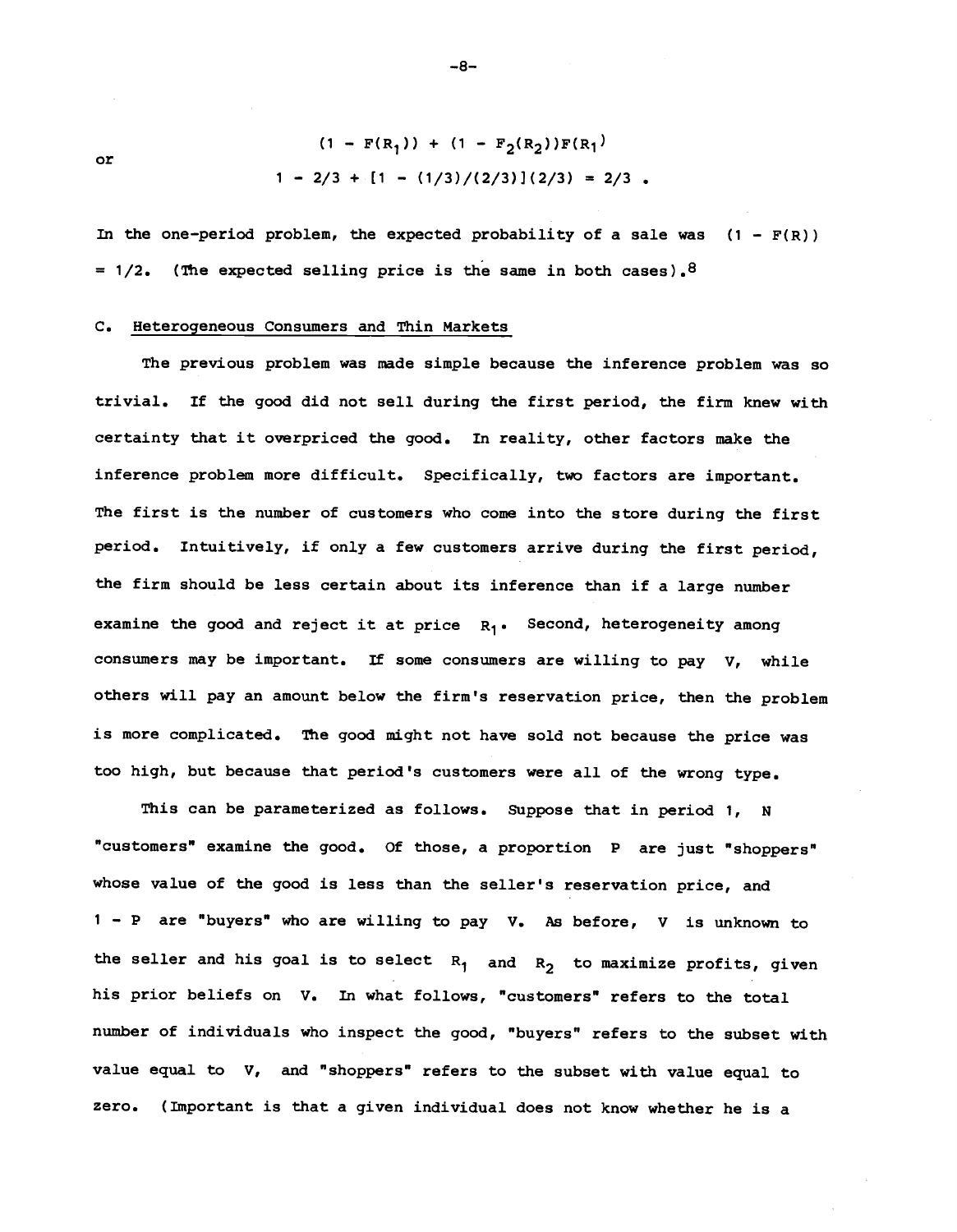buyer or shopper until he has inspected the good. No one who knew that he was a shopper would ever bother to look.<sup>9</sup>)

The problem is similar to the one in (3) except for two points: First,  $F_2(V)$  is different here. Second, expected sales depend on P. More formally, the seller wants to maximize

(4) Max R<sub>1</sub>(Prob. sale in 1) + R<sub>2</sub>(Posterior prob. sale in 2)(Prob. no sale in 1)  $R_1, R_2$ 

Now, the probability of a sale in period 1 is

$$
(1 - F(R_1))(1 - P^N)
$$

because the probability that every customer is a shopper is  $P^N$  so that  $1$  -  $P^N$  is the probability of encountering at least one buyer. It only requires one buyer to make the sale as long as  $R_1 \lt V$ . Similarly, the posterior probability of a sale in period 2 is

$$
(1 - F_2(R_2))(1 - P^N)
$$

and the probability of no sale in period 1 is

$$
1 - [(1 - F(R_1))(1 - P^N)]
$$

It is now necessary to derive  $F_2(V)$ . Bayes' Theorem states that the posterior probability is proportional to the probability of the sample, given the parameter, times the prior probability of the parameter. The sample in this case is the observation that no one bought during period 1. For V < R<sub>1</sub>, the probability of no purchase is 1. For  $V > R_1$ , there is only one reason why the good did not sell during period 1 and that is that all customers were shoppers. This happens with probability  $P^N$ .

It is easy to show that the normalization required to make the integral of the density function equal to 1 is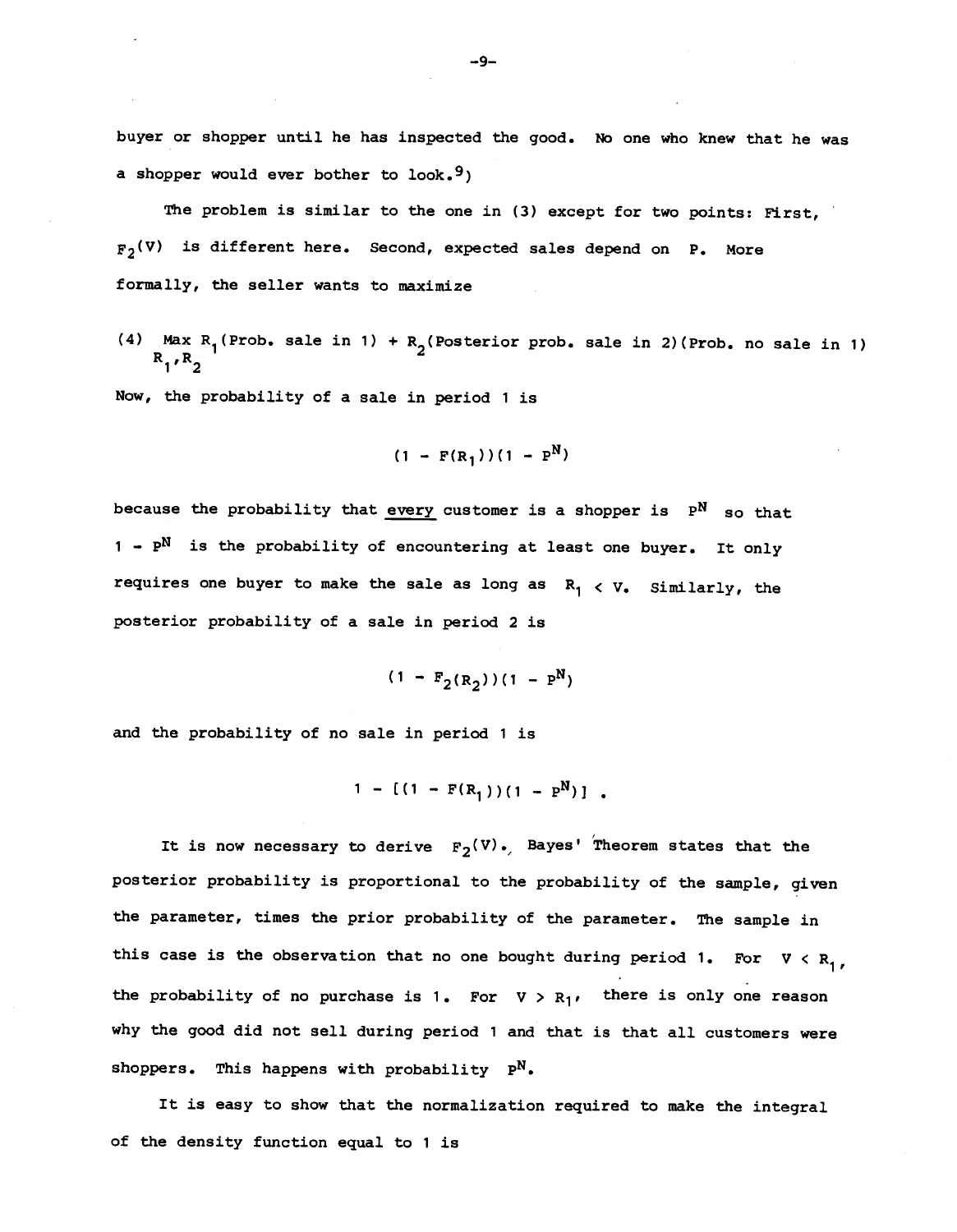$$
1/[R_1(1 - P^N) + P^N]
$$

so that the density is given by

(5) 
$$
f_2(v) = \frac{1}{R_1(1 - P^N) + P^N}
$$
 for  $v \le R_1$   

$$
= \frac{P^N}{R_1(1 - P^N) + P^N}
$$
 for  $v > R_1$ .

Integrating this yields the distribution function

(6) 
$$
F_2(V) = \frac{V}{R_1(1 - P^N) + P^N} \quad \text{for } V \le R_1
$$

$$
= \frac{R_1 + P^N(V - R_1)}{R_1(1 - P^N) + P^N} \quad \text{for } V > R_1.
$$

To obtain the probability of a sale in period 2,  $(1 - F_2(R_2))$  must be multiplied by  $(1 - P^N)$  since that is the probability that at least one buyer is encountered in the group of customers.

Substitution of these expressions into (4) yields the following maximization problem:

(7) Max 
$$
R_1[1 - P^N - (1 - P^N)R_1] + R_2[P^N + (1 - P^N)R_1 - R_2](1 - P^N)
$$
.

As before, it is instructive to solve this as a dynamic programming problem, deriving the optimal  $R_2$  for any  $R_1$ , given that period 2 is reached. This problem is written

(8) Max 
$$
R_2(1 - F_2(R_2))(1 - P^N)
$$
  
 $R_2$ 

or

$$
\max_{R_2} R_2 \left[ 1 - \frac{R_2}{R_1 (1 - P^N) + P^N} \right] (1 - P^N) .
$$

Differentiating with respect to  $R_2$  and setting the derivative equal to zero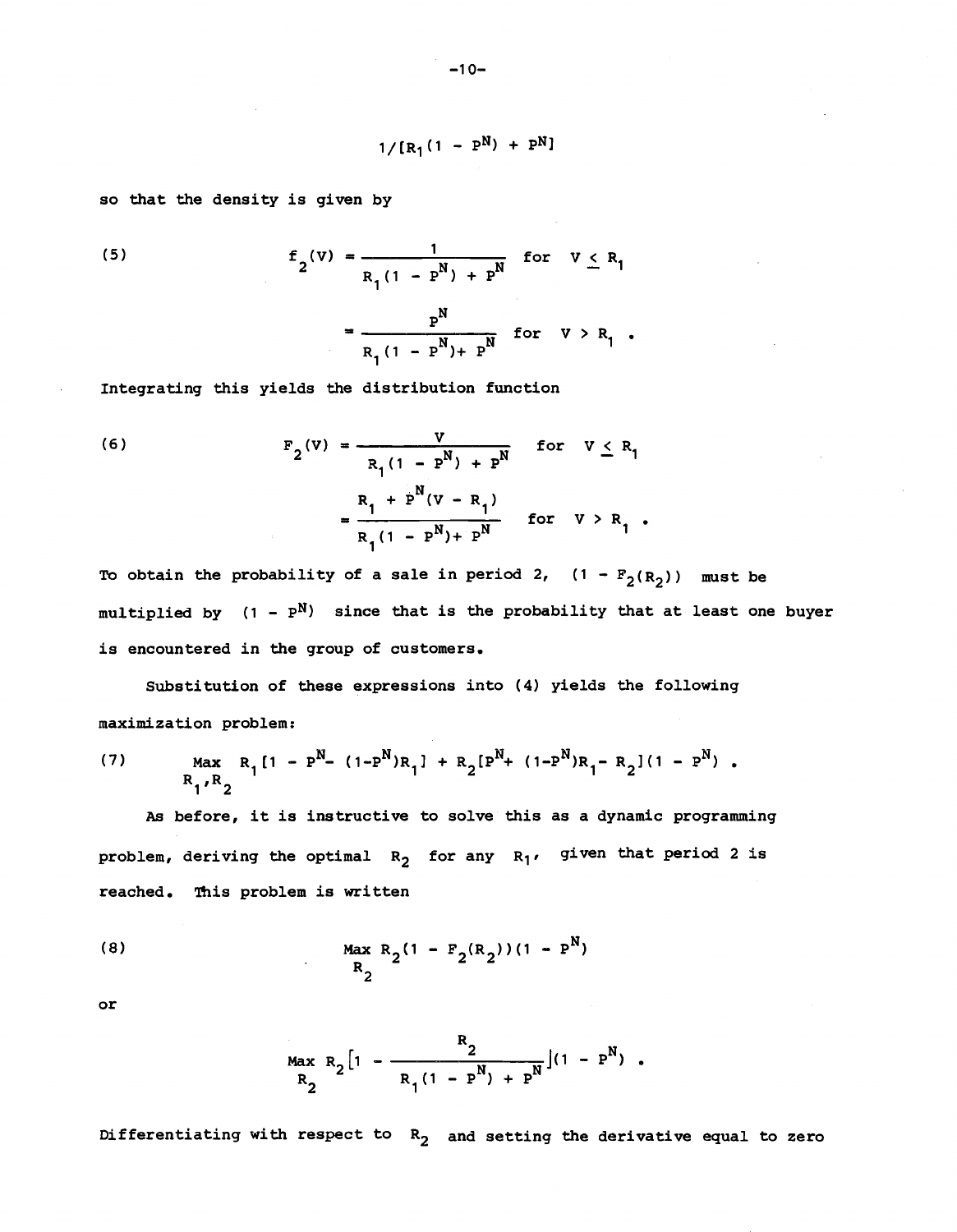yield the optimum  $R_2$  which is given by:

(9) 
$$
R_2 = \frac{1}{2} [R_1(1 - P^N) + P^N]
$$
.

When  $P^N = 0$ , the problem in (7) and (8) reduces to the simpler problem, which is a special case, considered earlier. Indeed, substitution of  $\mathbb{P}^\mathbf{N} \,=\, 0$ into (9) yields the earlier solution that  $R_2 = (1/2)R_1$ .

Given the solution for  $R_2$  in terms of  $R_1$ , (8) can be rewritten as

(10) 
$$
\max_{R_1} R_1[1 - P^N - (1 - P^N)R_1] + \frac{1}{4} (1 - P^N) [P^N + (1 - P^N)R_1]^2
$$

which yields the solution

(11) 
$$
R_1 = \frac{2 + P^{N}(1 - P^{N})}{4 - (1 - P^{N})^{2}}.
$$

When  $P^N = 0$  so that the problem reduces to the simple one, the solution is again  $R_1 = 2/3$  and  $R_2 = (1/2)(2/3) = 1/3$ . As  $P^N$  goes to 1, however, the solution goes to  $R_1 = 1/2$  and from (9),  $R_2 = 1/2$ . That is, as P<sup>N</sup> goes to 1, prices remain constant over time.

The intuition behind this result is straightforward. When  $P^N = 0$ , all customers are buyers (there are no window shoppers) so the inference problem becomes perfect. If the good is left on the shelf after the first period, it can only be because the good was priced higher than  $V$ . Therefore, all  $V >$  $R_1$  can be ruled out. But as  $P^N$  approaches 1, almost all of the customers are merely shoppers. Thus, little can be inferred from the fact that no one bought the good after the first period. Even if  $R_1$  were less than  $V$ , there is a very good chance that the good would still remain on the shelf after one period in this climate of browsers. Under these circumstances, having two consecutive periods is no different from having two independent one—period problems, since nothing is learned from the first period. This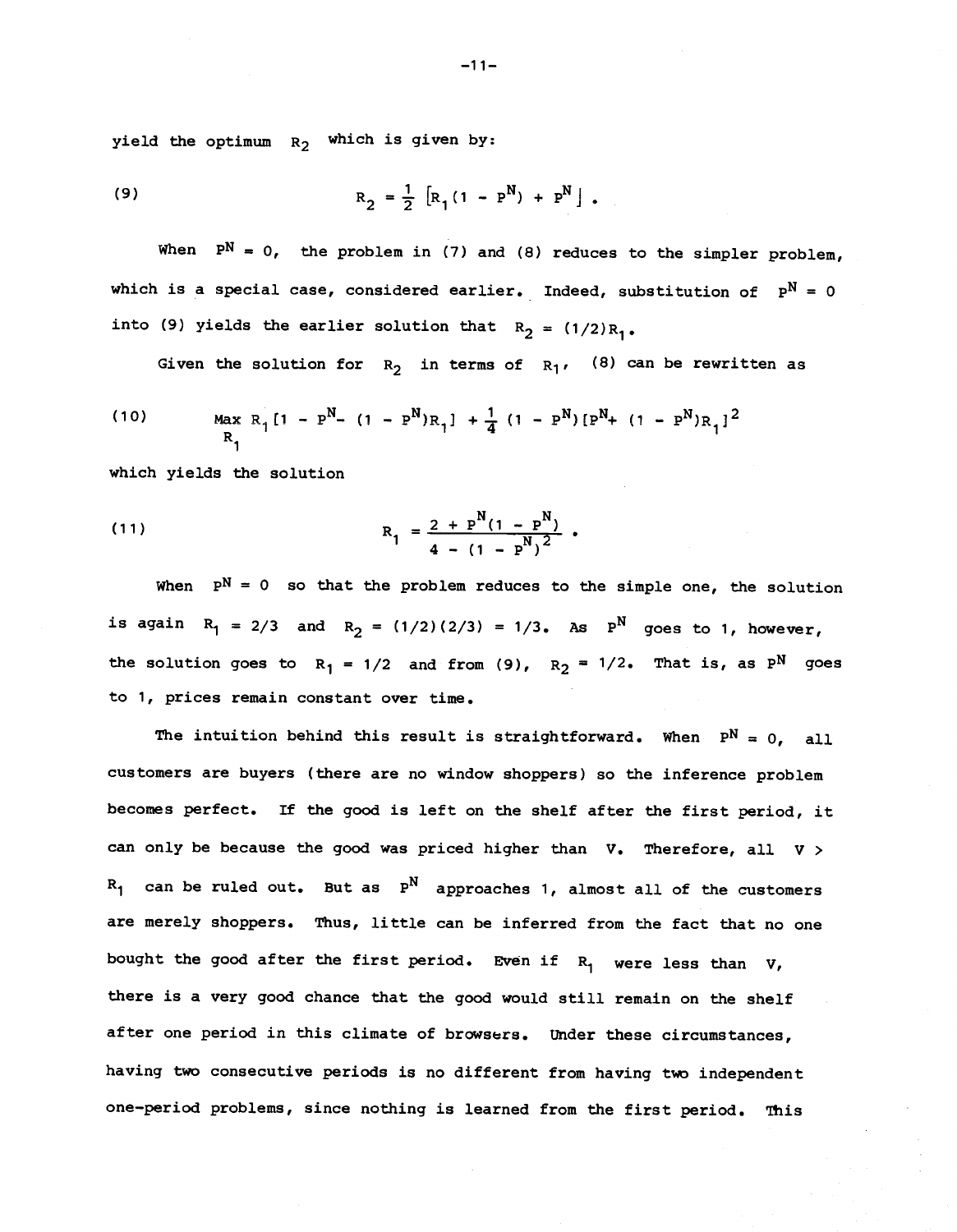implies that the solution to the single period problem, namely price =  $1/2$ , applies in both periods.10

From (11), it can be shown that

(12) 
$$
\frac{\partial R_1}{\partial P^N} = \frac{-4P^N + (1 - P^N)(2P^{2N} - 1)}{[4 - (1 - P^N)^2]^2} < 0
$$

and that

(13) 
$$
\frac{\partial R_2}{\partial P^N} = \frac{1}{2} \left[ 1 - R_1 + (1 - P^N) \frac{\partial R_1}{\partial P^N} \right] > 0
$$

The implication is that when  $P^N$  is small prices start higher and fall more rapidly with time unsold. For  $P^N$  close to 1, prices tend to be constant over time. Now,  $P^N$  has at least two real world interpretations.

First, N is the number of customers per period of time. As N increases.  $P^N$  gets small so that as N increases, prices start high and fall more rapidly, when there are a lot of customers per period, there is more information contained in the fact that the good did not sell so that the strategy moves toward that used when perfect inference is available. On the other hand, if N is small, less is learned from the fact that the good remains unsold after one round. This implies that the prices of goods in thin markets should start lower and fall less rapidly (relative to the prior distribution) than prices of goods where markets are dense.

Consider, for example, the problem of selling a house. Suppose there are two different types of houses. One is a \$2 million mansion. Such houses turn over very infrequently and there are very few buyers. Another is a \$50,000 high—rise condominium in a building where one of the 300 apartments is sold weekly. The implication of this section is that prices of mansions should be less sensitive to time on the market than prices of condominiums. The reason is that the owner of the mansion cannot infer that his house was overpriced from the fact that it has been on the market for two months without selling.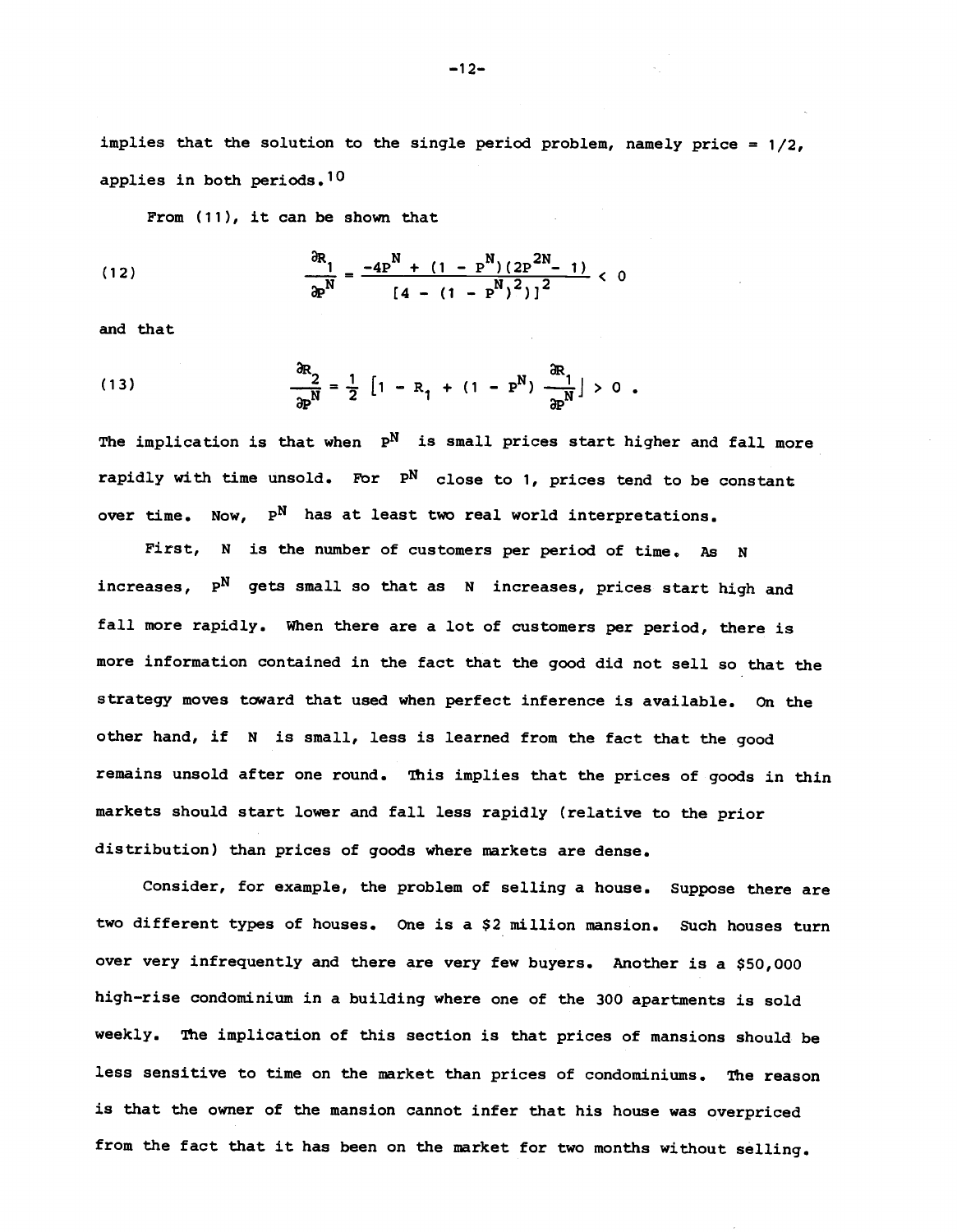There are very few potential buyers of mansions. But the owner of the apartment can quickly and precisely infer that if the apartment did not sell it is not because he encountered few buyers, but instead because it was overpriced. Information comes with each genuine buyer and there are fewer of these per period of time in the case of mansions. This suggests that prices of lower quality goods adjust more rapidly to time on the market during which the good remains unsold.

The sale of a house does not quite fit this model, since the process is one of haggling over price, rather than strict retailing. Still, the intuition of the example is appealing. Goods for which the markets are thin have more rigid prices; "clearance sales" are less common. How is thin defined? Since N is the number of customers that any one seller faces, thinness must be defined in some relative sense. Probably the most easily measured aspect of thinness relates to the transactions per unit of time. Consider the house example. If there are 100 houses of the low-priced variety and 5 of the highpriced variety, then in equilibrium, 100 families live in the former and 5 in the latter. Thinness would be the same unless each of the 100 turns over more frequently per unit of time. Suppose that those who live in the low-priced type move twice as often as the high—price residents. Then the number of customers that visit the low—priced houses per unit of time exceeds that at the high—priced houses so an unambiguous measure of thinness can be obtained.

The second interpretation of  $P^N$  relates to search cost and information. For a given N, P is the proportion of customers who have a purchase price below the seller's reservation price (in the example above, it was zero). If customers have much information about the good before they inspect it, then few shoppers will show up and all of the customers will be buyers. Consider wholesale versus retail buyers. It is possible (although not obviously true) that purchasers in the wholesale market have better prior information than

—13—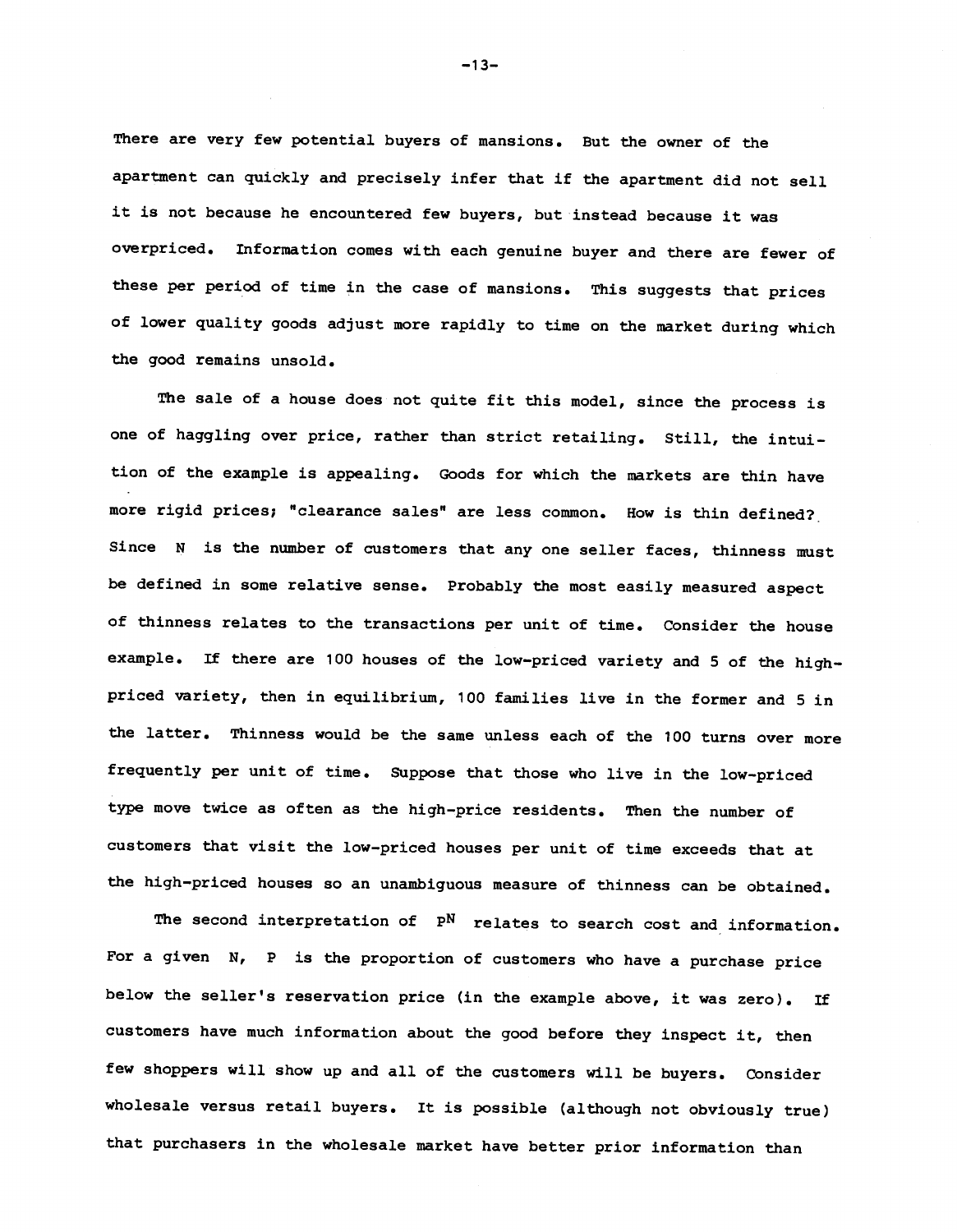those in the retail market. If true, this implies that wholesale prices fall more rapidly with inventory time than retail prices because the seller at the wholesale level can infer more than the seller at the retail level about his pricing policy. What should be true under any circumstances, is that for a given number of customers, an increase in the proportion of those who do not buy after having examined the good reduces the speed with which prices fall. Both of these variables, the number of customers and the proportion who do not buy after looking, are observable, at least conceptually.

Related to this is the idea that search costs are important in determining the speed with which prices fall as a function of time on the shelf. Consider a good for which search is costly, for example, a piece of land in the middle of Alaska. For a given number of customers, a very small proportion will be window shoppers. Because inspection is so expensive, most who inspect the good are likely to be buyers rather than shoppers. As such, the seller of that parcel of land can infer a great deal from the decision by any customer not to purchase the land. Thus, the listing price of the land should drop rapidly each time a customer opts against purchase.

Contrast this with a house in the middle of Chicago. The proportion of shoppers—to—buyers is much higher here because search costs are low. Even individuals who are likely to value the good at zero rather than V may consider taking a look to be certain. Thus, less can be inferred from a given customer's decision not to buy the house. This implies that price is less sensitive to N in Chicago than it is in Alaska. Of course, for a given period of time, N, the number of customers, is likely to be higher for the house in Chicago than for the land in Alaska. This means that prices may fall more rapidly with time even though not with N for the house in Chicago. Both time on the shelf and N are observable.

—14—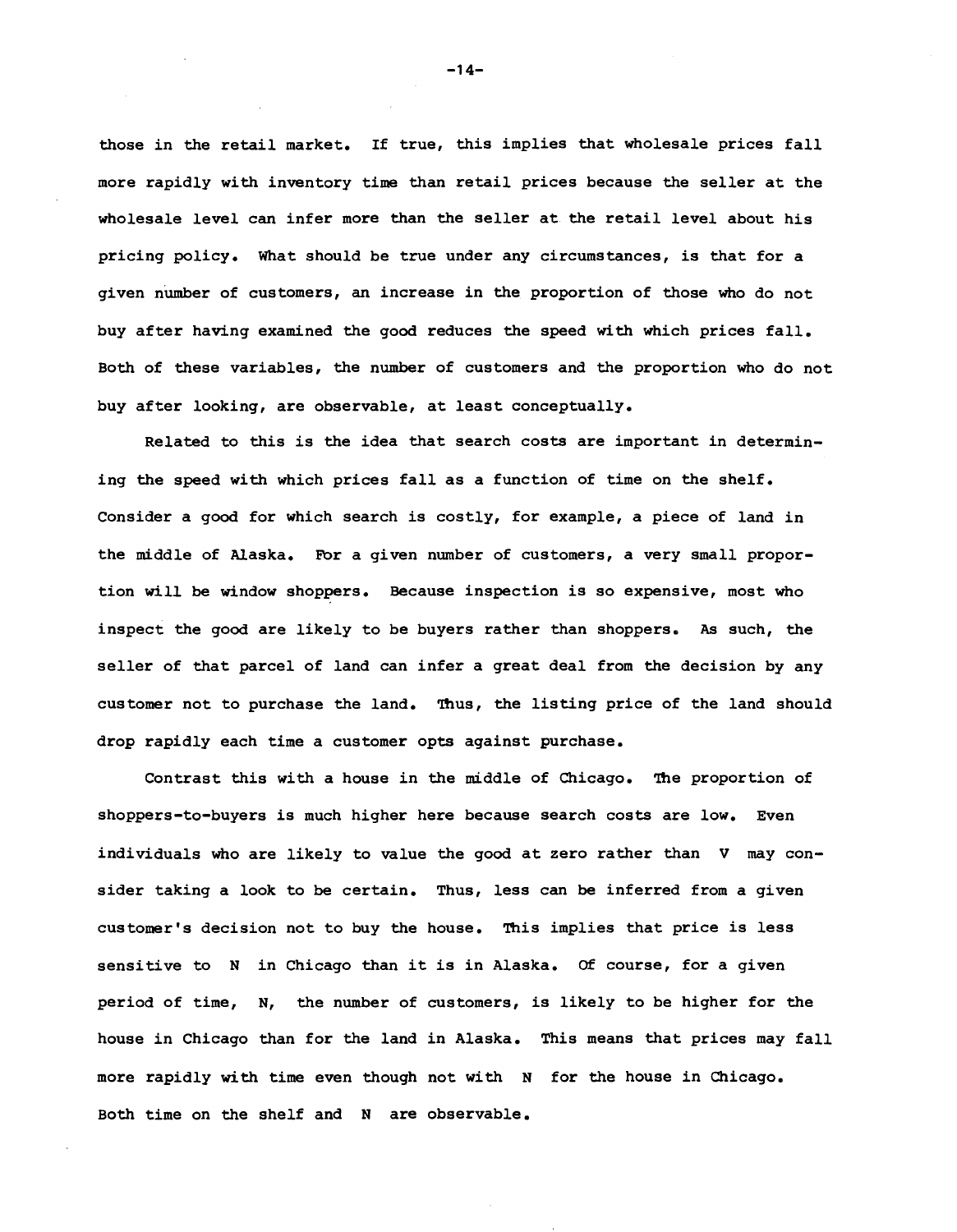Additionally, goods for which repeat purchases are made are likely to have informed customers and sellers. The prior on V is tight and P is likely to be small. More is said on this below.

#### D. Competition

Competition has not been mentioned in the preceding analysis. Implicit in the fact that goods must be examined to assess value, is some ex post monopoly power that is created by the imperfect information. Still, most of the goods that are the subject of this paper are sold in what would normally be thought of as a competitive environment. How does competition affect the story?

There are two ways that competition affects the analysis, The first is that the existence of competition is likely to alter the firm's prior. Even with uncertainty in the world, a seller in a competitive market might reasonably assume that the distribution of V lies to the left of that for a seller in a monopolistic market for the standard reasons. If a perfect substitute exists, and if all customers know its price, then no V in excess of that price is feasible.

There is a more interesting way to think of competition in this context. What is meant by competition is that even though firms may not be able to compete directly on the exact good, (e.g., only one store may carry one particular designer's latest dress), the customer's search is usually for a good among a class of goods rather than for any one particular item. (E.g., a woman is looking for a new party dress, not for Yves St. Laurent's latest.) In this context, a key parameter,  $P^N$ , has been assumed to be exogenous. But competition tends to make  $P^N$  endogenous. Ex ante, stores are identical even though there may be some ex post differences. For example, a street may contain ten art galleries, all of which look identical from the outside. But

—15—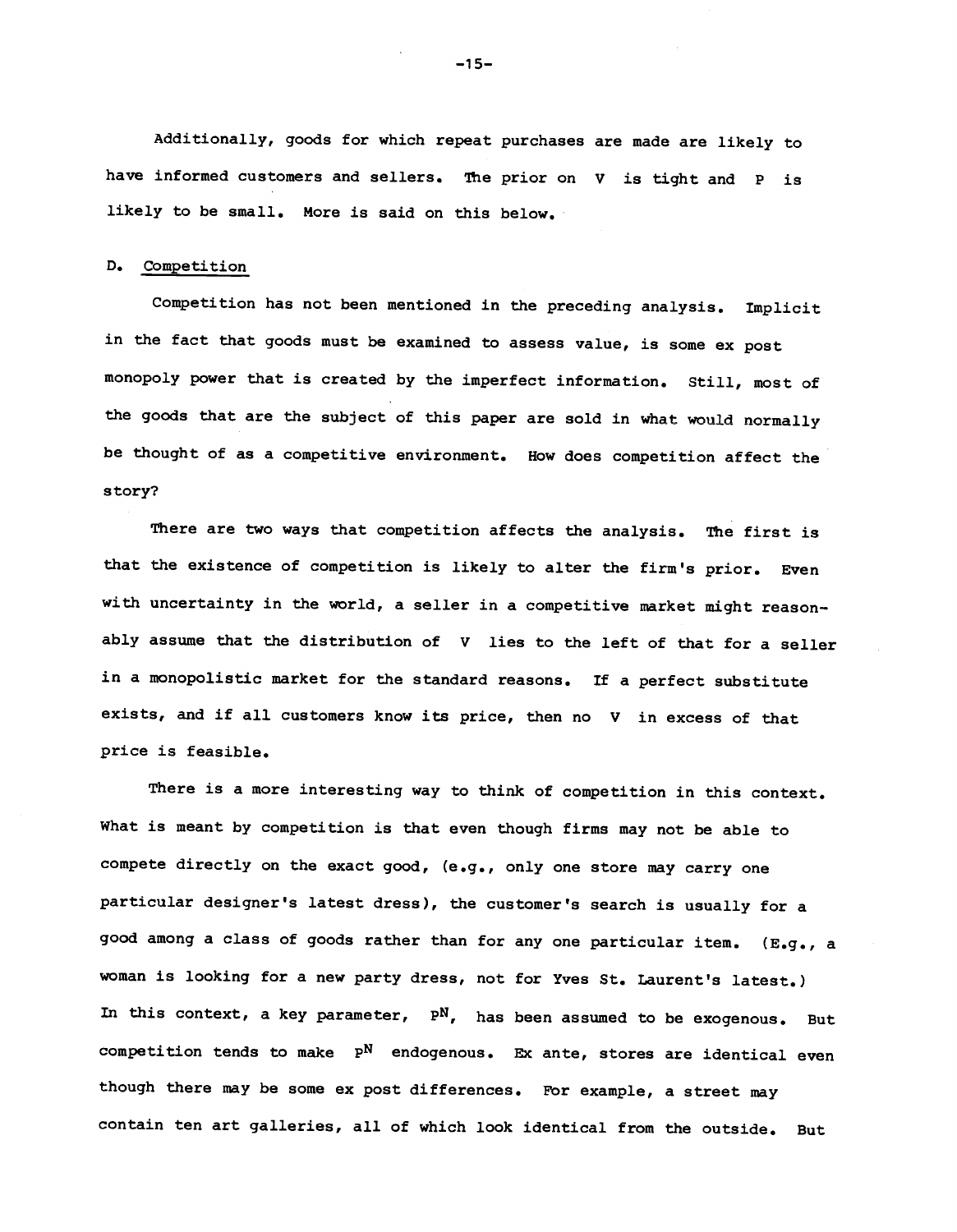since paintings are unique, each gallery has a different selection of paintings. Positive profit in the gallery business causes more firms to enter so that the N that each firm sees falls until expected profit equals  $zero^{-11}$ 

More formally, substitution of (9) and (11) into (7) yields the firm's revenue function in terms of  $P^N$ . Differentiation with respect to  $P^N$  vields the obvious conclusion that expected revenue falls as  $P^N$  rises.<sup>12</sup> (When  $P^N =$ 1, revenue is zero because all customers are shoppers. When  $P^N = 0$ , revenue is maximized because all customers are buyers and, so long as N equals or exceeds 1, a sale is certain for  $R_1 \leq V_1$ . One way to think about competition is that firms enter the industry, reducing the per period flow of N that any one firm faces until profits are driven to zero. Since expected revenue falls when  $N$  falls (it moves inversely with  $P^N$ ), competition reduces  $N$  until expected revenue equals costs.<sup>13</sup>

The competitive equilibrium yields some testable predictions on pricing. To the extent that competition reduces profits to zero by decreasing N and increasing PN, competition also affects the choice of initial price and its fall over time. From (12), it is clear that increases in  $P^N$  as a result of competition reduce  $R_1$ . From (13), the same increase in  $P^N$  implies an increase in  $R_2$ . This implies that for the same prior on V, firms in competitive markets choose lower initial prices and reduce them less rapidly than firms in monopolistic markets. Put differently, this suggests that prices are more sensitive to inventory time in monopolistic markets than in competitive ones.

This raises a more general point. Prices of, say, nonperishable items in supermarkets do not seem to exhibit much time variation at all. How does the model explain this phenomenon? Competition among supermarkets, which results in higher  $P^N$ , is capable of providing one explanation for the phenomenon. But a more basic force is at work.

—16—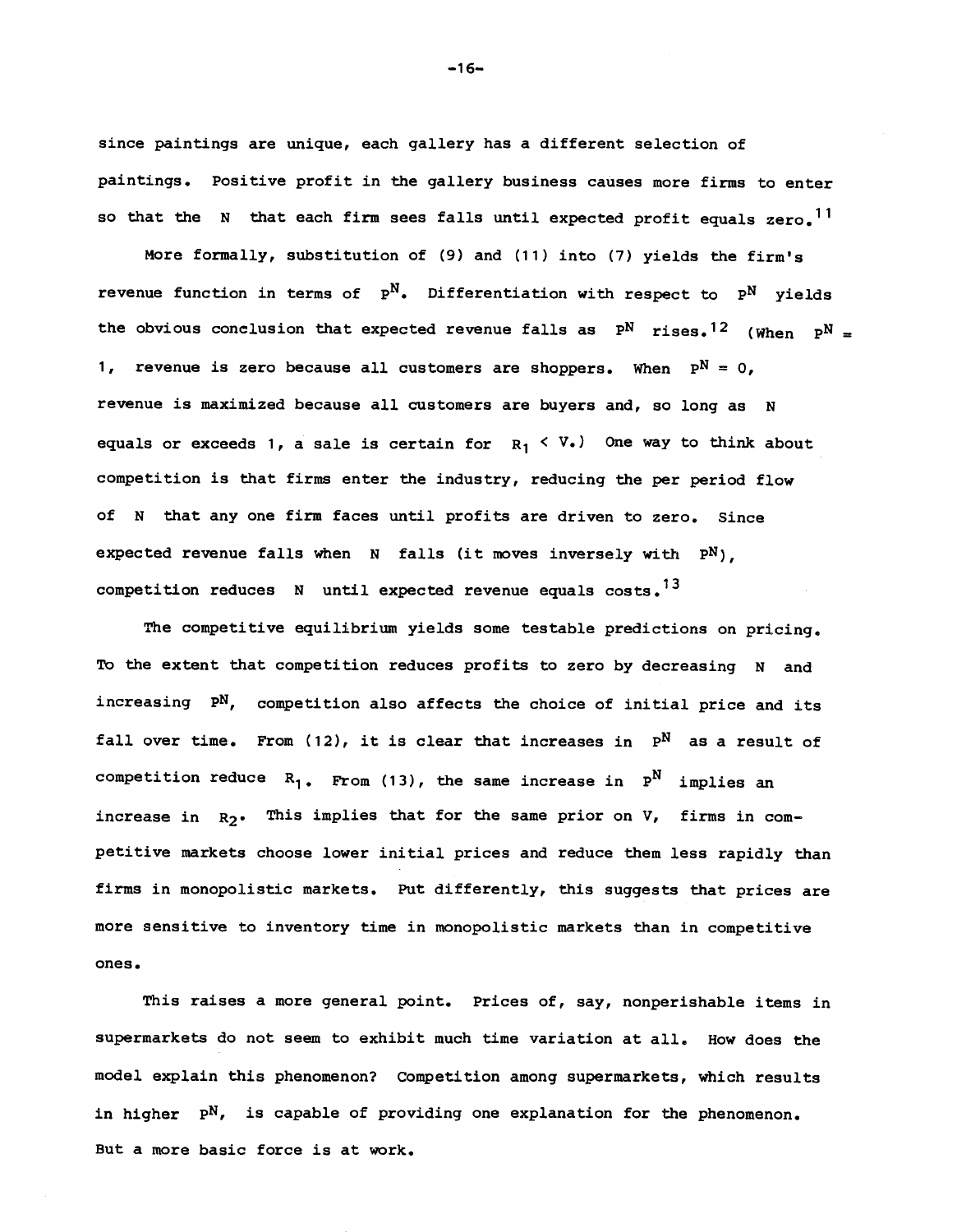Recall that the reason that prices fall over time is that learning has taken place during the relevant period. The amount of learning that can occur depends on the dispersion in the prior on V. But if the same good has been sold for a long period of time, the relevant prior is likely to be extremely tight. Thus, little learning occurs and prices remain rigid as a result. Both factors, the length of the time horizon and the amount of dispersion in the prior, are analyzed more rigorously below.

# E. Observable Time Patterns of Price and Quantity

The theory yields predictions of pricing behavior as a function of three factors: the number of customers, N; the proportion of customers who are shoppers rather than buyers, P; and the firm's beliefs about the market, parameterized through the prior on V. With the exception perhaps of the last of the three, these variables are observable, at least in theory. However, it is likely to prove quite difficult to obtain information on P and N.

Quite aside from data considerations, it is useful to be able to relate price time paths and quantity time paths to some observable characteristics, as well as to each other. The relation of  $R_1$  and  $R_2$  to P and N has already been discussed. Recall that as  $P^N$  goes from zero to one,  $R_1$  moves from 2/3 to 1/2 and  $R_2$  moves from 1/3 to 1/2:  $R_1$  falls and  $R_2$  rises so the ratio of  $R_1$  to  $R_2$  falls as  $P^N$  increases, i.e., as inference becomes more difficult.

The pattern of expected transactions over time is somewhat less intuitive. The probability of a sale in period 1 is

(14) 
$$
\text{Prob. sale in } 1 = 1 - P^N - (1 - P^N)R_1
$$

$$
= (1 - P^N)(1 - R_1) .
$$

—17—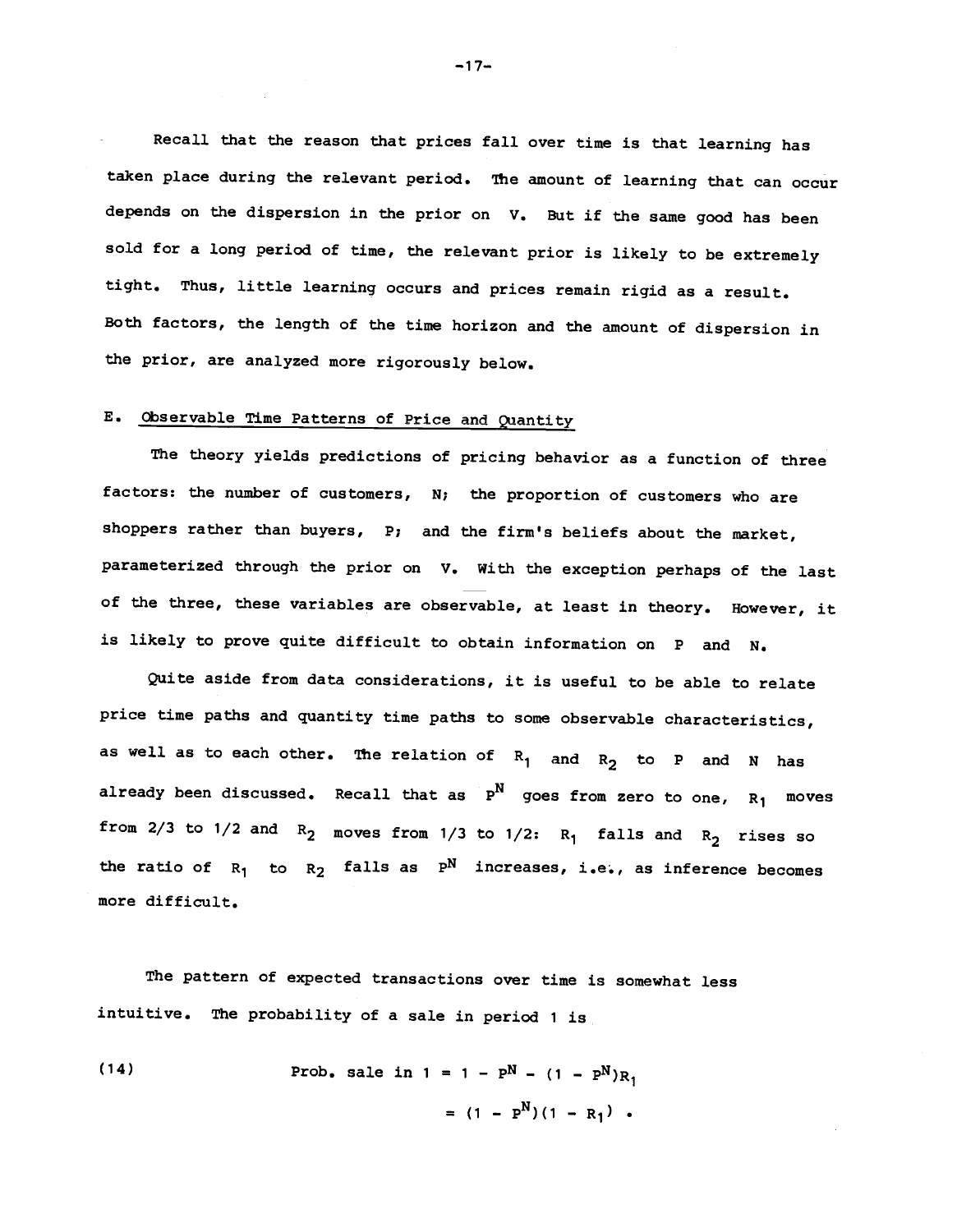The (unconditional) probability of a sale in period 2 is

Prob(sale in  $2R_2$ , no sale in 1) • Prob(no sale in 1) .

This is the second term of (7) without the price  $R_2$  as a scalar. Substituting (9) into this part of (7) yields

(15) **Prob.** sale in 
$$
2 = \frac{1}{2} [P^N + (1 - P^N)R_1](1 - P^N)
$$

Division of (14) by (15) gives the ratio of sales in period <sup>1</sup> to those in period 2. That ratio is

$$
\frac{2(1 - R_1)}{P^N + (1 - P^N)R_1}.
$$

After substituting (11) into this expression, the ratio reduces to 1. That means that the unconditional probability of a sale in period 1 is equal to that for period 2. Expected sales are smooth over time.

Additionally, since expected sales are equal in each period, the probability that the good sells is given by twice the probability that it sells in period 1 or by

prob. of sale = 
$$
2(1 - P^N)(1 - R_1)
$$
.

This varies with  $P^N$  as

$$
\frac{d(\text{Prob. of sale})}{d \text{ } p^N} = -2(1 - R_1) - 2(1 - P^N) \frac{dR_1}{dP^N}.
$$

After substitution of (12), it can be shown that

$$
\frac{\partial(\text{Prob. of sale})}{\partial P^N} < 0.
$$

Table 1 simulates some values.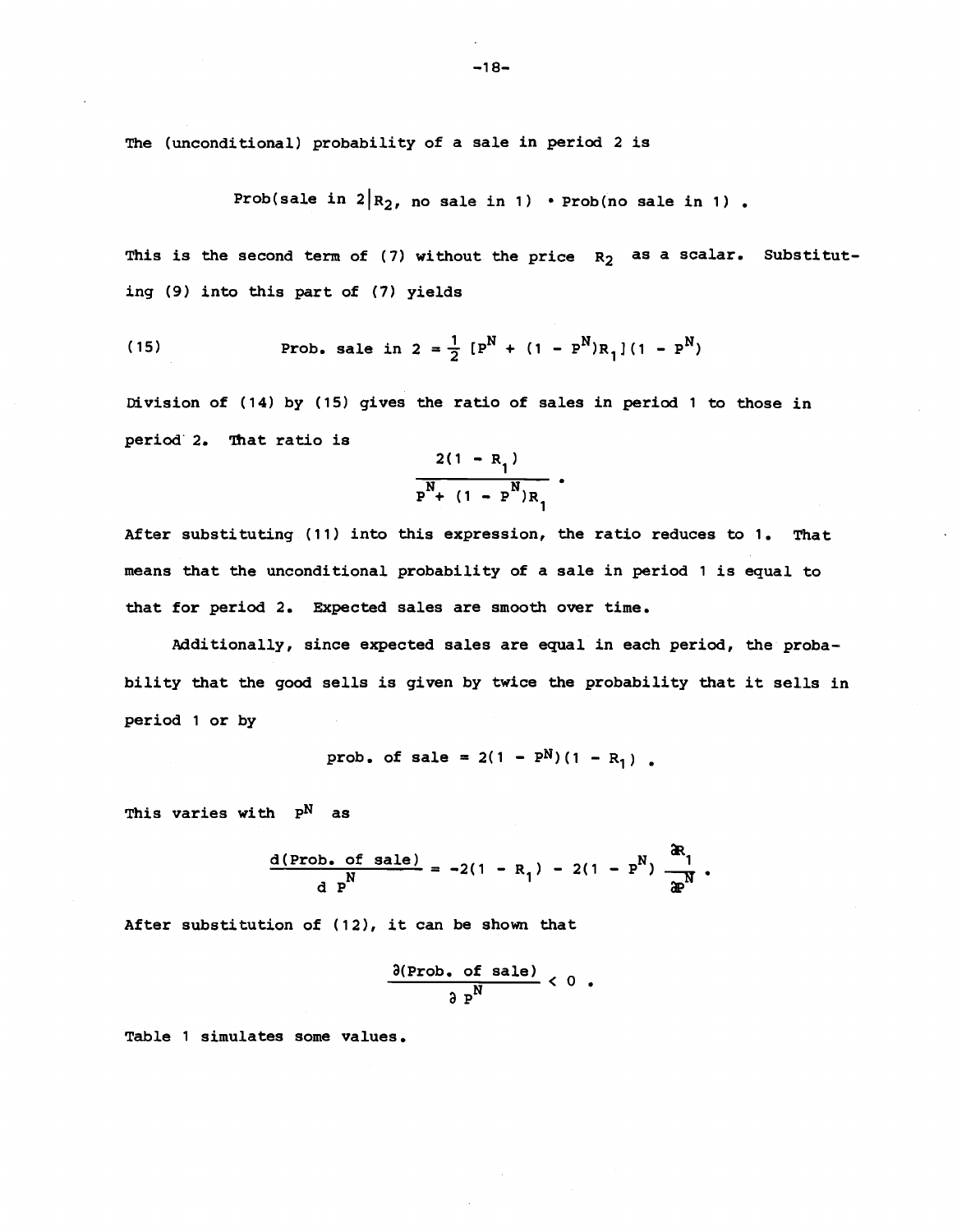| $P^N$  |        |         | Expected | Probability |           |
|--------|--------|---------|----------|-------------|-----------|
|        | $R_1$  | $R_{2}$ | Revenue  | of Sale     | $R_1/R_2$ |
| 0.0000 | 0.6667 | 0.3333  | 0.3333   | 0.6667      | 2,0000    |
| 0.0500 | 0.6610 | 0.3390  | 0.3220   | 0.6441      | 1.9500    |
| 0.1000 | 0.6552 | 0.3448  | 0.3103   | 0.6207      | 1,9000    |
| 0.1500 | 0.6491 | 0.3509  | 0.2982   | 0.5965      | 1.8500    |
| 0,2000 | 0.6429 | 0.3571  | 0.2857   | 0.5714      | 1,8000    |
| 0.2500 | 0.6364 | 0.3636  | 0.2727   | 0.5455      | 1.7500    |
| 0.3000 | 0.6296 | 0.3704  | 0.2593   | 0.5185      | 1,7000    |
| 0.3500 | 0.6226 | 0.3774  | 0.2453   | 0.4906      | 1.6500    |
| 0.4000 | 0.6154 | 0.3846  | 0.2308   | 0.4615      | 1,6000    |
| 0,4500 | 0.6078 | 0.3922  | 0.2157   | 0.4314      | 1.5500    |
| 0.5000 | 0.6000 | 0.4000  | 0.2000   | 0.4000      | 1.5000    |
| 0.5500 | 0.5918 | 0.4082  | 0.1837   | 0.3673      | 1,4500    |
| 0.6000 | 0.5833 | 0.4167  | 0.1667   | 0.3333      | 1,4000    |
| 0.6500 | 0.5745 | 0.4255  | 0.1489   | 0.2979      | 1.3500    |
| 0.7000 | 0.5652 | 0.4348  | 0.1304   | 0.2609      | 1,3000    |
| 0.7500 | 0.5556 | 0.4444  | 0.1111   | 0.2222      | 1,2500    |
| 0.8000 | 0.5455 | 0.4545  | 0.0909   | 0.1818      | 1,2000    |
| 0.8500 | 0.5349 | 0.4651  | 0.0698   | 0.1395      | 1,1500    |
| 0,9000 | 0.5238 | 0.4762  | 0.0476   | 0.0952      | 1,1000    |
| 0.9500 | 0.5122 | 0.4878  | 0.0244   | 0.0488      | 1,0500    |
| 1,0000 | 0.5000 | 0.5000  | 0.0000   | 0.0000      | 1,0000    |

Expected Price and Quantity Relationships

Table 1

The relationships illustrated in table 1 provide empirically testable predictions. As  $P^N$  goes from zero to one, the price ratio,  $R_1/R_2$ , falls. Similarly, as  $P^N$  goes from zero to one the probability of an eventual sale falls. This implies that in markets where prices fall rapidly as a function of time on the shelf, the probability that the good will go unsold is rela tively low. The prediction in the housing sample is that mansions, for which pN is high, should have slowly declining prices and should be more likely to be taken off the market after an unsuccessful attempt to sell than inexpensive condos, for which  $P^N$  is low.

This implication is not an obvious one. Since  $\rm\,R_1/R_2$  is high when  $\rm\,R_1$ is high, the logic implies that for a given prior, goods for which price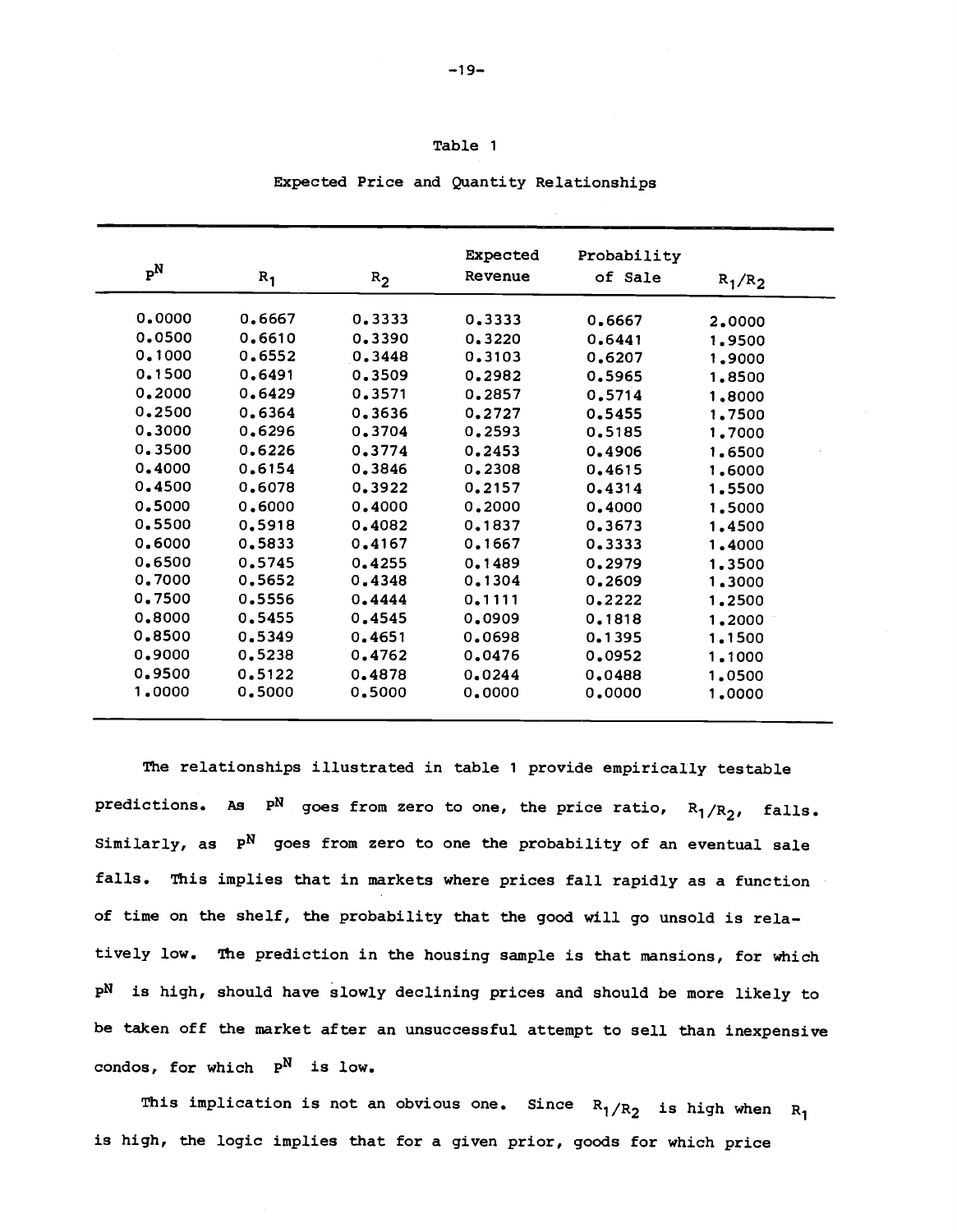starts high are actually more likely to sell. The reason is that the high initial price reflects low PN. It is not a matter of calling out prices randomly, The high initial price is a response to conditions that also imply that a sale is likely.

Note that the expected price at which the good sells is always 1/2, irrespective of  $P^N$ . This follows because (prob. sale in 1)/(prob. sale in 2) = 1 and because  $(R_1 + R_2)/2 = .5$ . This also illustrates the important distinction between the expected price at which a good sells and expected revenue. Although expected price, given a sale is independent of pM, expected revenue falls with  $P^N$ . The probability that the good remains unsold (and is returned to the supplier as scrap) increases with  $P^N$ . The point that not all goods are sold and that there is a systematic relationship between pricing and the probability of a sale is fundamental to this analysis. It plays an essential role in reconciling some phenomena described below,

# F. Recapitulation

The ability to readjust price as a function of past sales provides the firm with a richer strategy set. This is especially important when the firm is more uncertain about the value that consumers attach to the good in question. Not only does intertemporal pricing permit more than one chance to attract buyers, but it also allows the firm to learn about the nature of demand in the market,

An important implication is that prices start high and fall with time on the shelf, The level of initial price and speed with which price falls are positively related to the number of customers that it encounters per period and to the proportion of real "buyers" in the group. Thin markets have lower initial and more rigid prices.

—20—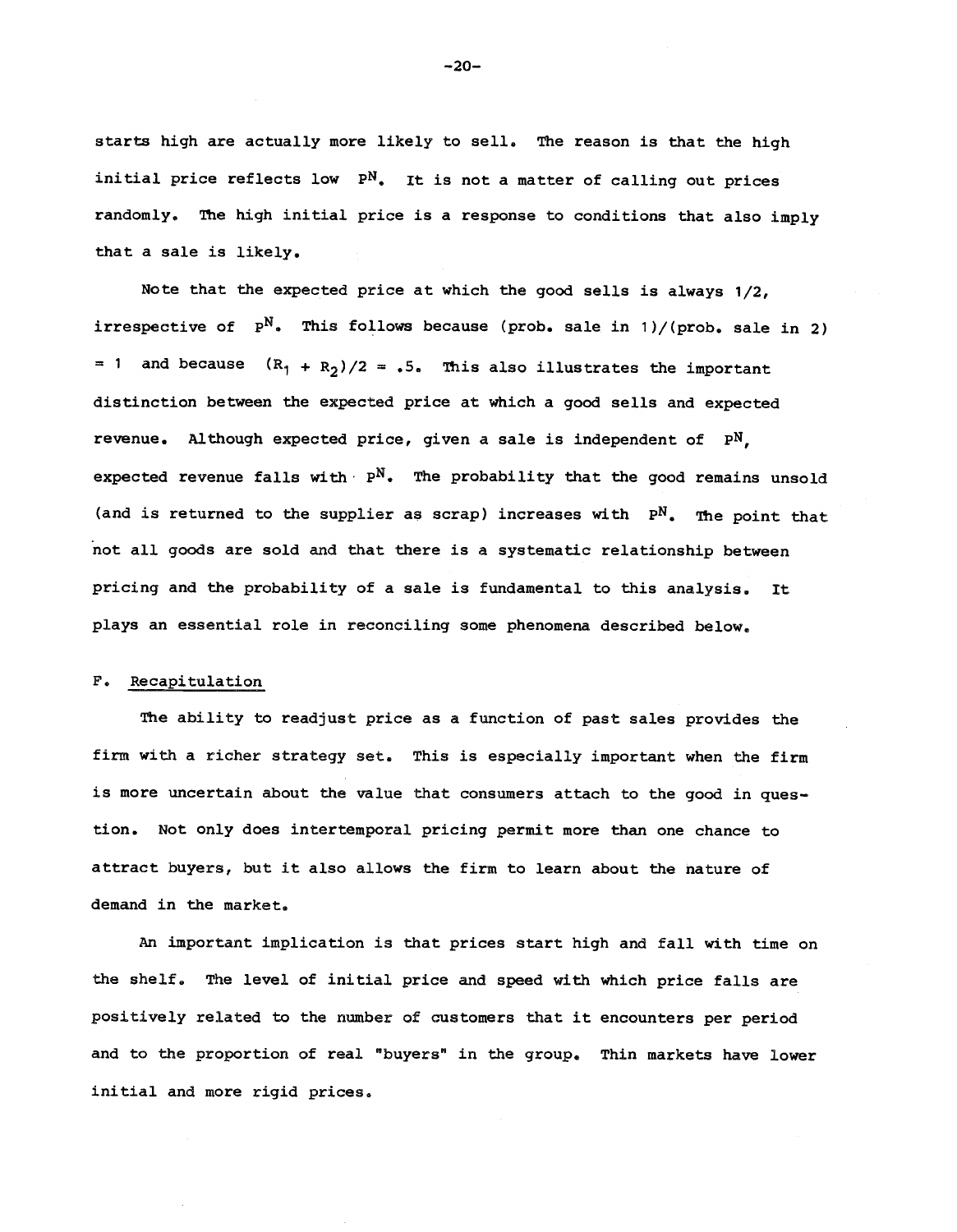Competition among firms for customers reduces the number of potential buyers that any one seller encounters. This drives profits to zero, but in the process, alters the optimal pricing rule. Department stores that sell somewhat distinct items will select lower initial prices and lower those prices more slowly when there is competition between stores for buyers. This is true even when the good in question is available at only one store.

The time pattern of transactions tends to be smooth over time. The probability that the good eventually sells is positively related to initial price and the rate of price decline along the optimal price trajectory.

## II. Heterogeneous Goods, Fashion, Obsolescence and Discount Rates

This section builds on the earlier ones to explain how prices vary with factors like product heterogeneity, obsolescence rates and time discounting. In most of this section, it will be assumed that all customers are buyers, that is, that  $P = 0$  so that the less complex formulation of the model can be used.

### A. Heterogeneity Among Goods

Is there any sense to the claim that women's clothes cost more than men's, even for given cost conditions? This is a direct implication of different product heterogeneity across the type of good.

Formally, what this section examines is how dispersion in the prior on V affects pricing policy and the probability that a sale is made. Assume that  $P = 0$  so that the firm's problem becomes the one in (2) (which is the special case of  $(4)$  with  $P = 0$ .

Consider a mean preserving spread. For expositional convenience, let us be specific. Suppose that the prior on V for, say, men's clothes, is uniform between .5 and 1.5, but for women, it is uniform between 0 and 2. (We

 $-21-$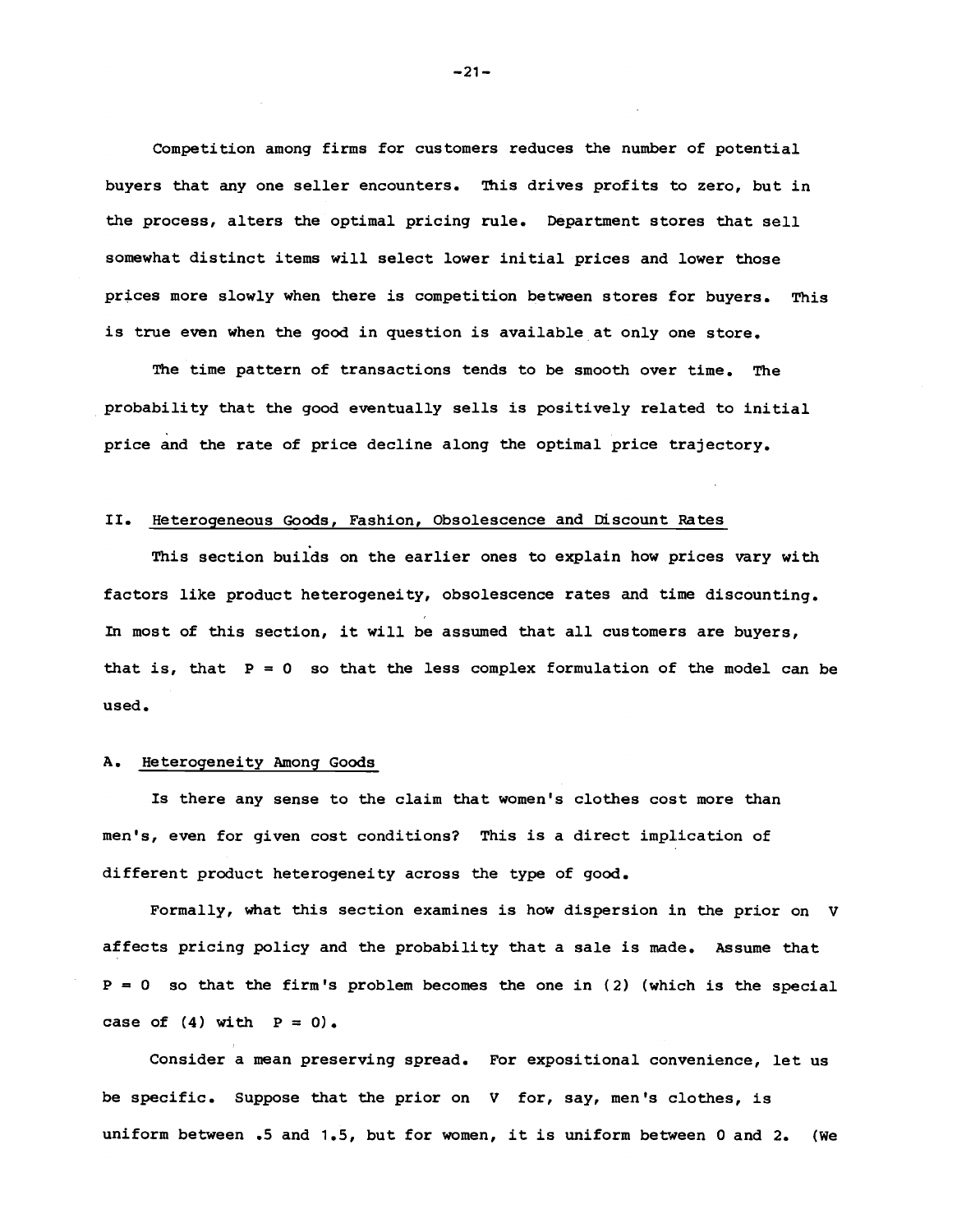ignore the endogeneity of the prior throughout.) The idea is that to the extent that women's clothes take on more variations, it is more difficult to predict the value of any particular item. Both distributions have the same mean value and it would seem that average prices, average revenues, and expected revenues might be the same. This is not the case.

Given the distributions, the prior distribution function for men's clothes is

(16a) 
$$
F(V) = V - 1/2 \text{ for } 1/2 \le V \le 3/2
$$

and this results in a posterior for any given  $R_1$  of

(16b) 
$$
F_2(v) = (v - 1/2)/(R_1 - 1/2) \text{ for } 1/2 \le v \le R_1.
$$

Similarly, the prior for women's clothes is

(17a) 
$$
F(V) = V/2 \quad \text{for} \quad 0 \le V \le 2
$$

and this results in a posterior for any given  $R_1$  of

(17b) 
$$
F_2(v) = v/R_1
$$
 for  $0 \le v \le R_1$ .

Substitution of  $(17a,b)$  into  $(2)$  yields the solution that the initial price for women's clothing,  $R_1$ , equals 4/3 and the period 2 price,  $R_2$ , is 2/3. This makes sense since the prior on V is simply a rescaling of the original prior, where solutions were 2/3, 1/3.

Substitution of (16a,b) into (2) yields the solution that the initial price of men's clothing,  $R_1$ , equals 1 and the period 2 price,  $R_2$ , is 1/2. Note that the period 2 price is the lower bound of the posterior (and prior) distributions so that the optimum in this case is to make the sale a certainty in period 2. (Of course, this result is dependent on the shape of the density function.)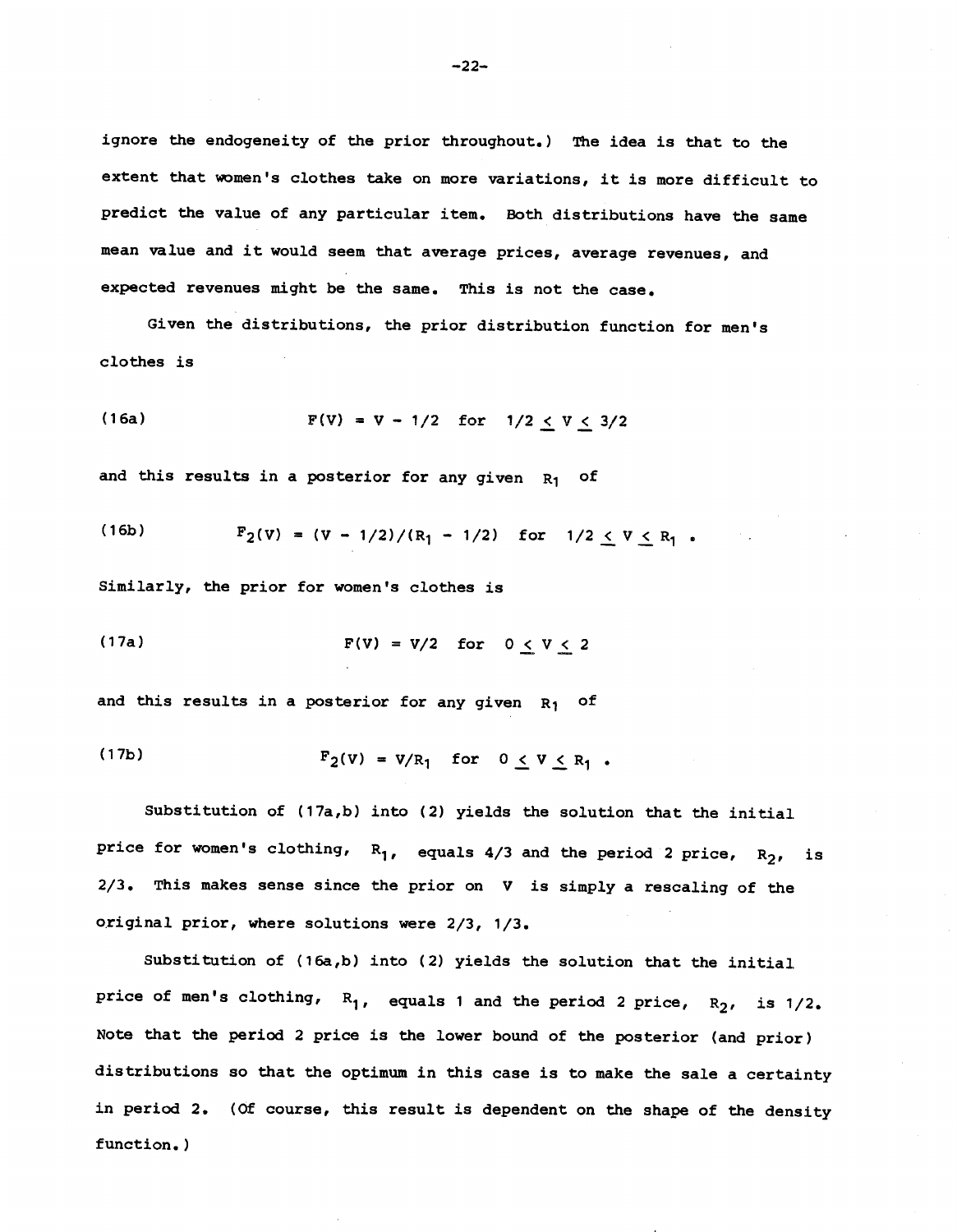Given the prices and the priors, it is obvious that the probability that the woman's garment sells at 4/3 is 1/3 and the (unconditional) probability that it sells at 2/3 is also 1/3. This results in an expected price of 1, and the good is sold 2/3 of the time so expected revenue is 2/3.

For men's clothes, the probability that the garment sells at  $R_1 = 1$  is 1/2 and the probability that it sells at 1/2 is also 1/2. The expected price is 3/4 and expected revenue is 3/4.

Although this is only one example, it illustrates a number of important points: First, the more disperse prior results in a higher expected price for a given mean. Thus, women's clothes cost more than men's clothes. Second, because women's clothes remain unsold more often than men's clothes, expected revenues can be lower, even though the price, given a sale, is higher. In competitjon, firms enter the men's clothing industry until expected revenue is equal across sectors. In the more general model, where  $P \neq 0$ , this reinforces the result that men's clothes sell for lower prices. The key to this result is that at the optimum prices, more women's clothes remain unsold. The seller either retains the good (as in the case of an unsold house), or wholesales it off.

A similar story might apply to goods that are very new or rapidly changing over time. To the extent that the prior is more diffuse for these goods, their prices should start higher, but fall faster than those on more traditional items. This predicts more variance over time in the prices of new computers than in the prices of standard typewriters. Another reason for high price variance in the computer market may be the importance of obsolescence. The next section examines that issue.

As an empirical matter, economists who construct price indexes tend to focus on the price, given a sale, and ignore the probability of a transaction.

—23—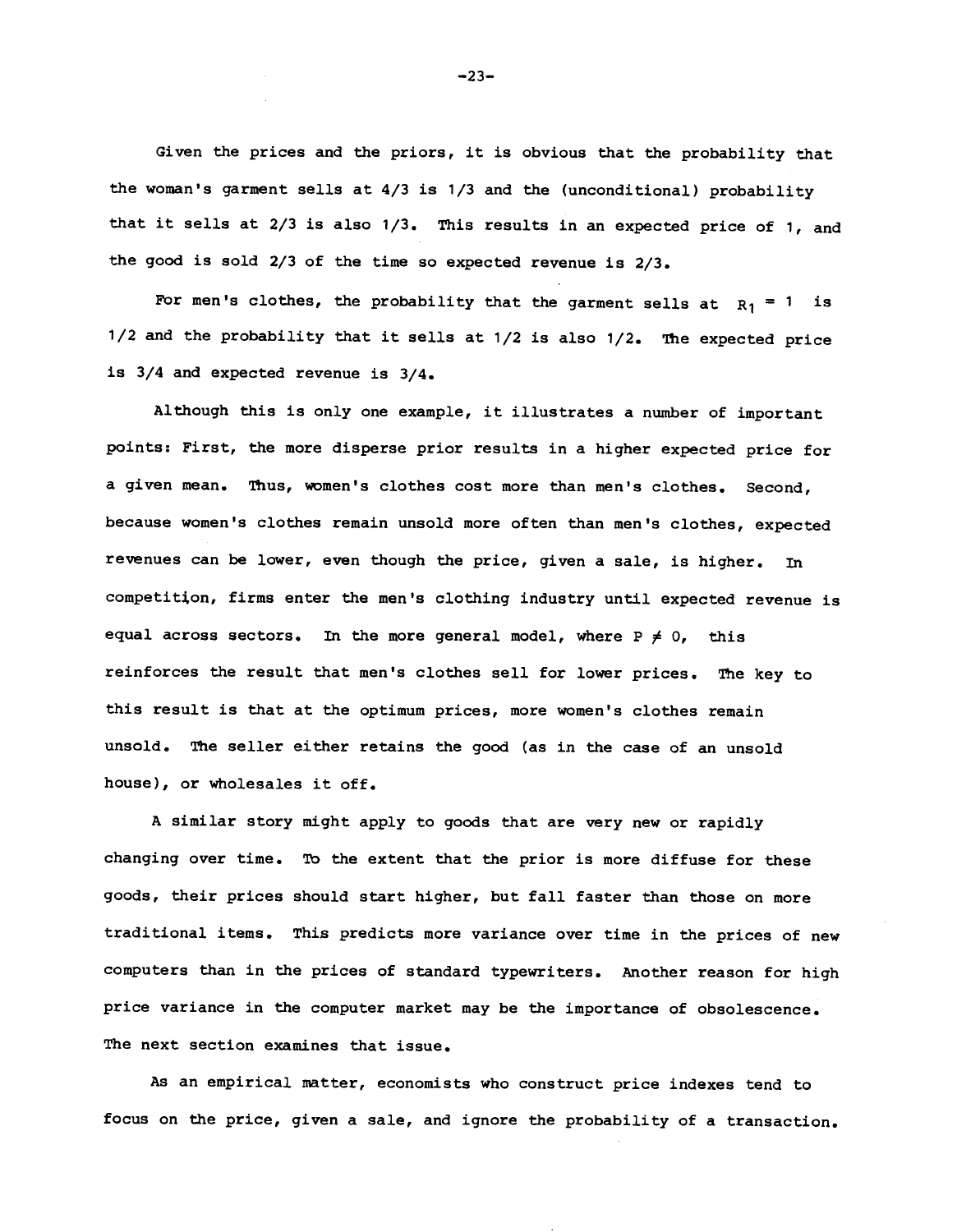What this points out is that pricing and sale probabilities are linked. For many purposes, when the probability of a sale is less than one, expected revenue—per—good might be a better metric than expected price, given a sale. The former is more closely related to what the firm generally cares about, even though the latter is what consumers care about.

# B. Fashion, Obsolescence and Discounting the Future

Some goods go out of style very quickly whereas others seem to retain their popularity for long periods of time. Again, the example of men's and women's clothes may be relevant. It may be true that men's suits change lapel widths less frequently than women's clothes change style. That phenomenon is assumed exogenous for the purposes of this paper, but it is interesting to know how fashion, or obsolescence as it might be termed in other markets, affects the choice of initial price and the rigidity of prices over time.

This is easily treated in the current framework. Let us think of obsolescence or fashion as taking the following form: During the first priod, the good is worth  $V$ , but in the second period it is worth  $V/K$ , where  $K \geq 1$ . The seller still does not know V, but he does know that whatever it is, it will retain only 1/K of its worth in period 2.

All that changes is the value that is inserted into the period 2 density function. That is, the individual buys the good in period 2 when

 $V/K > R<sub>2</sub>$ 

or when

```
V > KR_2.
```
During period 1, nothing is changed so the firm's maximization problem in (2) now becomes

(18) 
$$
\max_{R_1, R_2} R_1[1 - F(R_1)] + R_2[1 - F_2(KR_2)]F(R_1)
$$

—24—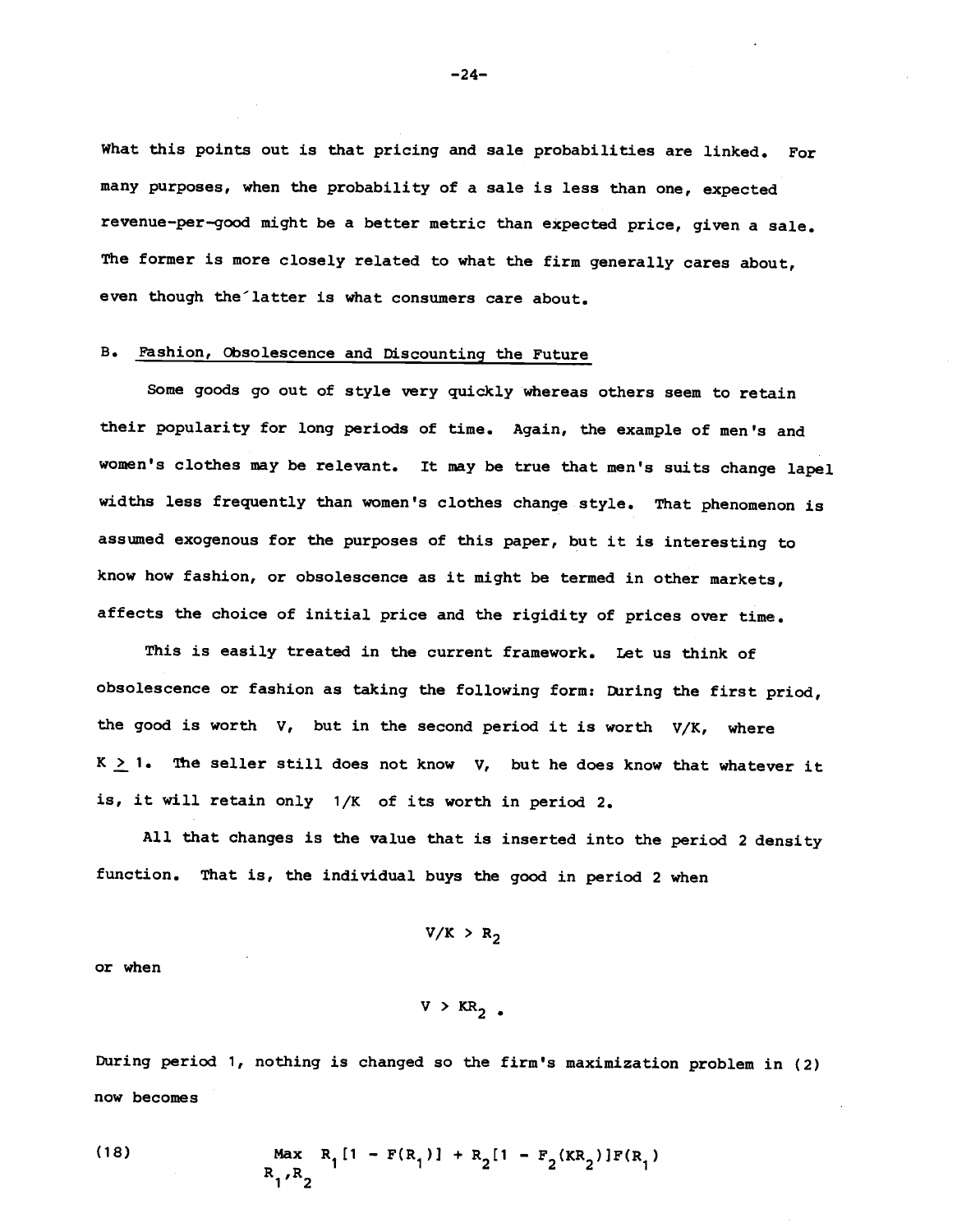Assuming that the prior is uniform between zero and one, the optimum prices are from the first—order conditions

$$
R_2 = \frac{R_1}{2K}.
$$

and

(19b) 
$$
R_1 = \frac{2K}{4K - 1}
$$
.

For  $K = 1$ , the solutions are identical (as they must be) to those obtained without obsolescence, namely,  $R_1 = 2/3$ ,  $R_2 = 1/3$ .

What is clear from (19a) is that prices fall faster with time on the shelf when K is large. The reason, of course, is that the seller knows that if the good was worth V in period 1 it is only worth V/K in period 2, so period 2's price adjusts accordingly.

Equally intuitive is that the price in period 1 is lower when K is large. The more obsolete the good becomes, the more anxious is the seller to get rid of it in period 1. As a result, he trades off this sense of urgency against the price that would provide him with the best posterior to carry into period 2.

Stated alternatively, a "classic," defined as a good that does not go out of style, carries a higher initial price, independent of any resale considerations. Its price is less sensitive to inventory than a good that goes out of style rapidly. This is true even for a given set of cost conditions.

Time discounting, although seemingly similar, is somewhat different. The reason is that even though the seller might think of a sale in period 2 at V as worth only V/K in present value, the posterior density function is still on V, not V/K because buyers are willing to pay V in period 2. Thus, the objective function is not (18), but is instead

(20) Max 
$$
R_1(1 - F(R_1)) + \frac{R_2}{(1 + r)} (1 - F_2(R_1))F(R_1)
$$
.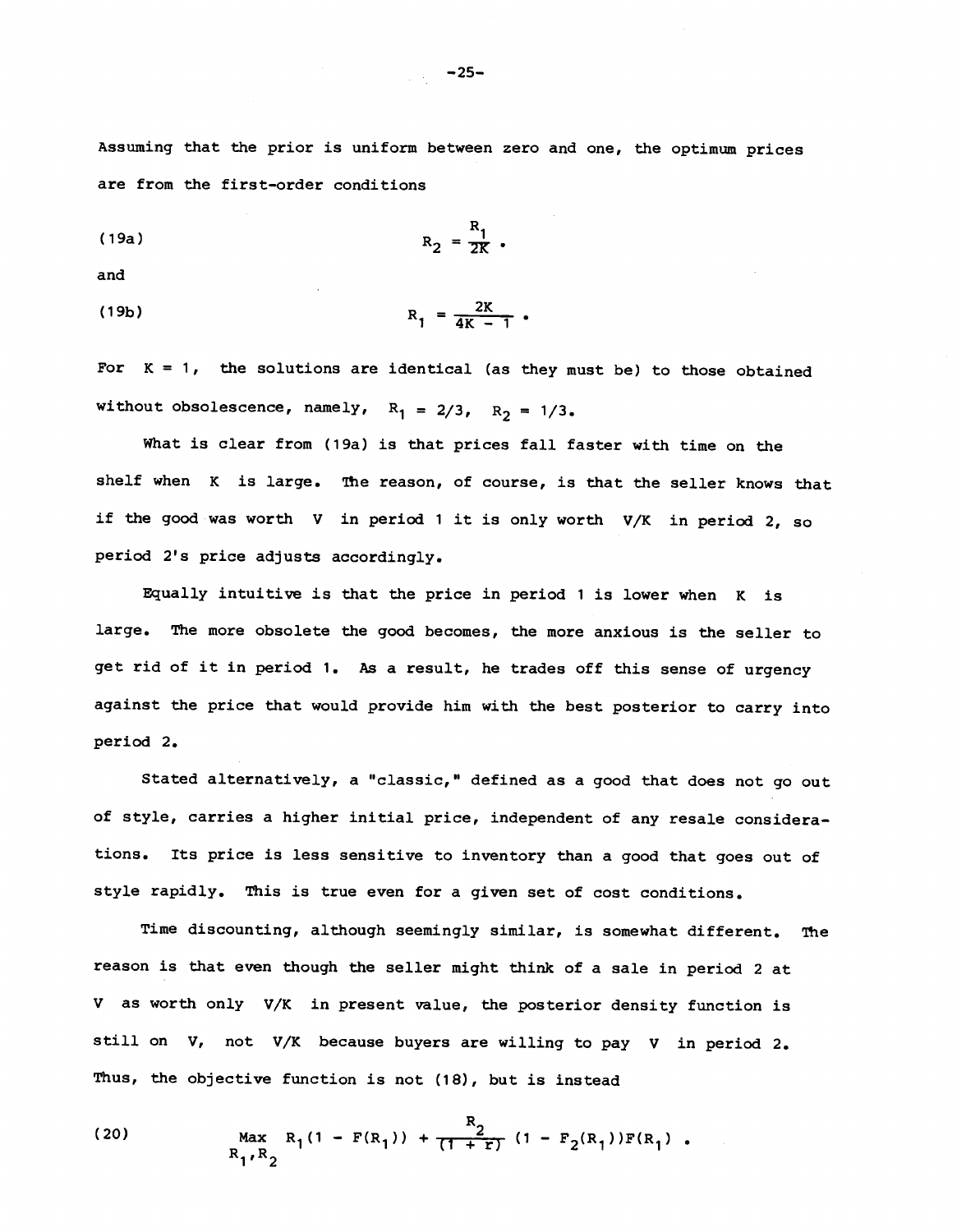the present value of the period 2 price is  $R_2/(1 + r)$ , but the customer continues to buy the good as long as  $V > R_2$ . The solution when V is uniform between zero and one is given by

(21a) 
$$
R_2 = R_1/2
$$

(21b) 
$$
R_1 = \frac{2(1+r)}{4(1+r) - 1}.
$$

Note that  $R_2$  is  $R_1/2$ , which differs from (19a). The price does not fall more rapidly when the discount rate is positive. This is as it should be. Given that the firm gets to period 2, the best that it can do is take the information from period 1 (that  $V < R_1$ ) and optimize. Discounting is irrelevant to that decision. This was not true when the good became obsolete in the second period.

But implications about urgency are similar. As r gets large, the firm is anxious to make the sale in period 1, not because the good will become obsolete, but for reasons of time preference. At the extreme, as r goes to infinity,  $R_1 = 1/2$ . The value of the second period is zero so the firm behaves as it would in the one-period problem, setting  $R_1 = 1/2$ . But if it does get to period 2, the best policy now is to cut price to 1/4 because it knows (with certainty) that  $V < 1/2$ .

Time discounting reduces the initial price, but does not change the rate at which prices fall as a function of time on the shelf. Obsolescence reduces the initial price too, but also increases the rate at which prices fall as a function of time on the shelf.

## C. Longer Horizons

Two periods have been assumed throughout the analysis. Time discounting was one way to modify that assumption, but it is useful to consider more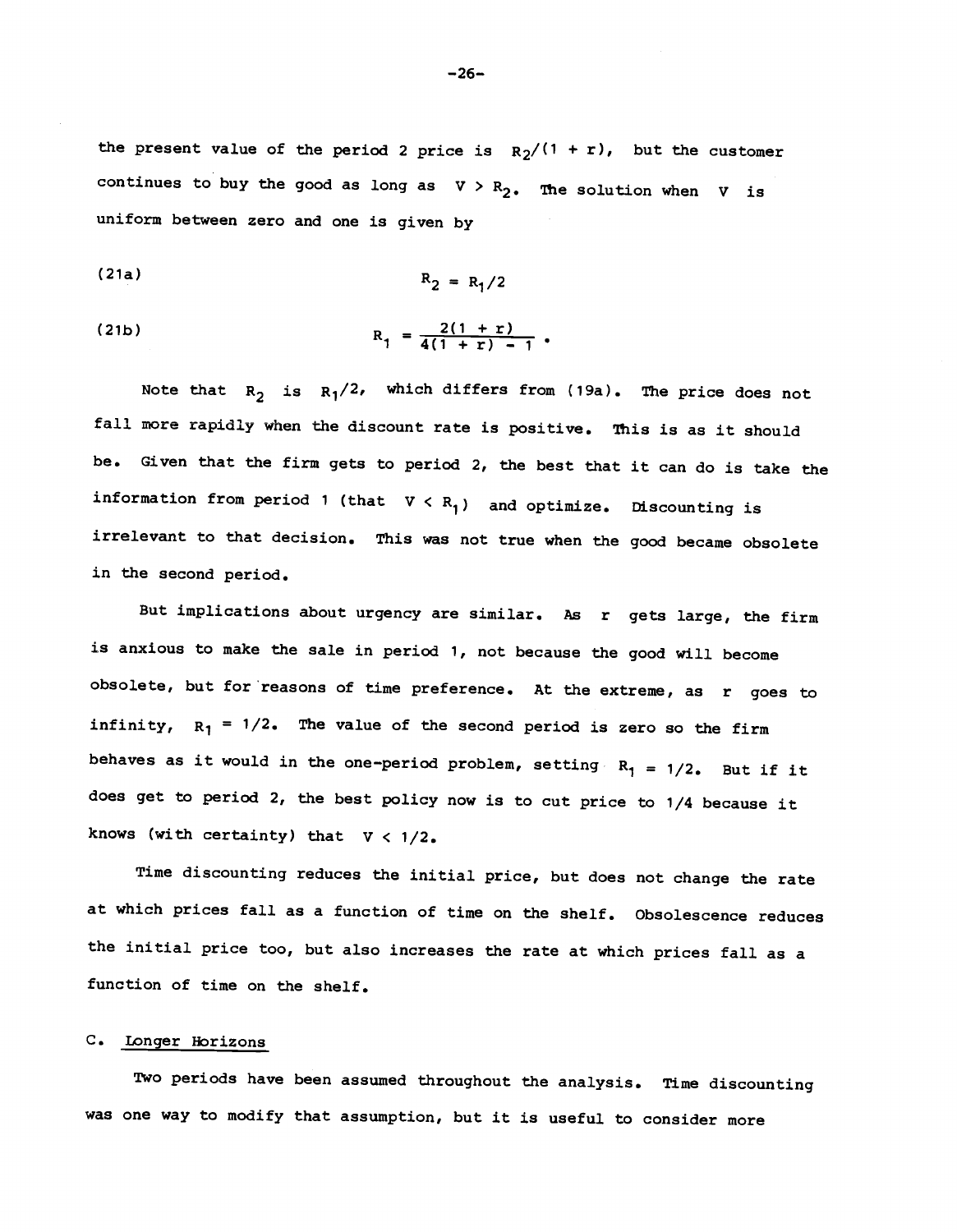directly how a change in time horizon affects pricing strategy. In many respects, this is another way to treat obsolescence, but there is more to it than that.

Consider a firm that has T rather than 2 periods during which to sell its product. The problem in (2) generalizes to

(22) Max 
$$
R_1[1 - F(R_1)] + R_2[1 - F_2(R_2)]F(R_1) + R_3[1 - F_3(R_3)]F(R_2)
$$
  
+ ... +  $R_T[1 - F_T(R_T)]F(R_{T-1})$ 

where  $F_t(V)$  is the posterior after t - 1 periods. As before,  $F(V)$ refers to the prior distribution before period 1. Each term on the right-hand side has as one of its components  $F(R_{t-1})$  because this is the probability that the good was not sold before period t. The problem yields a system of recursive first—order conditions given by

(23)  
\n
$$
\frac{\partial}{\partial R} = 1 - 2R_1 + R_2 = 0
$$
\n
$$
\frac{\partial}{\partial R} = R_1 - 2R_2 + R_3 = 0
$$
\n
$$
\frac{\partial}{\partial R_{T-1}} = R_{T-2} - 2R_{T-1} + R_T = 0
$$
\n
$$
\frac{\partial}{\partial R_T} = R_{T-1} - 2R_T = 0
$$

These yield the general solution that

(24a) 
$$
R_T = 1/(T + 1)
$$

(24b) 
$$
R_{t} = (T - t + 1)R_{T} = \frac{T - t + 1}{T + 1}.
$$

These solutions are quite intuitive. First, as T gets large so that the horizon lengthens, eq. (24a) implies that the price in the last period goes to zero. Second, eq. (24b) implies that price drops by a smaller amount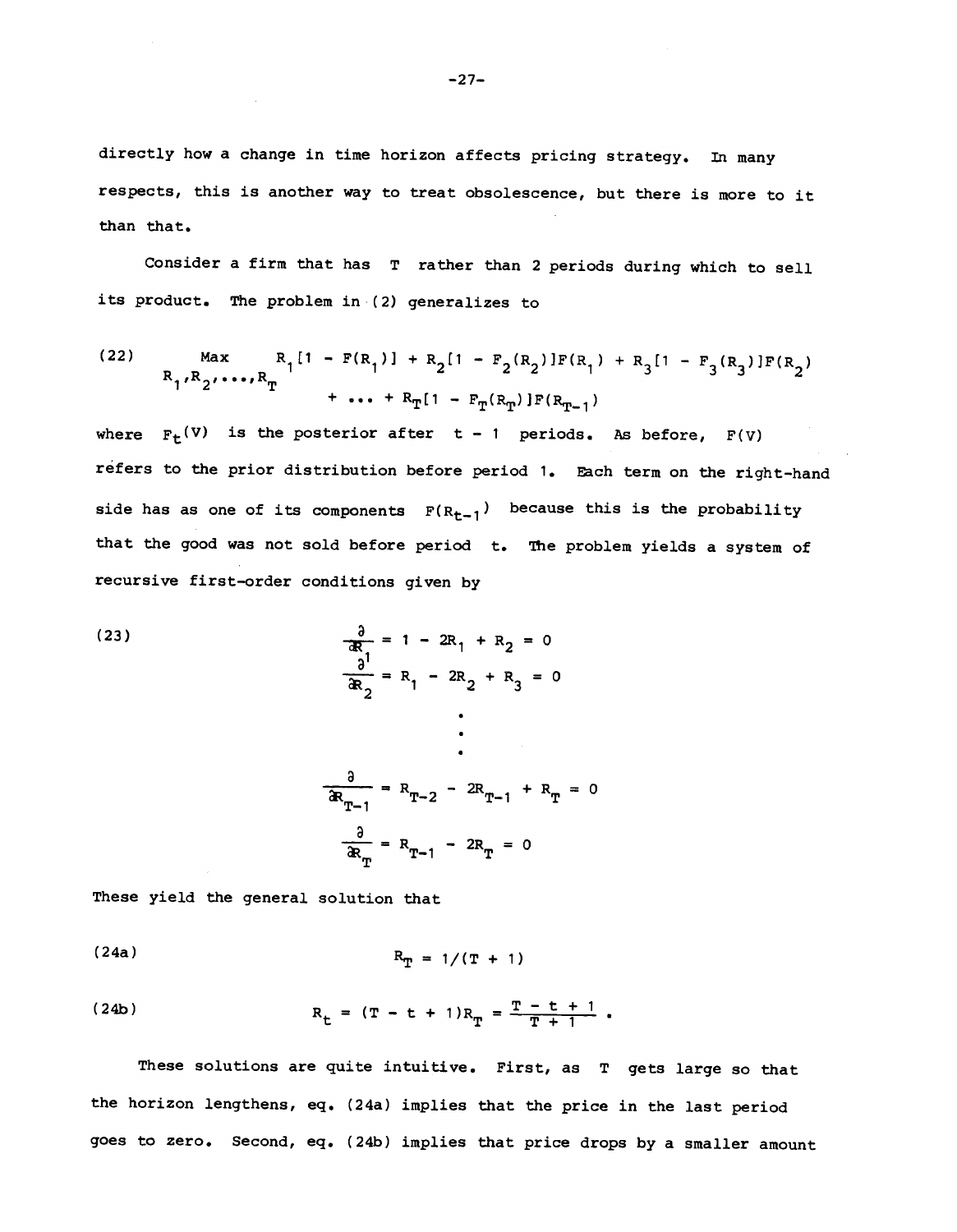each period with increases in T. Thus, price changes less rapidly per period. But the initial price is higher as T increases so that a larger total range of prices is covered. As T goes to infinity,  $R_1 = T/(T + 1)$  goes to 1. The price starts at the top and moves down trivially each period until  $V$  is hit precisely. As T goes to 1, we are back to the one-period problem and  $R_1$  is  $1/2$ .

Stated simply, as the firm's selling horizon lengthens, initial price is higher and prices fall off less rapidly each period. However, the price in the final period is lower as the time horizon increases. This also implies that the probability that the good sells before the end is reached increases in T because  $1 - F(R_T)$  increases in T.

The difference between adding periods and merely lengthening the time associated with each period is that learning takes place and a new price can be chosen each period. This comes back to an essential feature of "retailing" as defined in this paper. The price is fixed for a given length of time (which is likely to depend on the number of customers encountered per unit of time). Price changes only occur at the end of that interval. No attempt is made to call out the highest possible price, and lower it until the customer agrees to purchase. There are good reasons for not doing this, and those reasons are discussed below.

# D. Non—unique Goods

There is another respect in which the time horizon can be lengthened. The situation that many firms face in marketing new products is somewhat different from the one analyzed so far. above, it was assumed that once the good is sold, there are no others to sell. This is appropriate for a painting or designer dress, but what of a new computer model put out by an established company? The fact that the good sells in the first period does not preclude

—28—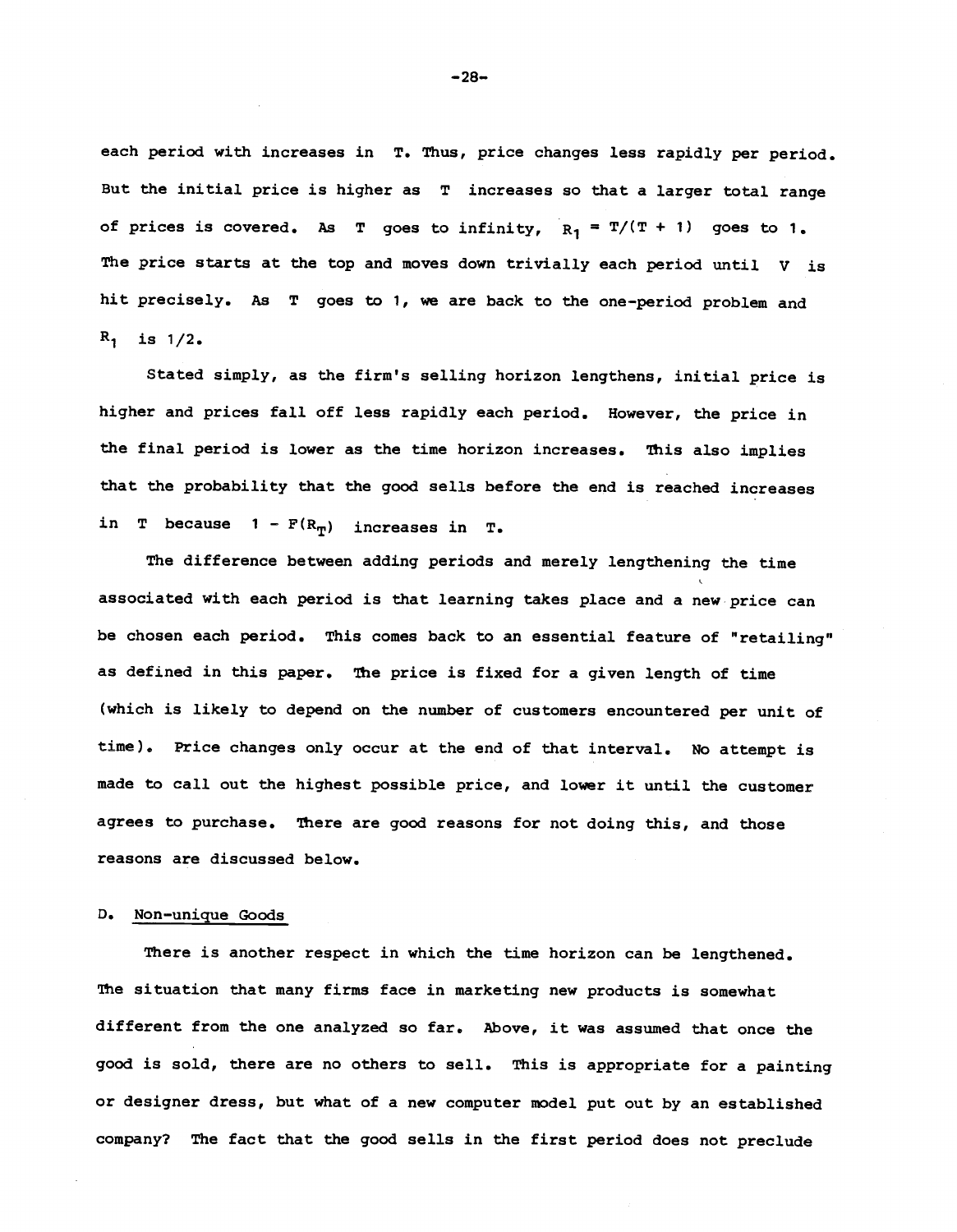additional sales in the second period. How should the prices be set under these circumstances?

Again, for simplicity, return to the two—period horizon problem and continue to assume that  $P = 0$ : all customers are buyers. Now, three prices are relevant: The seller must select a price in period  $1, R_{1}$ ; he must choose a price in period 2 given that no purchases were made in period 1,  $R_2$ ; and he must choose a price in period 2 given that at least one purchase was made in period 1,  $\tilde{R}_{2}$ . (Under the assumptions about consumer homogeneity, knowing the exact number of items sold provides no additional information.<sup>14</sup>

Normalize such that one item is available for sale in period 1 and  $N_2$ are available in period 2. If no sale occurs in period 1, then  $N_2 + 1$  are available.  $N_2$  may be greater or less than 1. The preceding analysis of unique goods is merely a special case, with  $N_2 = 0$ . The firm's maximization can be written as

### (25)

Max<sub>2</sub> R<sub>1</sub>(1 – F(R<sub>1</sub>)) + (N<sub>2</sub>+ 1)R<sub>2</sub>(1 – F<sub>2</sub>(R<sub>2</sub>))F(R<sub>1</sub>) + N<sub>2</sub>R<sub>2</sub>(1 – F<sub>2</sub>(R<sub>2</sub>))(1 – F(R<sub>1</sub>))  $1''$   $2'$   $2$ 

It is especially revealing to treat this as a dynamic program and to examine what happens if the good sells in period 1.

The second—period problem is

(26) 
$$
\frac{Max}{R_2} N_2 \bar{R}_2 (1 - \bar{F}_2 (R_2)) .
$$

Again, using Bayes' Theorem

$$
\tilde{f}_2(v) = 0 \quad \text{for } v \le R_1
$$
\n
$$
= \frac{f(v)}{1 - F(R_1)} \quad \text{for } v > R_1
$$
\n
$$
\tilde{F}_2(v) = 0 \quad \text{for } v \le R_1
$$
\n
$$
= \frac{F(v) - F(R_1)}{1 - F(R_1)} \quad \text{for } v > R_1
$$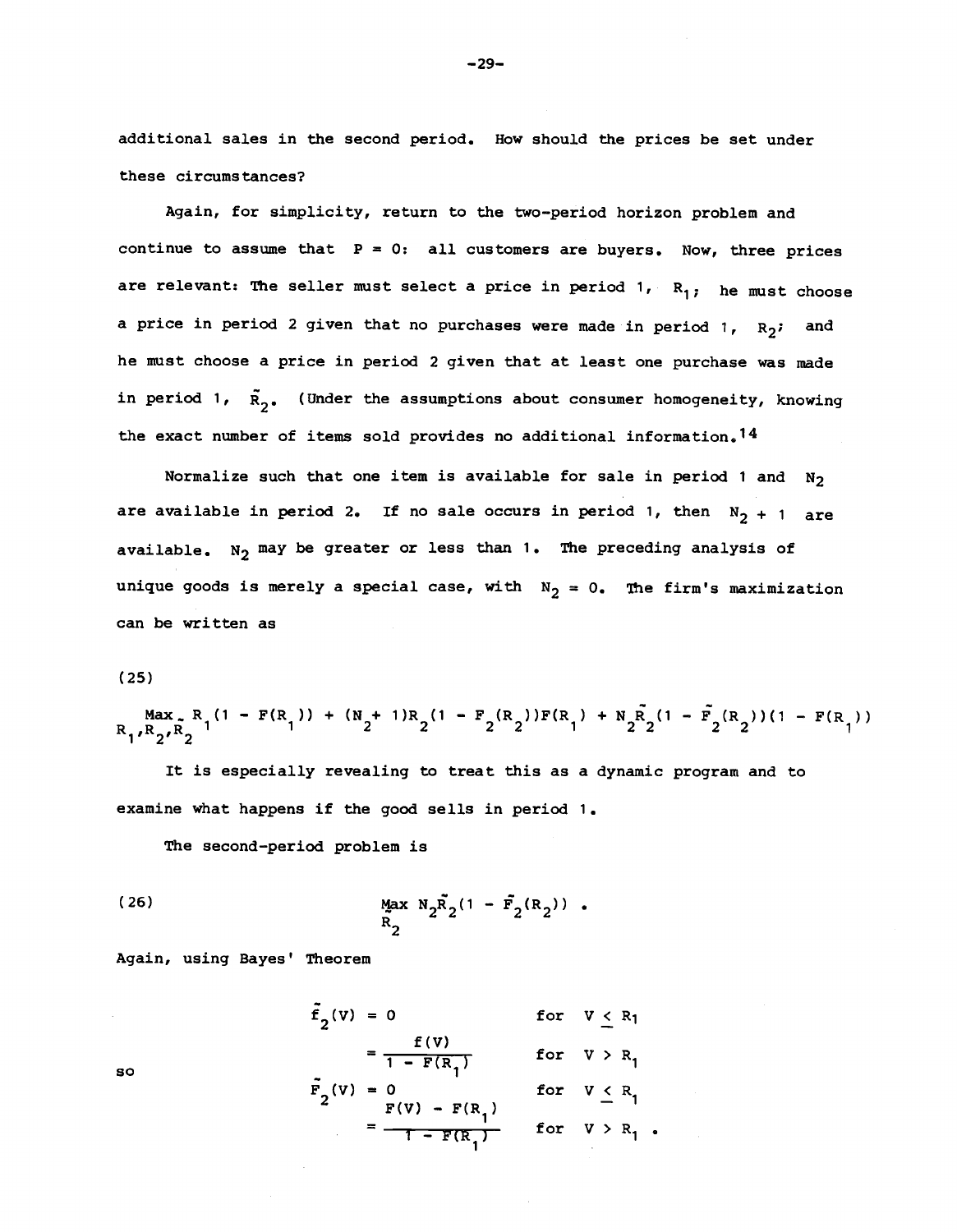The maximization in (26) becomes

(27a) 
$$
M_{2}X N_{2}R_{2}
$$
 if  $R_{2} < R_{1}$   
\n
$$
M_{2}X N_{2}R_{2}
$$
 if  $R_{2} < R_{1}$   
\n(27b) 
$$
M_{2}X \frac{N_{2}R_{2}(1 - F(R_{2}))}{1 - F(R_{1})}
$$
 if  $R_{2} \ge R_{1}$ .

Branch (27a) is always increasing in  $\tilde{R}_2$  so if the solution is on this branch, it is at  $\tilde{R}_2 = R_1$ . If  $\tilde{R}_2 \ge R_1$ , then the first-order condition for (27b) is relevant:

$$
\frac{d}{dR_2} = \frac{N_2}{1 - F(R_1)} (1 - F(\tilde{R}_2) - \tilde{R}_2 f(\tilde{R}_2)) = 0
$$
  

$$
\tilde{R}_2 = \frac{1 - F(\tilde{R}_2)}{f(R_2)}.
$$

or

This solution is identical to that of the one-period problem. But the optimal price in the one-period problem can never exceed  $R_1$ , so the corner is relevant here, too. Thus, the solution is  $\tilde{R}_2 = R_1$ .

This implies that price in the second period never rises, even if the good sells during the first period. The reason is that the part of the distribution below  $R_1$  is irrelevant anyway, so knowing that  $V > R_1$  does not change the decision on the optimal price.

Given that  $\tilde{R}_2 = R_1$ , and using the definition of  $\tilde{F}_2(v)$ , eq. (26) can be rewritten as

$$
R_1, R_2
$$
\n
$$
R_1, R_2
$$
\n
$$
R_1, R_2
$$
\n
$$
R_1, R_2
$$

or

$$
R_1, R_2
$$
  

$$
R_1, R_2
$$

Since the scalar  $(N_{2}+ 1)$  is irrelevant, this problem is identical to the one in (2), where goods were assumed to be unique. Thus, all results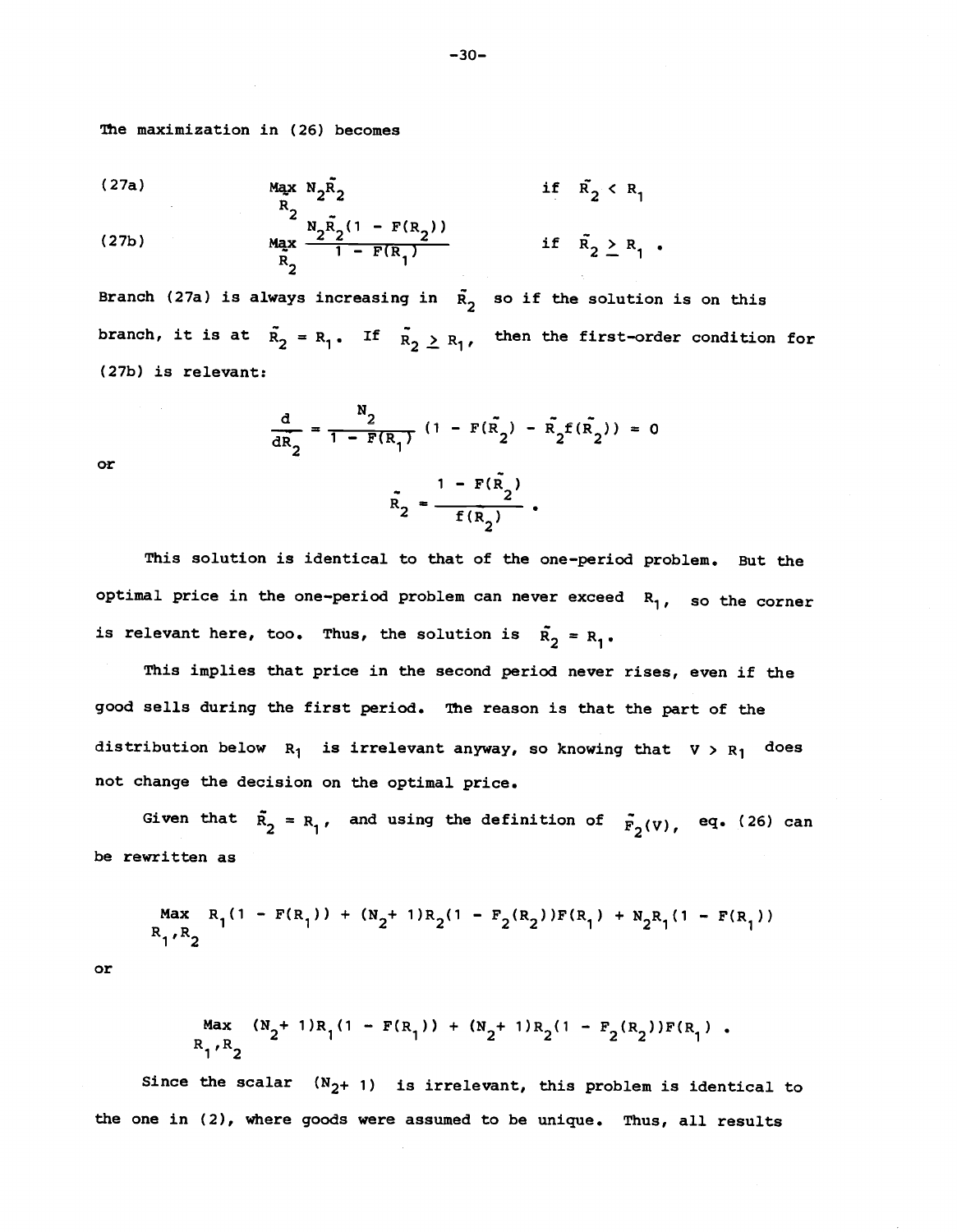already derived hold even in the case of non—unique goods. In this example,

$$
R_1 = 2/3
$$
  
\n
$$
R_2 = 1/3
$$
  
\n
$$
R_2 = 2/3
$$

If some sales are made in period 1, then price is held at  $R_1$ . If no sales are made, then price is halved.<sup>15</sup>

# E. Spoiling the Market and Nondurable Goods

The result that the price following a successful period 1 never falls hinges on the assumption that demanders who find the price too high in period 1, return for another look in period 2. (If no sale occurs, there are  $N_{2^+}$  1 buyers in period 2.) This is an inappropriate assumption in two obvious cases. The first is that buyers lose interest when they find that  $R_1 > V_c$ This may be rational when buyers do not know the firm's prior so that they cannot forecast its price cutting behavior. The second is that the good is nondurable. For example, a hotel room that was vacant on Saturday night cannot be stored and sold again on Sunday.

Under these circumstances, the maximization problem is

$$
\mathbf{R}_{1'}\mathbf{R}_{2'}\mathbf{R}_{2} \qquad \mathbf{R}_{1}(1 - \mathbf{F}(\mathbf{R}_{1})) + \mathbf{R}_{2}\mathbf{N}_{2}(1 - \mathbf{F}_{2}(\mathbf{R}_{2}))\mathbf{F}(\mathbf{R}_{1}) + \tilde{\mathbf{R}}_{2}\mathbf{N}_{2}(1 - \tilde{\mathbf{F}}_{2}(\mathbf{R}_{2})) (1 - \mathbf{F}(\mathbf{R}_{1}))
$$

Using the results of the previous section, this can be written as

$$
R_1, R_2
$$
\n
$$
R_1, R_2
$$
\n
$$
R_1, R_2
$$

The first-order conditions imply that at the optimum,

$$
\tilde{R}_2 = R_1
$$
  
\n
$$
R_2 = R_1/2
$$
  
\n
$$
R_1 = \frac{2N_2 + 2}{3N_2 + 4}
$$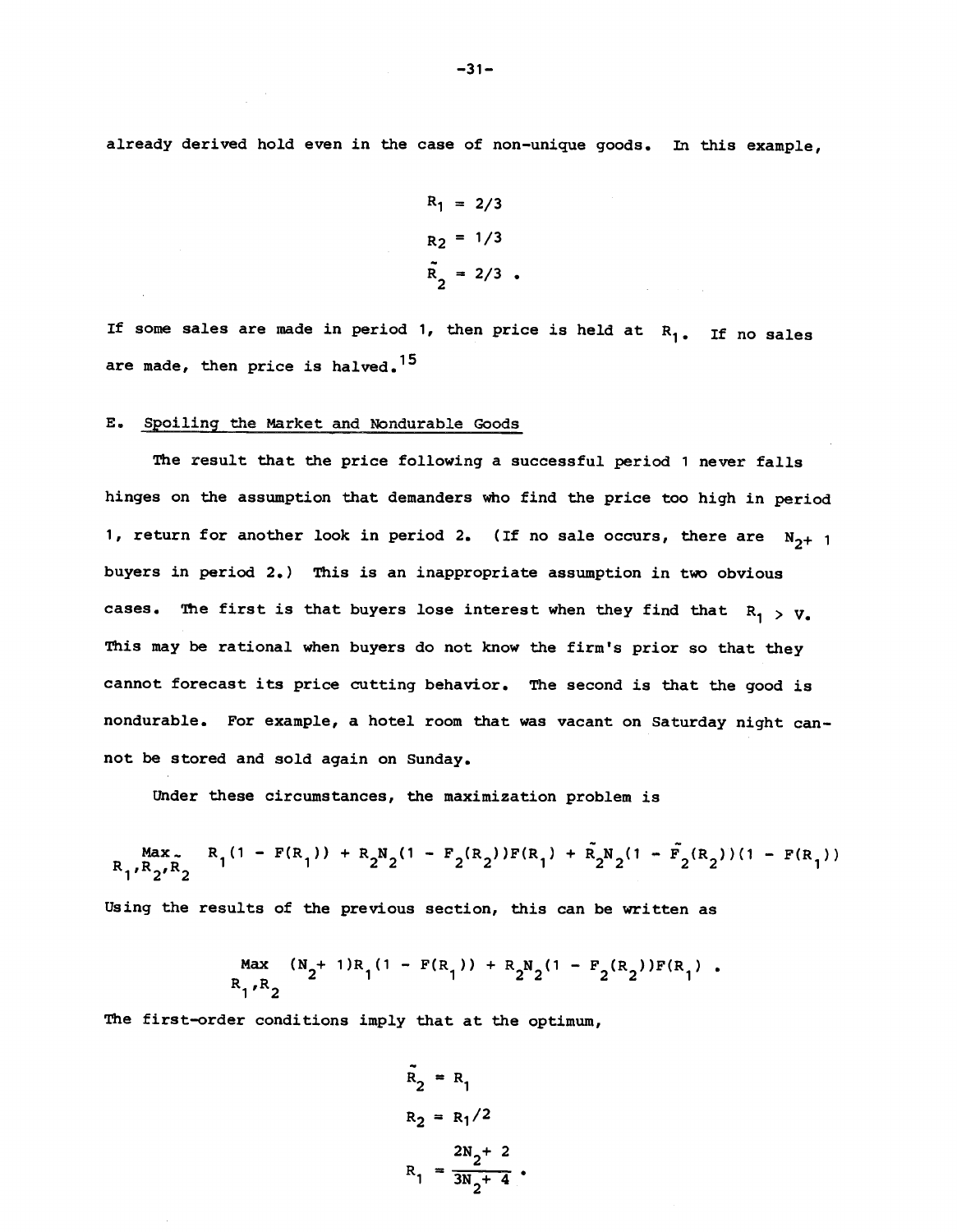If  $N_2 = 1$  so that demand is constant over time,  $R_1 = 4/7$ , instead of 2/3 as obtained before. The reason is that losing a sale in period 1 is now more costly since the market is spoiled for that buyer, so the firm selects a lower first—period price. The learning effect, which is still present, is offset to some extent by the desire to avoid having first—period buyers walk away without buying. It is not offset completely because  $R_1 > 1/2$ , so this is not the same as consecutive one—period problems. Even though the good is not storable, the information derived from period 1 is, so sellers of nondurables do not behave myopically. As  $N_2$  gets large,  $R_1$  approaches 2/3 because the lost sales in period 1 are trivial, relative to revenue generated in period 2. The information effect dominates.

# Iv. Consumer Behavior

There are a number of aspects of consumer behavior that are worth considering, We start by analyzing strategic play by purchasers and link this analysis to the auction literature.

# A. Strategic Considerations

Consumers may know the firm's pricing policy and in particular, that  $R_2 < R_1$ • Does it pay for a consumer in period 1 to wait for period 2, knowing that by doing so he may be able to purchase the good at a lower price? The decision depends on. the number of rival customers.

Suppose that a buyer has located a gown in period 1 that she values at  $V > R_1$ . If she buys the dress, she earns rent =  $V - R_1$ . Alternatively, she can wait until period 2 hoping that no others will get there first. The more potential customers there are in the market, the lower is the probability that the gown will remain on the rack into the next period. If the buyer passes up the gown this time, there are  $N - 1$  other customers who might beat her to it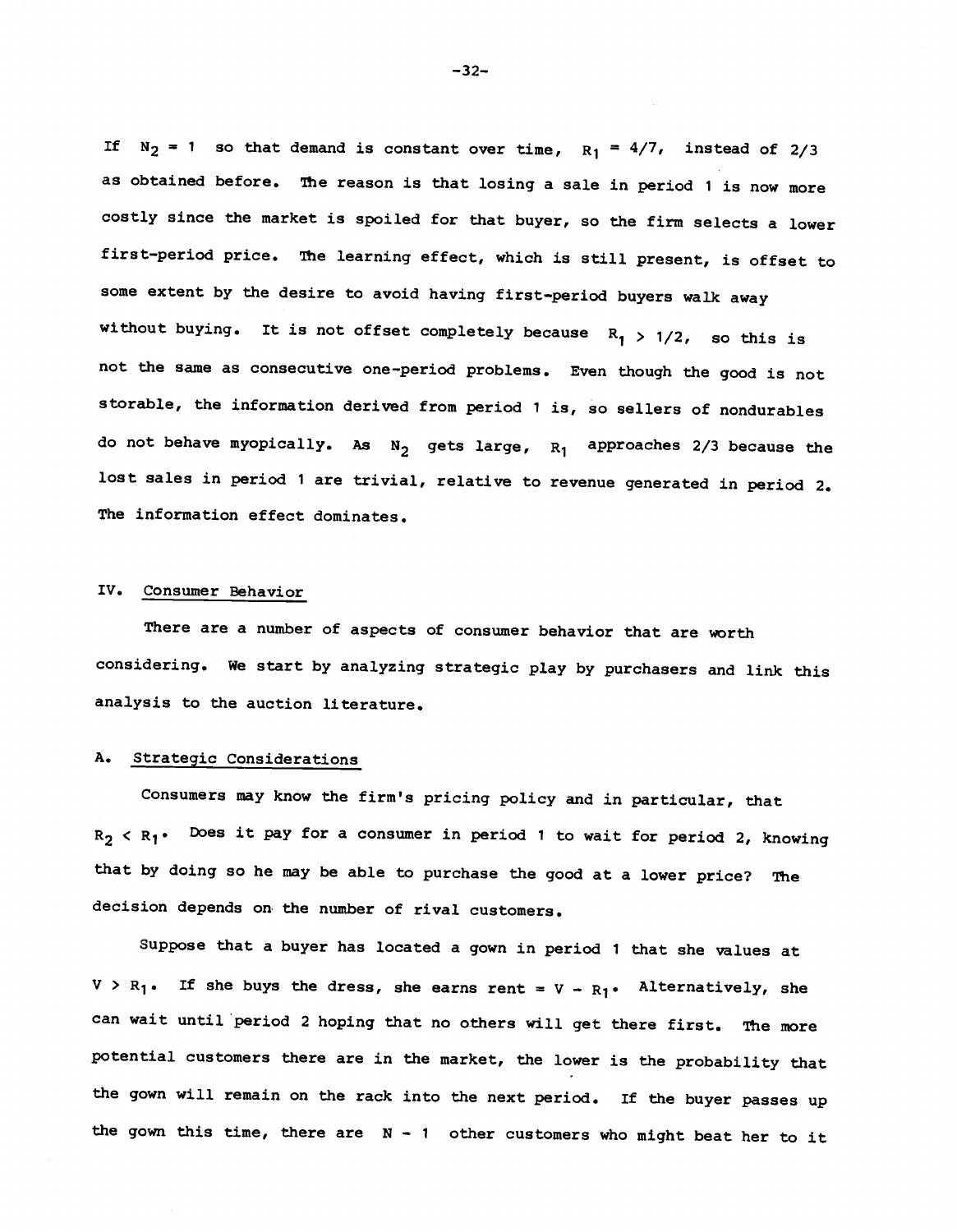next period. Therefore, the expected rent from waiting is

$$
(\mathbf{V}-\mathbf{R}_2)/\mathbf{N} .
$$

She waits if<sup>16</sup>

$$
V - R_1 \langle (V - R_2) / N
$$

or if

 $R_1(1 - 1/2N) > V(1 - 1/N)$ 

since  $R_1 = 2R_2$ .

As N goes to infinity, the left side goes to  $R_1$  and the right to  $V_e$ So the consumer waits if  $R_1 > V_1$ . But  $R_1 > V_1$  precludes buying the good in period 1 anyway, so for sufficiently large N, strategic behavior is not an issue. There are too many others around who can beat this customer to it. She buys it when she finds it.<sup>17</sup> The argument is reinforced if some of this period's buyers might obtain the good first.

On the other hand, as N goes to 1 it is certain that the consumer behaves strategically because  $R_1/2 > 0$ . The consumer is sure to get it next period since she has no competition so he might as well wait for a lower price. Thus, strategic behavior is not an issue when there is a large number of potential buyers, but may be important when only a few individuals are even potentially interested in the good.<sup>18</sup>

If goods are not unique, then without time preference, strategic behavior results in an equilibrium that is identical to that of the one—period problem. The reason is that all buyers gain if no sales are made in period 1. Since the good is not unique, all are satisfied in period 2 at a lower price (R<sub>2</sub>  $\leq$  $R_1$ ). No buyer has any incentive to purchase in period 1. Of course, if the seller knows this, then he can infer nothing from the fact that no one bought in period 1. As such, his problem is like the one—period problem so the solution is  $R_t = 1/2$ . Given that solution, no strategic waiting occurs.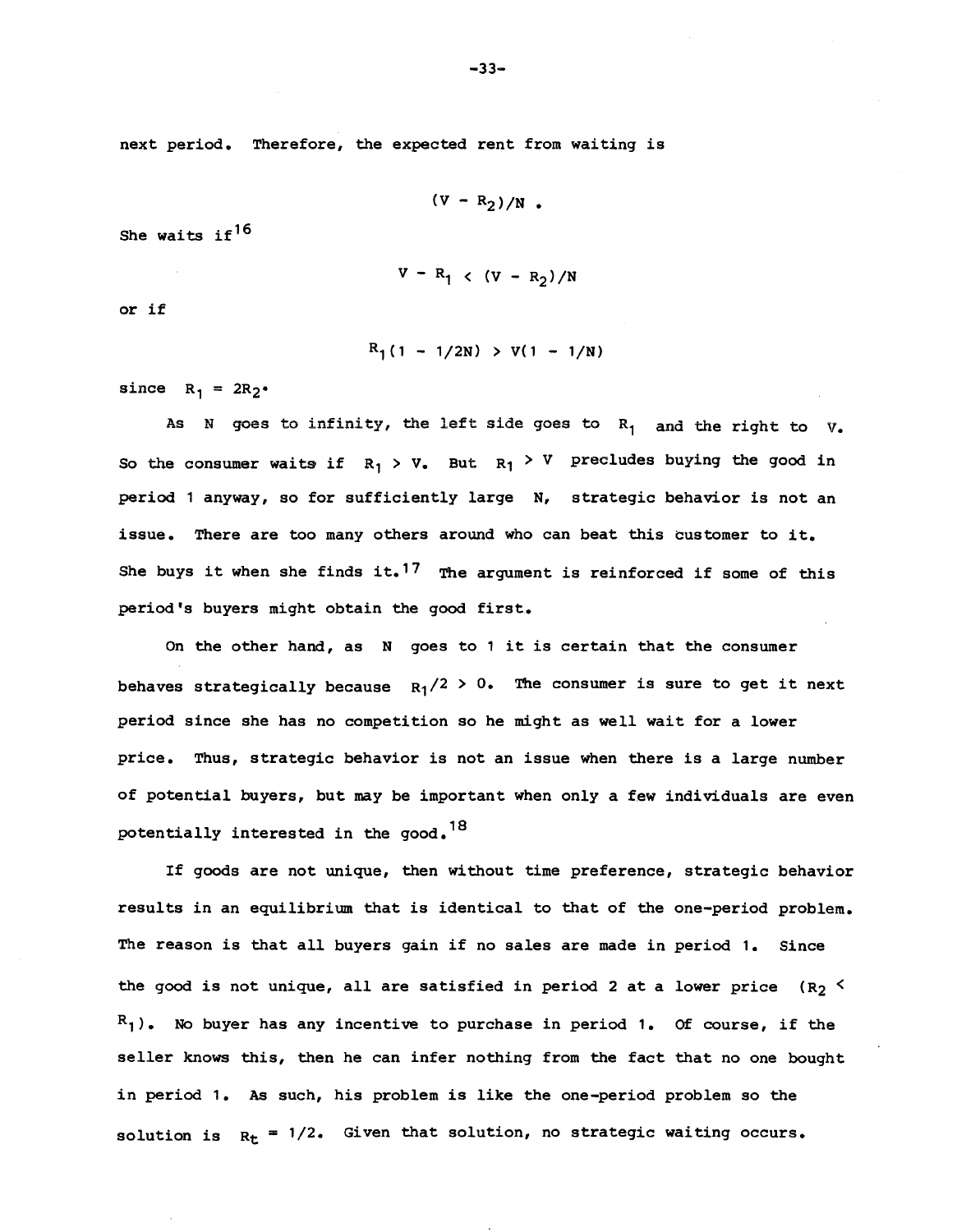The original solution  $(2/3, 1/3, 2/3)$  is restored if some buyers have high time preferences for the good. (A calculator that produces services over time provides more utility, the sooner it is acquired.) Then at least some buyers have an incentive to deviate from the waiting strategy. The initial "no waiting" equilibrium is restored when some buyers have sufficiently high time preference to buy in period 1. This requires  $V - R_1 > (V - R_2)/(1 + r)$ where r is the discount rate. For r sufficiently large, a sale in period 1 is guaranteed when  $V > R_1$ . Then the solution reverts to setting  $\tilde{R_2} = R_1$ so that strategic waiting is not an issue. Since price does not fall over time, nothing is gained by waiting.

### B. Auctions and Stochastic Arrival of Customers

One way to deal with uncertainty about consumer demand is to hold an auction.<sup>19</sup> In fact, the solution to the basic problem is in many respects simply a Dutch auction, where the price begins high and continues to fall until a purchaser declares that he is willing to buy at that price. In the case where the time horizon is long, so that the reduction in price is small at each period, and where N is small so that consumers may behave strategically with respect to waiting time, the analysis is that of a traditional Dutch auction.

There are two major differences between this analysis and the one that pertains to the standard Dutch auction. The first is one of emphasis. This analysis for the most part assumes that N is large and consequently ignores most strategic behavior by consumers.<sup>20</sup> It focuses instead on the rule that the seller uses to choose the optimal size of the step as a function of the number of bidders and their types (shoppers or buyers), and of the number of periods in the horizon. Recall that the number of periods depends on the cost of changing price because a period is defined as that time during which price

 $-34-$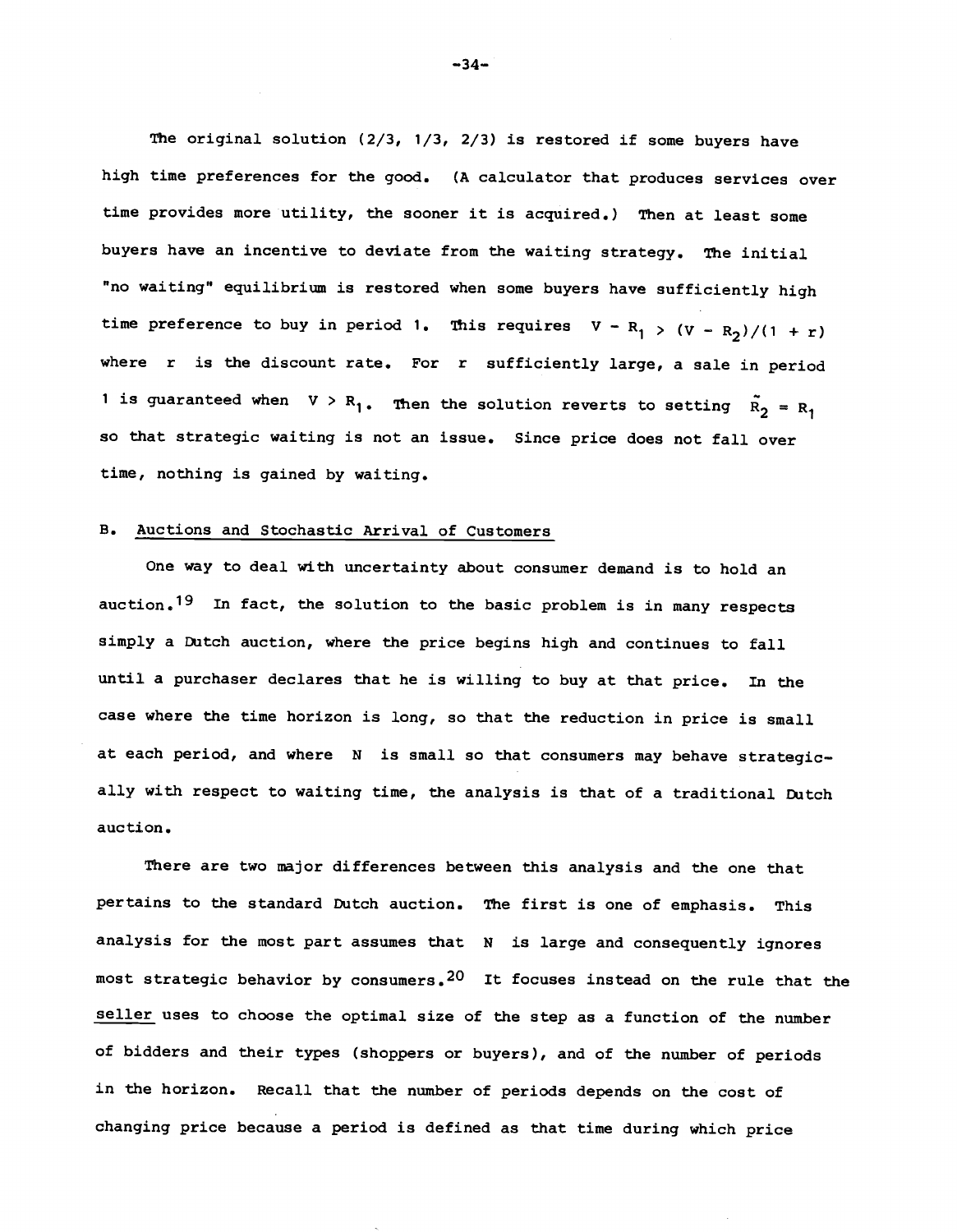does not change. If there were no cost to changing price, then the period notion would be dispensed with and the seller would change price each time a customer examined the good. Then R would move with N only and time would be irrelevant.

The second important difference is related. In a Dutch auction, there is no reason to alter the size of the step once the process is in motion. That is, once the seller selects an amount by which to lower price each time, no new information appears until a buyer agrees to purchase the good, at which point it is too late to use that information. That is not true in the retailer context, nor is it true in this model. Although we have assumed throughout that N is fixed, there is nothing in the setup of the problem that precludes a stochastic N. In fact, for a given choice of  $R_1$ , the optimal  $R_2$  is given by equation (9), reproduced here:

(9) 
$$
R_2 = \frac{1}{2} [R_1(1 - P^N) + P^N]
$$

If N here is interpreted as the realization of N in period 1, then (9) still holds as the optimum  $R_2$  (because the second period N does not enter). Thus, the retailer can alter his choice of  $R_2$ , i.e., change the size of the step in the Dutch auction, after having observed something from the first period. Of course, the ability to do so changes the choice of  $R^1$ because that problem now involves an integral over all possible realizations of N.<sup>21</sup> But the point is that the retail pricing policy has an additional instrument that is useful in all cases where N is stochastic. That instrument is the ability to select the size of the step after obtaining some information.

There are at least two related reasons why a seller might choose a strict retail pricing rule over some form of auction or haggling. The first, already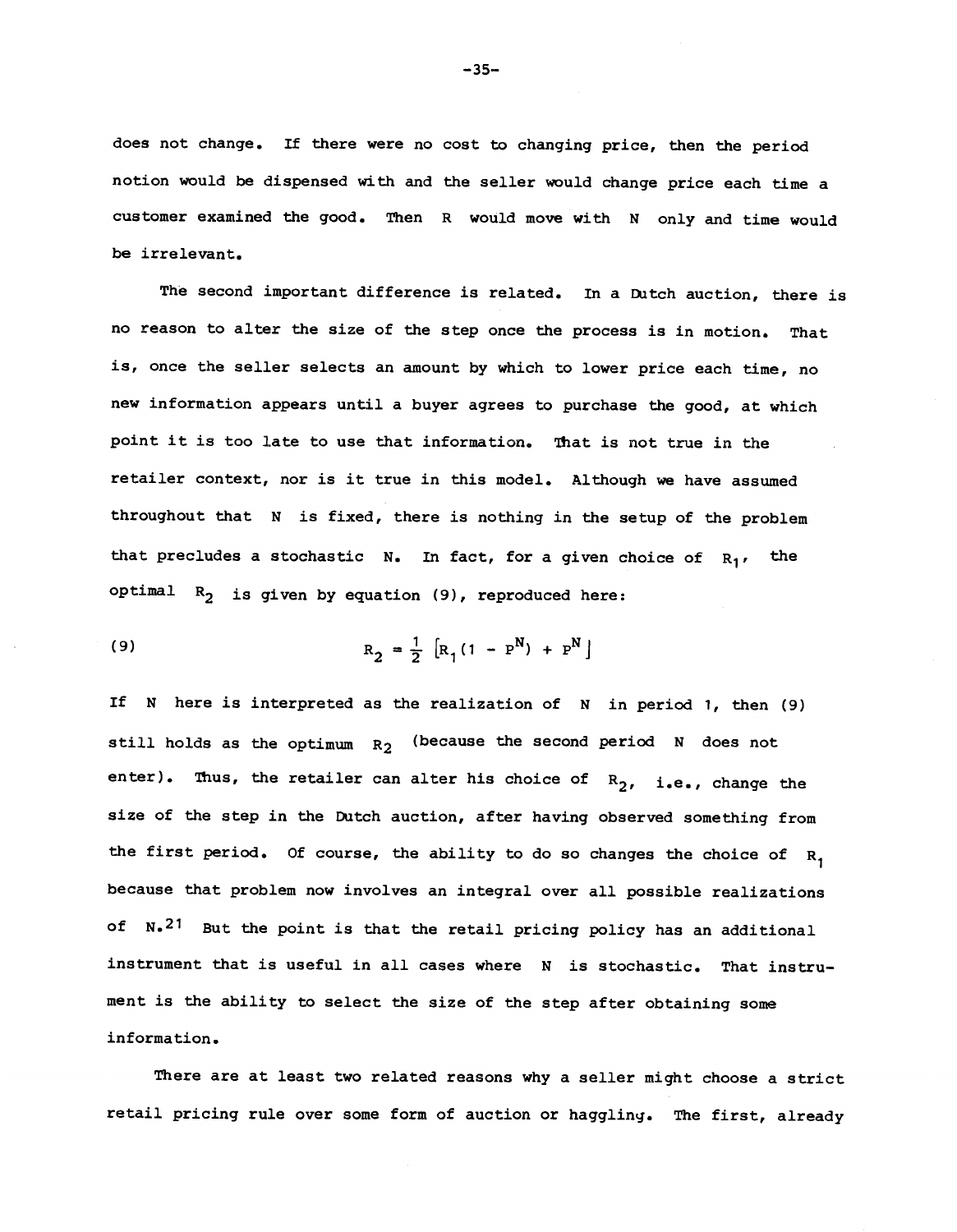mentioned, is that an auction may encourage strategic behavior on the part of consumers that is absent when retail pricing is used. For example, consider confronting every potential buyer with the maximum possible V and lowering price very rapidly until the consumer agrees to purchase. Obviously, the consumer would wait until  $P = 0$ , knowing that the considerations that prevented strategic waiting in the last section are not relevant with this type of pricing behavior. The retail pricing method, where  $R_1$  is chosen and fixed in advance, discourages strategic behavior by consumers when the number of customers is sufficiently large. This suggests that retailing is more likely to be used when there are a large number of anonymous buyers.

The second, and perhaps more compelling reason why large, impersonal stores might prefer retailing to some form of haggling has to do with delegation of authority. Even if no agency problems exist, it is not unreasonable to believe that the management of a department store would not trust price setting to low—paid retail clerks. Since buyers can always refuse to buy if the price is too high, but can purchase if the price is too low, bad price setting can result in losses to the firm even if those prices are only randomly too high or too low. To avoid this adverse selection problem, the firm may decide to have its experts announce a rigid price (or price rule) that is posted. No haggling is permitted because the clerk who represents the store may not be good at it. Agency problems reinforce this result.

This suggests that haggling is more likely to occur when the owner (who is presumably the high quality price setter) is also the sales agent. Momand—pop stores are more likely to bargain with their customers over price than are large department stores, which use retail pricing almost exclusively.

There are some more subtle elements, special to this setup, that are not generally part of the Dutch auction. First, with a Dutch auction, all bidders

—36—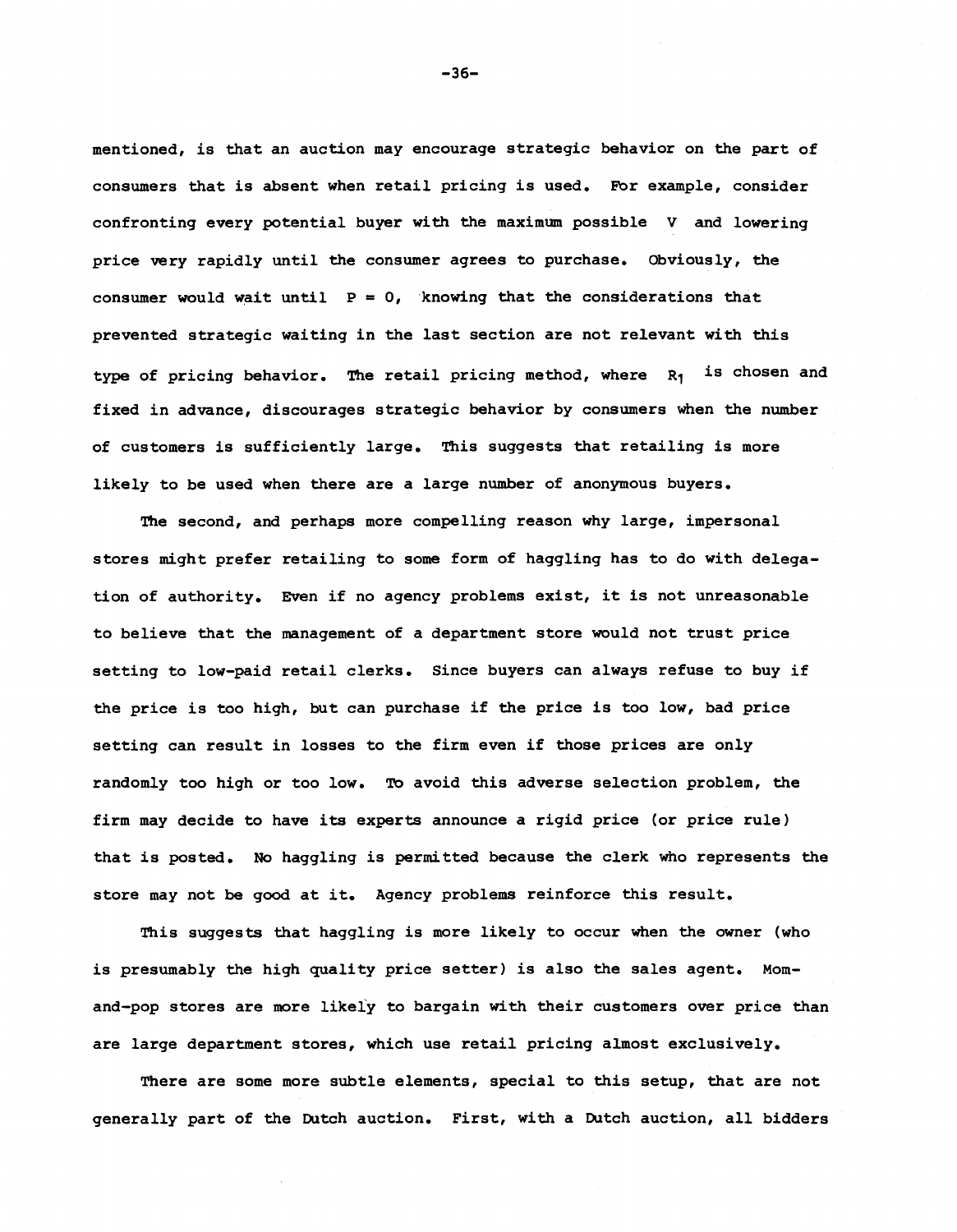are present at the same time. Equivalently,  $22$  each may submit a binding sealed bid. In the case of the former, it is necessary that customers examine the good at the same time. The story in this paper allows individuals to arrive at different times during each period. The first one to arrive who will pay price  $R_1$  in period 1 (or  $R_2$  if it goes to period 2) gets the good. The Dutch auction imposes the cost that a common meeting time must be found. Retail pricing does not impose that cost because consumers can choose their own shopping time.

Sealed bids do not force a common meeting time, but they do create a waiting period between the time that the bid is made and the winner is determined. This, too, is costly. For example, a woman bids on a dress for the Ball and then sees another one before she learns whether she made the winning bid on the first. Buying the second dress might leave her with two, but failure to purchase might result in her having none.

### V. Empirical Thoughts

The purpose of this theory is to provide some empirical implications on pricing and transactions behavior as a function of some observable parameters. There are a substantial number of predictions about pricing and time on the shelf as a function of the number of customers per period, the type of customers (shoppers or buyers), the time horizon, interest rates, the durability of the good, and the shape of the prior.

With the exception perhaps of the last, all of these have observable analogues. The number of customers and general thinness of the market can be proxied by the turnover rate for the good. E.g., houses that turn over more rapidly are sold in markets with higher N. The type of customer, P, can be measured by the proportion of individuals who examine a good relative to the

—37—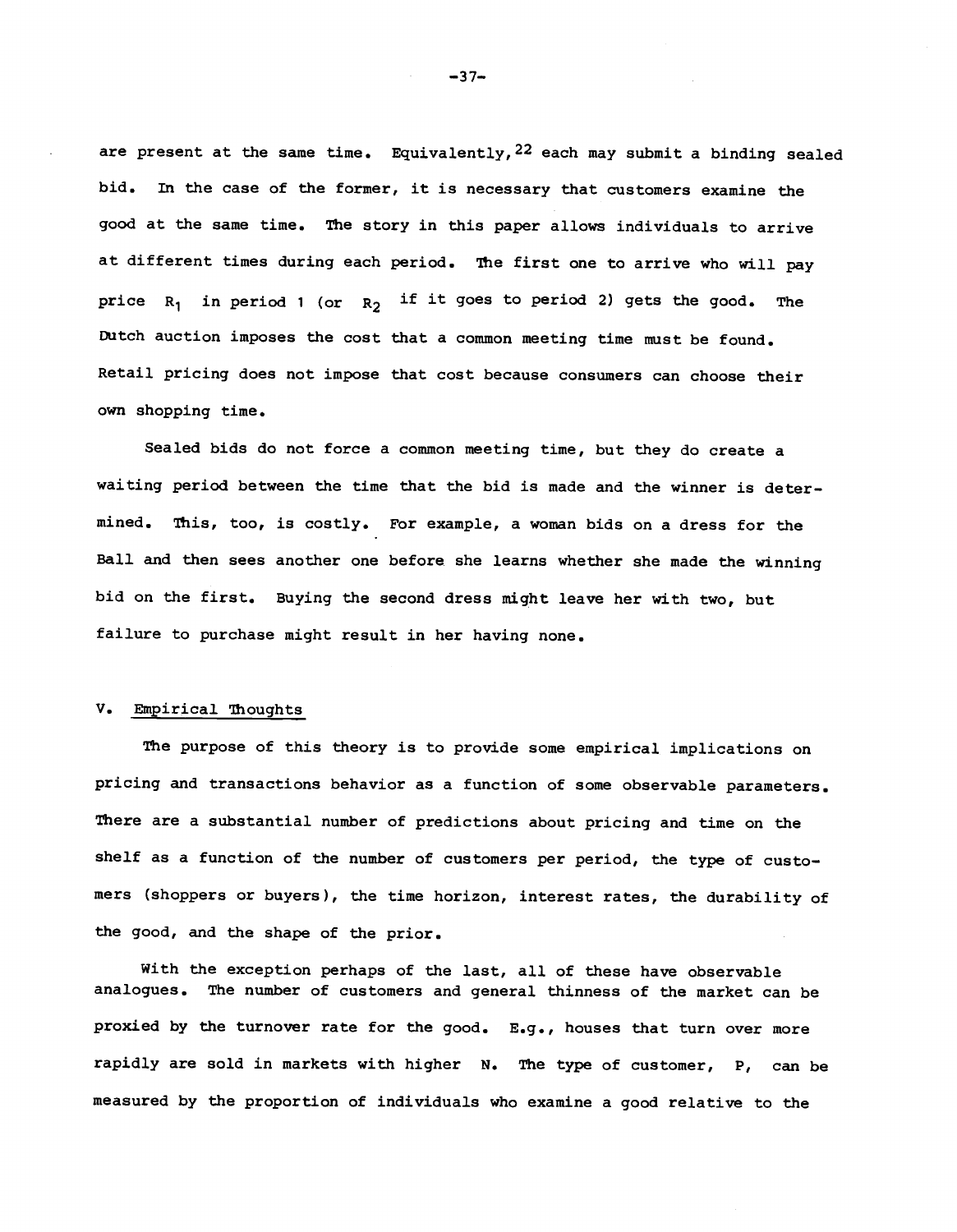number that actually buy it. The time horizon relates to the maximum number of times that a price is changed before the good is taken off the floor. E.g., bargain basements eventually give up on some goods. After how many price reductions does this occur?

additionally, some state contingent behavior has been predicted. For example, when goods are non—unique, the price in period two that follows a successful period 1 differs in a specific way from the price that follows an unsuccessful period 1. This relationship is observable and can be tested. Similarly, the time distribution of transactions is related to the initial price and to the speed with which price falls over time. Again, both are observable. Finally, more uncertainty in the prior implies a higher initial price with more rapid decline. It also implies that at the optimal prices, more goods are left unsold when the prior is diffuse. (Fewer men's suits are left unsold than women's dresses.) A relationship between initial price, rate of price decline, and proportion of unsold goods is predicted, and all are observable.

#### VI. Summary and conclusion

Sellers must gauge the market any time they attempt to sell a new item. Their attempt to do so and to learn from experience leads to pricing and selling behavior that varies in predictable ways with some observable characteristics of the market.

The major theme is that prices start high and fall as a function of time on the shelf. The speed of that fall and the initial price itself increase as the number of customers per unit of time increases, as the proportion of customers who are "genuine buyers" as opposed to "window shoppers" increases, and as prior uncertainty about the value of the good increases. The optimum

—38—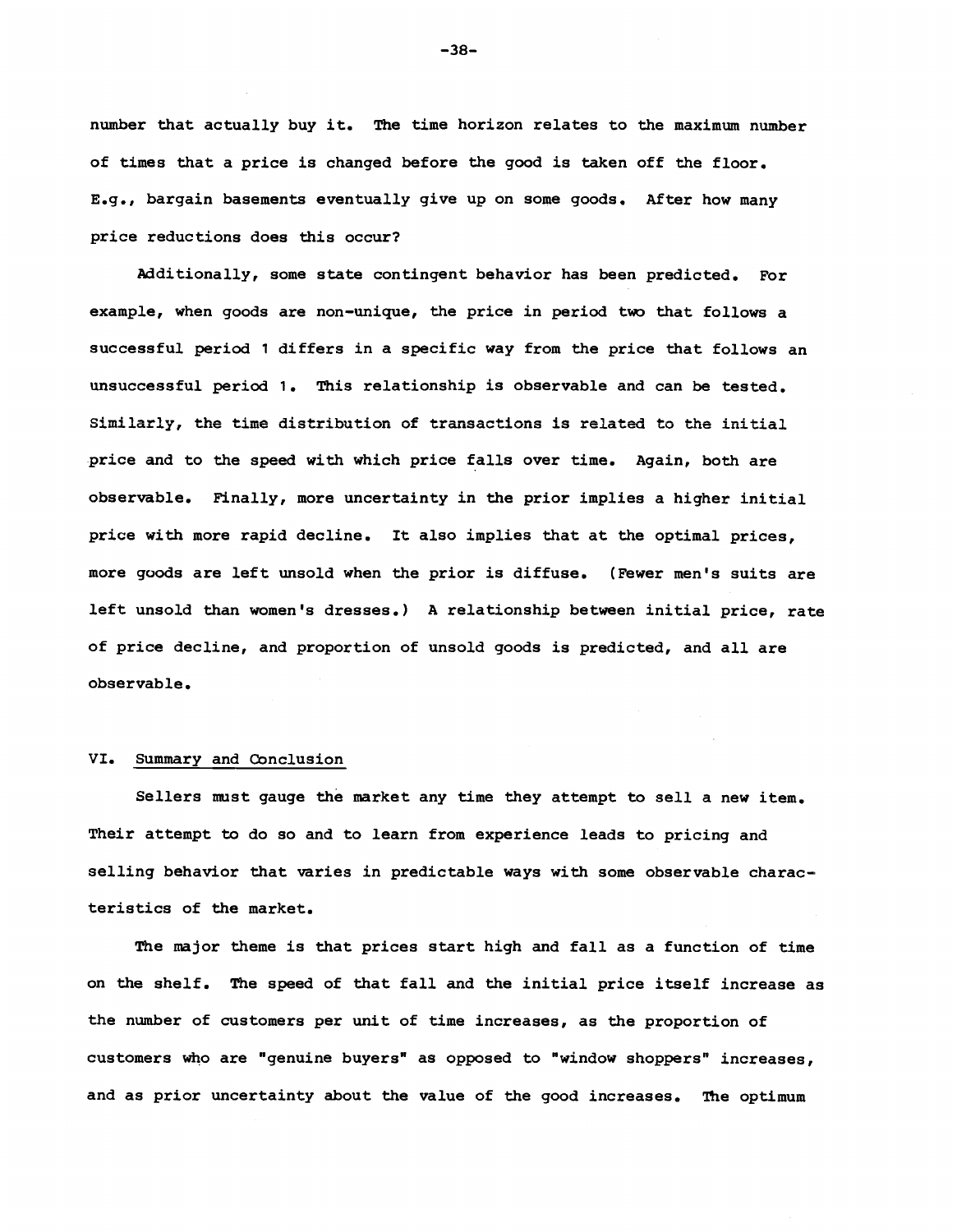price path implies that in the case considered, the probability of making a sale is constant over time.

A number of additional predictions are obtained. First, diffuse priors may result in higher initial prices and more rapid fall, but also in higher average price and more goods left unsold. This might explain why women's clothes carry a higher average price than men's, but are of lower average "quality," even in a competitive market.

Second, goods that become obsolete more rapidly or are more susceptible to fashion exhibjt lower initial prices as well as prices that fall more rapidly with time on the shelf. Positive discount rates have a similar effect on initial price, but not the same effect on the rate of price fall.

Third, non—uniqueness of the good does not alter the solution. A successful first period is followed by no change in the price, whereas an unsuccessful first period results in the same price reduction as is warranted when goods are unique.

Fourth, for nonstorable goods, or when spoiling the market is an issue, the price reduction policy is the same but the initial price is lower than for storable goods. It is higher than the price that a myopic seller of non durables would charge because even though the good is not storable, the information derived from period 1 is of value.

Fifth, rigid price reduction policies used by bargain basements are predicted under certain circumstances.

Finally, the paper examines strategic behavior by consumers and the relationship between a retailer's pricing policy and Dutch auctions.

—39—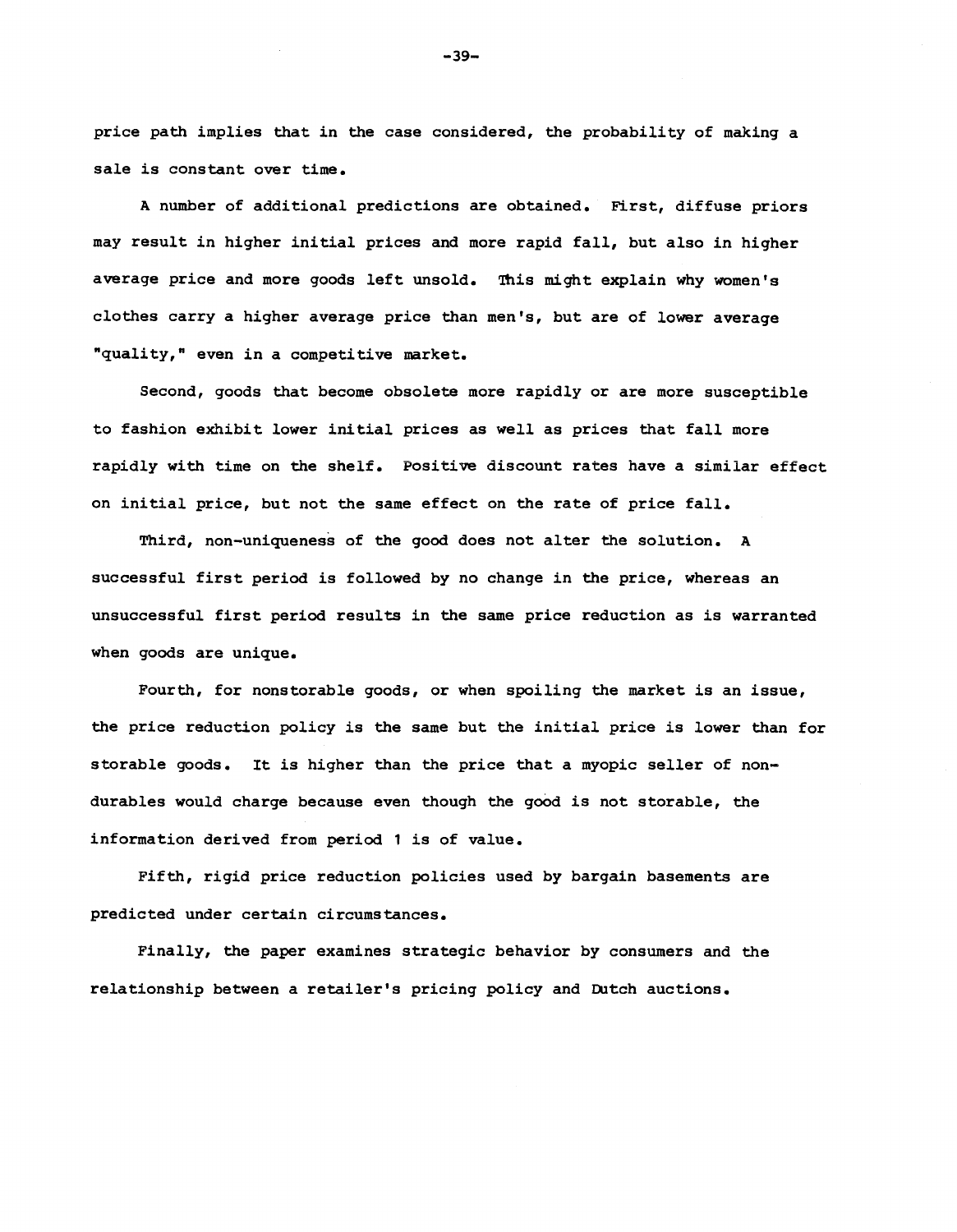#### References

- Bass, Frank. "A New Product Growth Model for Consumer Durables." Management Science 15 (January 1969):
	- and Bultzen, Alain. "A Note on Optimal Strategic Pricing of Technological Innovations." Marketing Science 1 (Fall 1982): 371—438.
- Butters, Gerald. "Equilibrium Price Distributions and the Economics of Information," Unpublished Ph.D. Dissertation, University of Chicago, 1975.
- Clarke, Derral G., and Eblan, Robert J. "A Simulation Analysis of Alternative Pricing Strategies for Dynamic Environments." Journal of Business 57 (January 1984): S179—S199.
- DeGroot, Morris H. Optimal Statistical Decisions, New York: McGraw—Hill.
- Engelbrecht—Wiggans, R. "Auctions and Bidding Models: A Survey." Management Science 26 (February 1980): 119—42.
- Grossman, Sanford, Kilstrom, Richard, and Mirman, Leonard. "A Bayesian Approach to the Production of Information and Learning by Doing." Review of Economic Studies 44 (3): 533—48.
- Harris, Milton, and Raviv, Artur. "A Theory of Monopoly Pricing Schemes with Demand Uncertainty." American Economic Review (June 1981):

and  $\qquad \qquad$  . "Allocative Mechanisms and the Design of Auctions." Econometrica 49 (1981b): 1477—99.

- Lazear, Edward P. "Raids and Offer-Matching." NBER Working Paper No. XXX, August 1984.
- Milgrom, P., and Roberts, J. "Price and advertising Signals of Product Quality." Mimeographed, Yale and Stanford Universities, May 1984.
- Milgrom, Paul, and Weber, R. J. "A Theory of Auctions and Competitive Bidding." Econometrica 50 (September 1982): 1089-1122.
- Myerson, Roger. "Optimal Auction Design." Mathematics of Operations Research (1981).
- Riley, John, and Samuelson, William, "Optimal Auctions. American Economic Review 71 (June 1981): 381—92.
- Spence, A. Michael. "The Learning Curve and Competition." Bell Journal of Economics 12 (Spring 1981): 49—70.
- Stokey, Nancy. "Rational Expectations and Durable Goods Pricing." Bell Journal of Economics 12 (spring 1981): 112—28.
- Vickrey, William. "Counterspeculation, Auctions and Competitive Sealed Tenders," Journal of Finance 16 (March 1961): 8—37.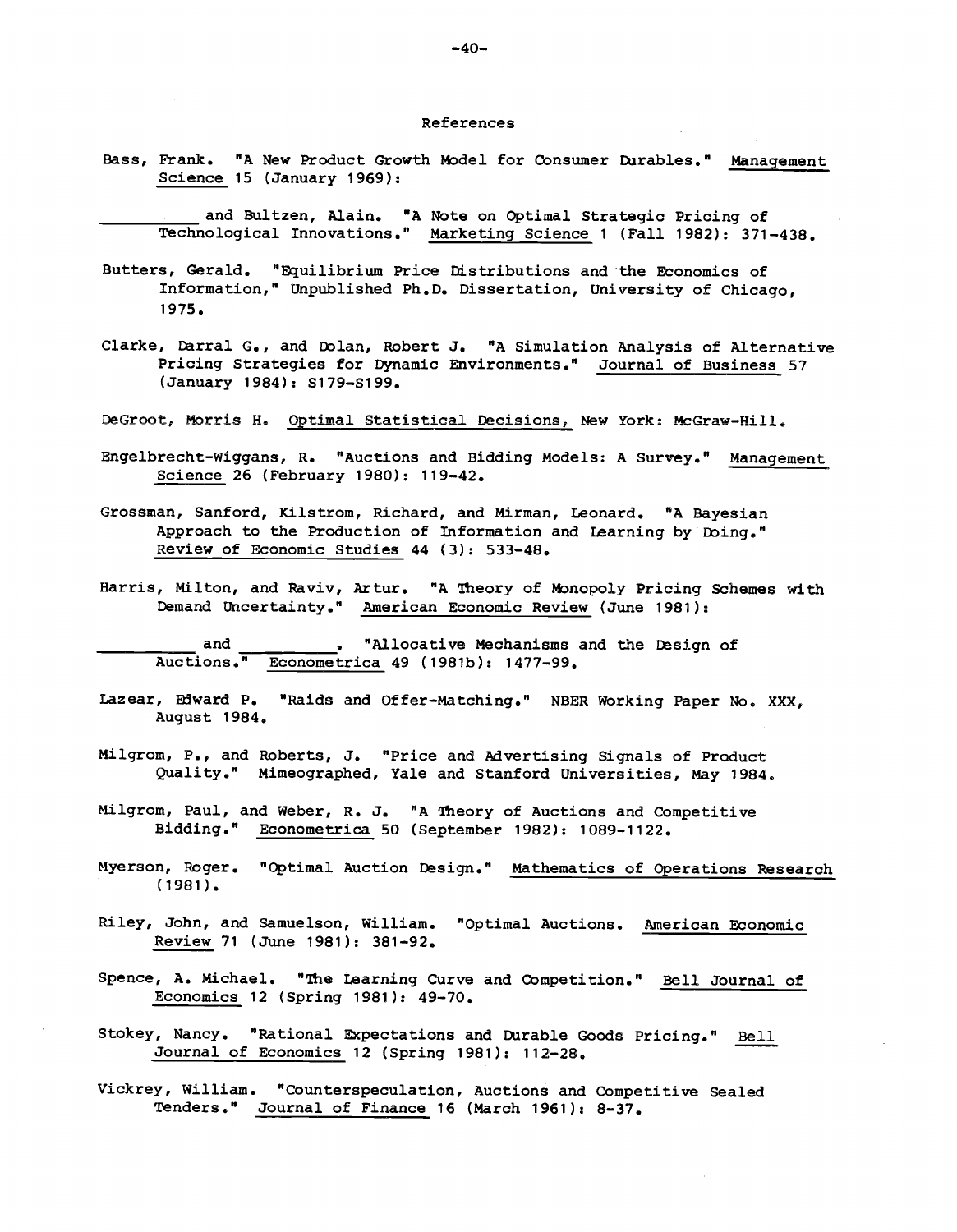Wilson, Robert. "Competitive Bidding with Asymmetric Information." Management Science 13 (July 1967): 816—20.

 $\alpha$  -  $\alpha$  -  $\alpha$ 

\_\_\_\_\_\_\_\_\_\_ "A Bidding Model of Perfect Competition." Review of Economic Studies 138 (1977): 511—18.

 $\sim 10^7$ 

 $\bar{z}$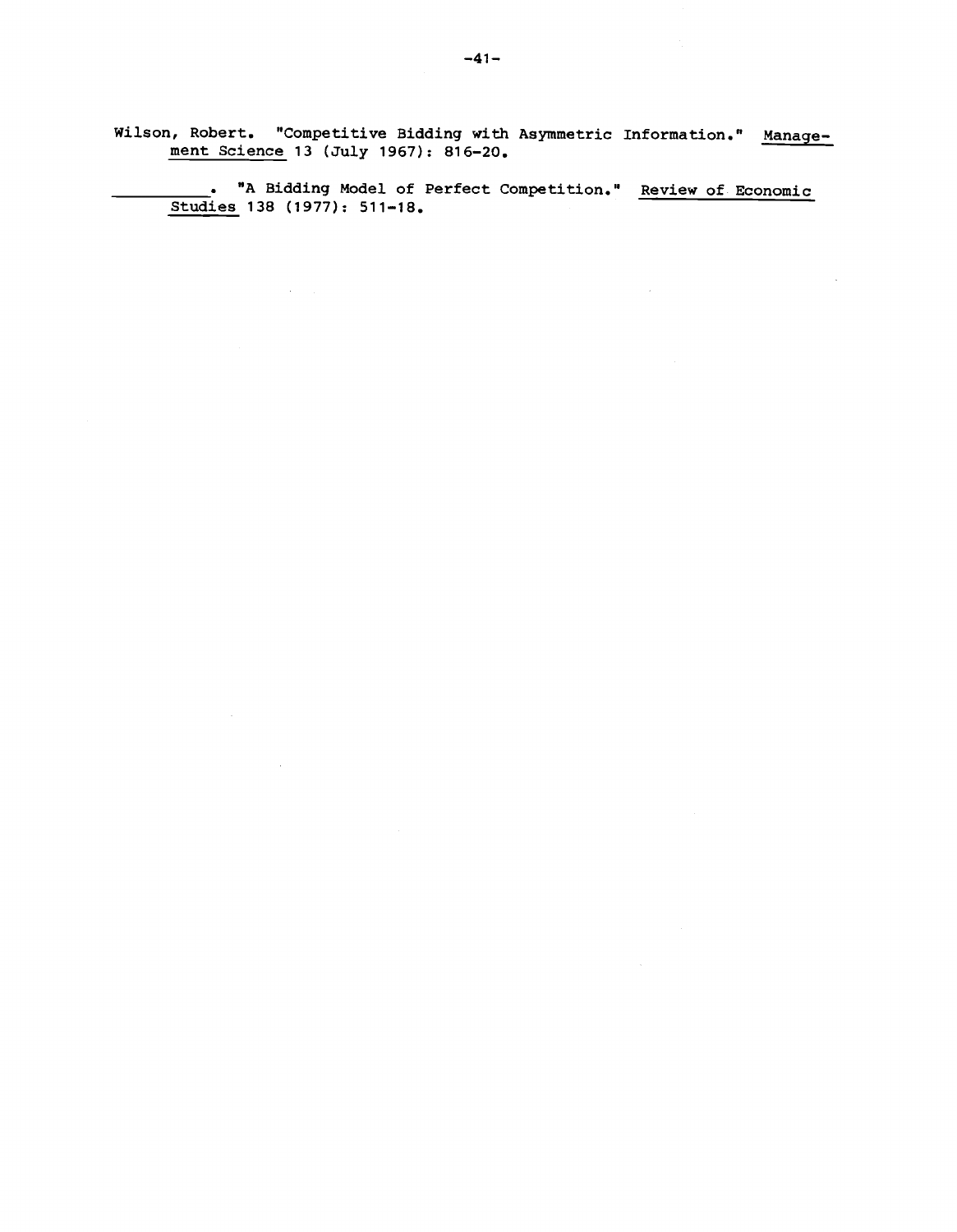### Footnotes

 $^{\text{1}}$ Neither the questions or methodology are entirely novel. The updating procedure used is described in DeGroot (1970) and has been used more recently by Grossman, Kilstrom, and Mirman (1975). Another line of literature, Bass (1969), Bass and Bultzen (1982), Clark and Dolan (1984), and Spence (1982) examines some of these problems, but the focus is on cost conditions that change over time, generally tied to some learning by doing. It is my view that the essence of the marketing problem that faces a firm that introduces a new product is selecting a strategy in the face of uncertainty about the demand for its product. The evolution of prices and transactions over time is more likely to reflect learning about the market than learning about producing the product. Both models give declining prices over time, but in the case of cost changes, myopic sellers charge prices that are too high (Bass and Bultzen) whereas in the case of learning about demand, myopic sellers choose prices that are too low.

 $2$ It is useful to recognize that  $F(V)$  is determined after the retailer has seen the good himself. For example, retail sellers of dresses know that they vary in price from \$50 to \$10,000. After having examined the good, the seller may know that a particular dress has a V between \$500 and \$1,000, but he does not know the exact value within that range.

3This is different from the usual price discrimination problem where the demand curve of the market is known, but no buyer will reveal where he is on that demand curve. That problem is treated by Stokey (1981).

 $4$ The same solution is obtained if (2) is maximized simultaneously choosing  $R_1$  and  $R_2$  because of the time-consistent nature of the problem.

 $-42-$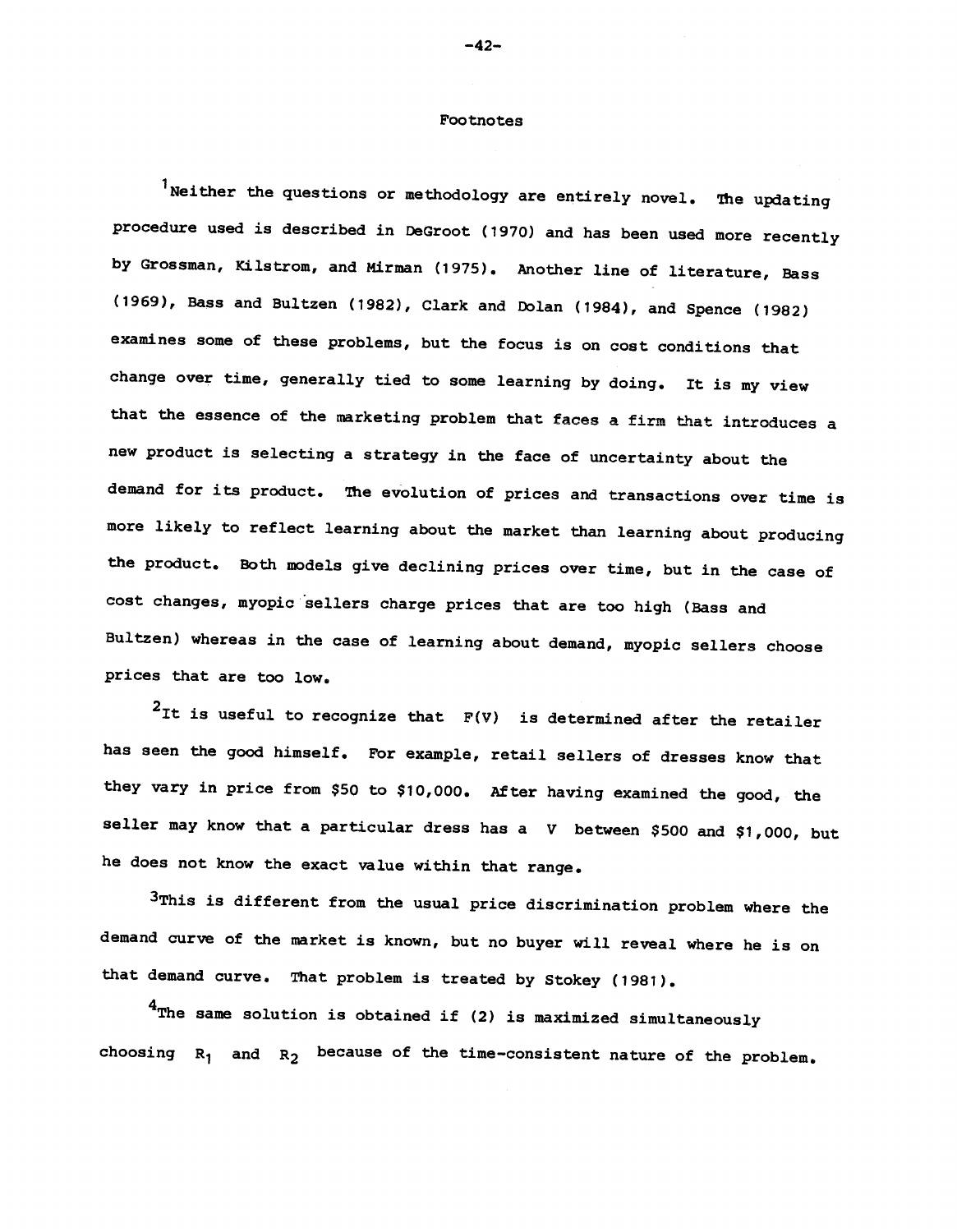5This pricing pattern resembles a Dutch auction. This is discussed in greater detail below.

 $^6$ This is an inaccurate assumption in some cases. For example, the demand for telephones depends on the number of others who can be called.

 $7$ This result is obtained by Grossman, Kilstrom and Mirman (1975). Although most of their work focuses on consumer learning, they show that an experimenting monopolist always starts with a higher price than a nonexperimenting one.

<sup>8</sup>Harris and Raviv (1981a) consider the use of different types of pricing mechanisms when demand conditions are uncertain. Their "priority pricing" scheme resembles an intertemporal price decline. They show that such a scheme is optimal when capacity falls short of potential demand. That is the situation that is implicit in this setup because the unique good can be sold to only one of many potential buyers.

 $9$ This abstracts from shopping for the pure pleasure of it and from any information that might be useful in making future purchases.

 $10<sub>N</sub>$  ote that an identical mechanism is at work in the labor market context when trying to infer a worker's product/wage ratio from past transactions. This is the subject of Lazear (1984).

<sup>11</sup>One might ask whether advertising the price could bring about an ex post competitive equilibrium. The answer is no. Consider a store that said that it offered paintings for \$300. The consumer would not know whether that is a low price for a prior distribution of V that lies, say, between \$300 and \$400 or a high price for a prior that lies between \$200 and \$300. This is why the point of footnote 2, that the seller draws  $F(V)$  from some larger distribution, and sees the narrower distribution before pricing, is important.

 $-43-$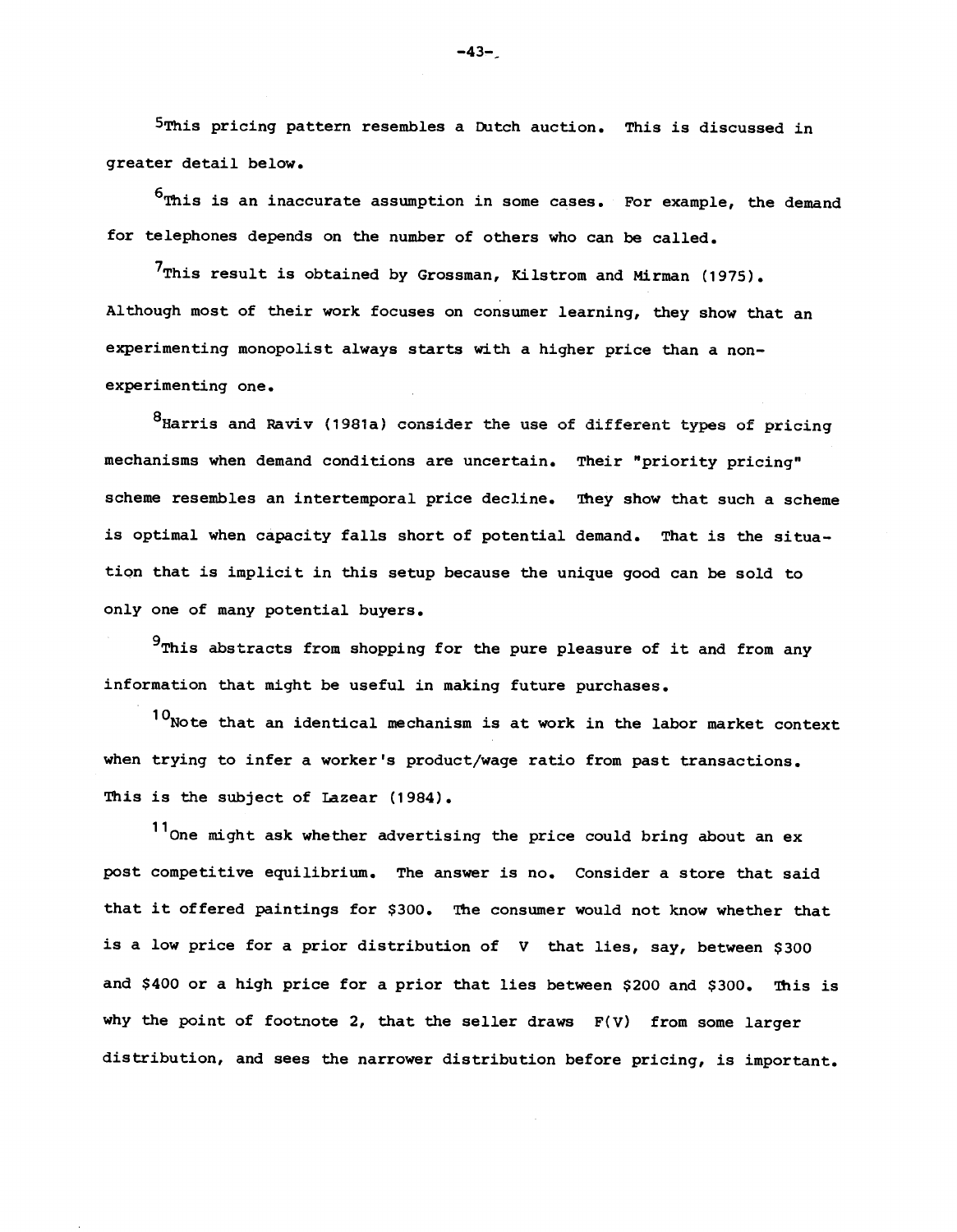Recently, Milgrom and Roberts (1984) have shown that a seller should use price and the level of advertising to signal the quality of the good to the consumer. That will not solve the problem here for two reasons: First, repeat purchases play a crucial role in their story. Second, the distribution that the seller sees before pricing differs from the one that the buyer sees before entering the store. The buyer must engage in some search before he knows even the prior on V on which the seller bases his pricing. Note, also, that by definition, v is the price at which the buyer purchases the good and this takes into account the option of walking out and examining the paintings in the next gallery.

 $12$ The derivative is messy and without obvious intuitive appeal. However, it can be shown that expected revenue takes on the following values:

| рN   | Re venue<br>×,   |  |
|------|------------------|--|
| .00  | .333             |  |
| .05  | .322             |  |
| - 20 | .290             |  |
| -50  | - 200            |  |
| . 75 | .111             |  |
| -95  | .024<br>$\alpha$ |  |
| 1.00 | 000ء             |  |
|      |                  |  |

 $13<sub>P</sub>$  may or may not vary with N. If it does, then stability conditions must be checked and equilibrium, if it exists, need not be unique.

14Second—hand markets are ignored.

15The solution that price never rises after a successful period depends critically on two assumptions. First, there are no contagion or network effects that shift demand in period 2 relative to period 1. Second, the group of buyers is homogeneous in the assessment of V.

16This ignores one-period bargaining considerations.

 $17$ The argument here is a special case of the more general one made by Wilson (1977). Wilson shows that as the number of bidders gets large, a sealed bid auction results in bids that are almost certain to be equal to the